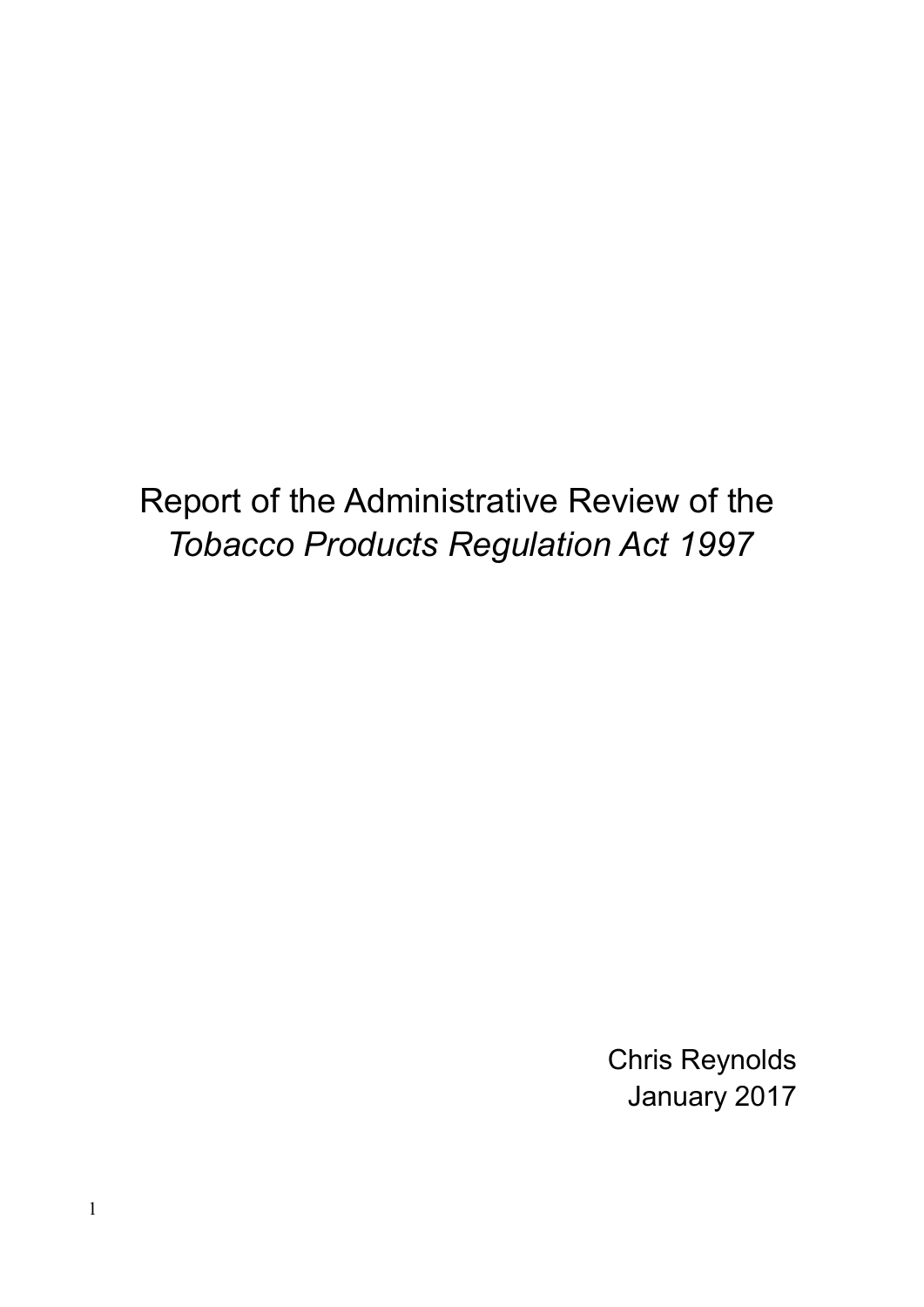# Table of Contents

Executive Summary and Recommendations

- 1 The Act: Context and Consistencies
	- 1.1 Introduction and Terms of Reference
	- 1.2 The Scope of this Report
	- 1.3 The Context
	- 1.4 How the Tobacco Products Regulation Act Interacts with other Acts
	- 1.4.1 With National and Interstate Tobacco Acts
	- 1.4.2 Interaction with other SA Laws
- 2 The Act: Specific Provisions
	- 2.1 Preliminary Sections
	- 2.2 Licensing (Part 2 ss 6-13)
	- 2.3 Restrictions on Supply and Promotion etc (Part 3 ss 29-45)
	- 2.4 Restrictions on Smoking (Part 4 ss 46-52)
	- 2.5 Investigations (Part 5 ss 63-69)
	- 2.6 Nicotine Replacement Therapy (Part 6 s70)
	- 2.7 Exemptions (Part 7 s 71)
	- 2.8 Controlled Purchase Operations
	- 2.9 Compliance Notices
	- 2.10 Immunity
- 3 Regulations
	- 3.1 Tobacco Products Regulations 2004 (the General Regulations)
	- 3.2 Long Term Regulations
- 4 General Administration, Resourcing and Enforcement
	- 4.1 Introduction
	- 4.2 General Administration
	- 4.3 The Licensing Arrangements
	- 4.4 How are the Sections being Enforced?
		- 4.4.1 General 'business' enforcement and licensing
		- 4.4.2 S38A sales to children selling loose cigarettes etc
		- 4.4.3 Restrictions on smoking (Part 4)
	- 4.5 Some Concluding Thoughts

 Appendix – Controlled Purchase Operations (Extract from the Tobacco Products Control Act 2006 (WA))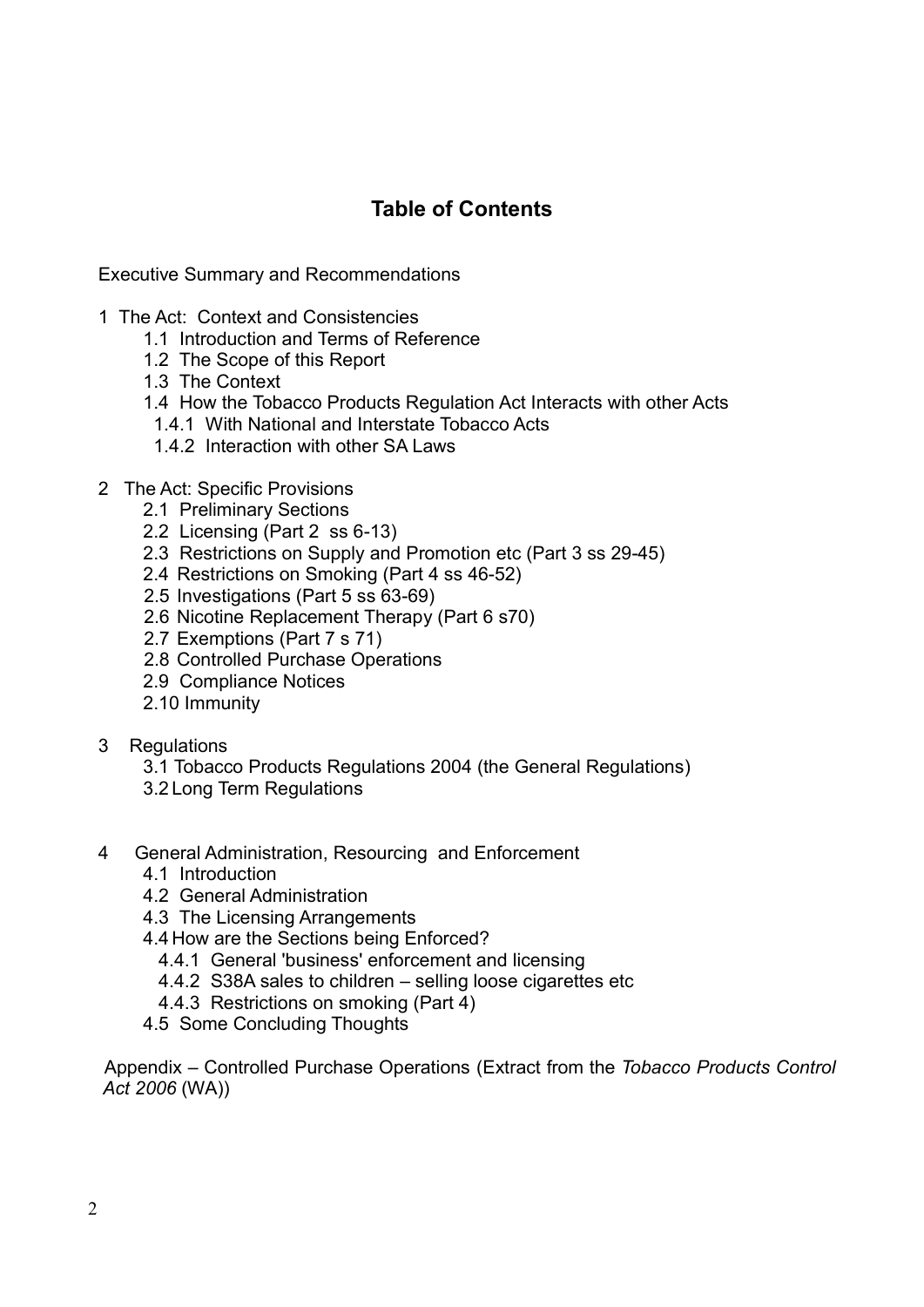## Executive Summary

This Report is a review of the Tobacco Products Regulation Act 1997 and its Regulations and was directed by the following terms of reference requiring me to:

- 1. Identify areas to improve consistency between the Act and the Regulations.
- 2. Identify areas to improve consistency between tobacco control legislation and other relevant South Australian legislation.
- 3. Identify sections and regulations that are no longer relevant for proposed removal.
- 4. Identify any other administrative areas to improve the operation of the Act and Regulations.

It is therefore an administrative rather than a general review of the Act and is driven by the principal question – 'How can the existing provisions be made to work more effectively?' As such it has needed to distinguish between, on the one hand, the more limited or 'housekeeping' issues of identifying redundancies or areas where the current arrangements may be unclear or could work better if strengthened or modified (all falling within its terms of reference) and, on the other hand, the wider policy questions, such as how the Act could be expanded or new directions taken or novel regulatory strategies adopted.

It has not always been easy to draw this distinction. Firstly a wide range of issues were raised with me in consultation. Some were policy related, others housekeeping, and I have been concerned to acknowledge all of them wherever possible. Secondly it is not always easy to distinguish between the two. So many operational or housekeeping issues are expressions of a policy (which makes them both policy and administrative).

Given these two points, I have firstly tried to characterise each issue and then to separate the recommendations, firstly into administrative (substantive operational matters) and then into what seem clearly to be policy matters. In comparison to the administrative recommendations there are relatively few policy recommendations, and I have included them here under a separate heading, both for completeness and also do justice to the many contributions I received from interested agencies and officers during my inquiry.

## Summary of Recommendations

The formal recommendations of this Report (numbers 1-34) are listed below and provide a summary of its substantive findings. For convenience they are grouped into recommendations relating to sections of the Act, the Regulations, and finally to some enforcement issues. As indicated, there are also a small number of matters relating more to policy than to operational questions. They are included in the list as the concluding set of 6 recommendations but not as matters requiring specific action, rather as issues that could be considered as initiatives for better administering the Act. Should a wider review of the legislation be undertaken following on from this Report they can be considered further.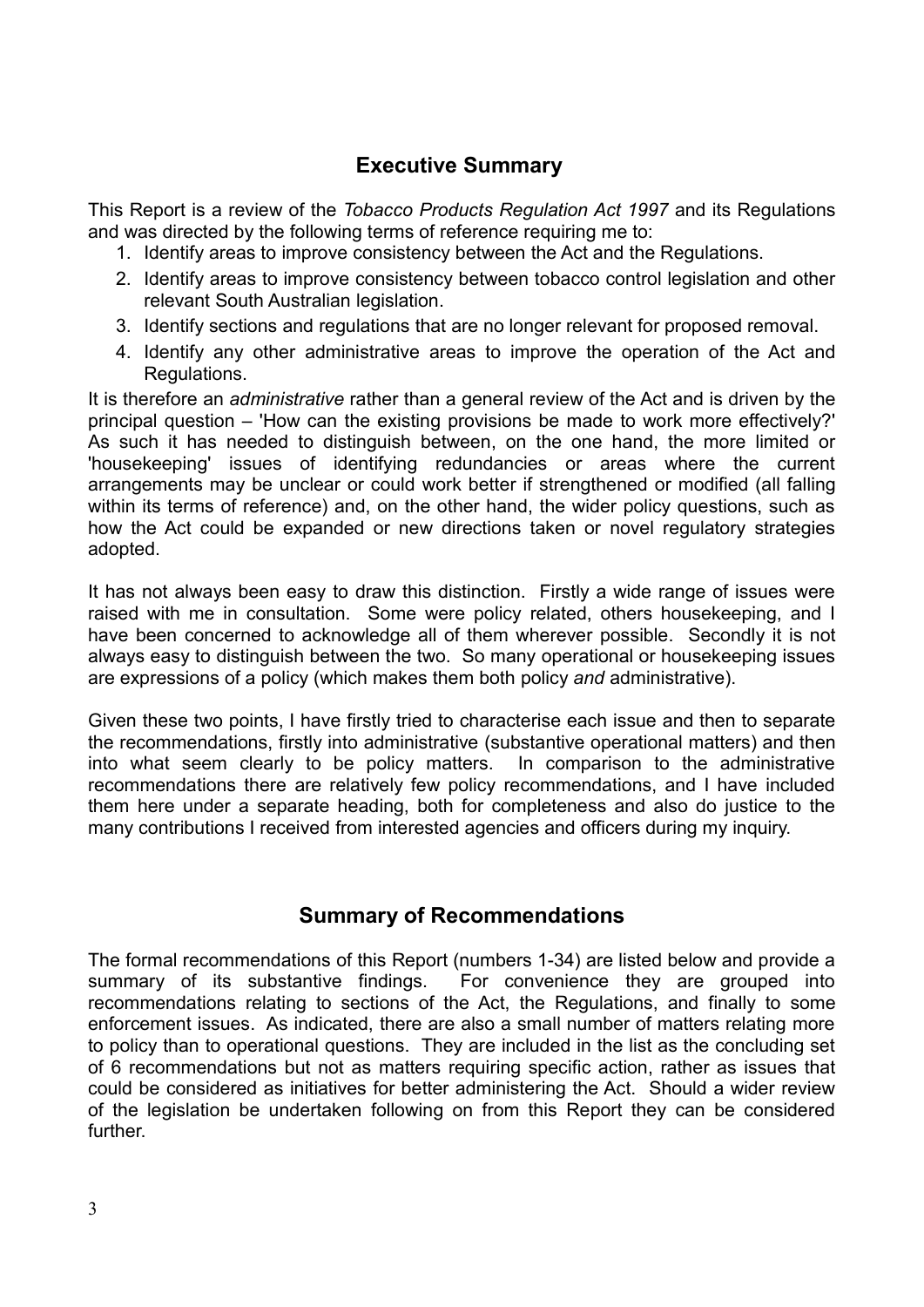## Administrative: Recommendations relating to the Act

#### 1 S4 - 'Advertisement' definition

Subject to Parliamentary Counsel's opinion, there is some scope to broaden the definition to have it apply explicitly to media not envisaged in 2004 and potentially to future media as well. Specifically:

- The current definition of 'advertise' can further be expanded through regulation, which could state explicitly that the definition covers social media.
- The issue of advertising via social media should be raised nationally possibly with the view mounting a test prosecution.

See also a policy recommendation regarding a current exclusion from the definition of 'advertisement'.

#### 2 S4 - The interaction between the definitions of 'Advertise' and 'Advertisement'

The interaction between these two definitions does not appear to pose problems, though Parliamentary Counsel may wish to consider this point further.

#### 3 S4 - 'Residential Premises' definition (prison cells etc, an exclusion from definition of 'workplace'

Correctional Services is moving towards a 'smoke-free' status in all of its facilities. Acknowledging this current progress, it is thought that the best approach is to leave the definition of residential premises (and therefore the exclusion from s46) unchanged at this stage.

### 4 S4 - 'Tobacco Product' definition

The following amendments could make the definition more explicitly suited to changing needs:

- Make a regulation under (f) of the definition of 'tobacco product' to specifically list hookah/shisha tobacco whether or not it contains all or any of the material from the plants of the genus Nicotiana.
- Alternatively, the definition of 'tobacco product' could be amended by inserting a reference to hookah or shisha pipe tobacco.
- Further amendments following on from the regulation of e-cigarettes are being prepared by Parliamentary Counsel as a separate exercise.

#### 5 S 4A - Exclusion of the Independent Gambling Authority's powers to restrict tobacco use

S4A can be repealed as it was a transitional provision and serves no current purpose.

#### 6 S 29 - Exclusion of radio and television broadcasts from Part 3 S29 should be repealed.

### 7 Ss 30-31- Packaging and Labelling

Sections 30 and 31 should (subject to the recommendations below) be repealed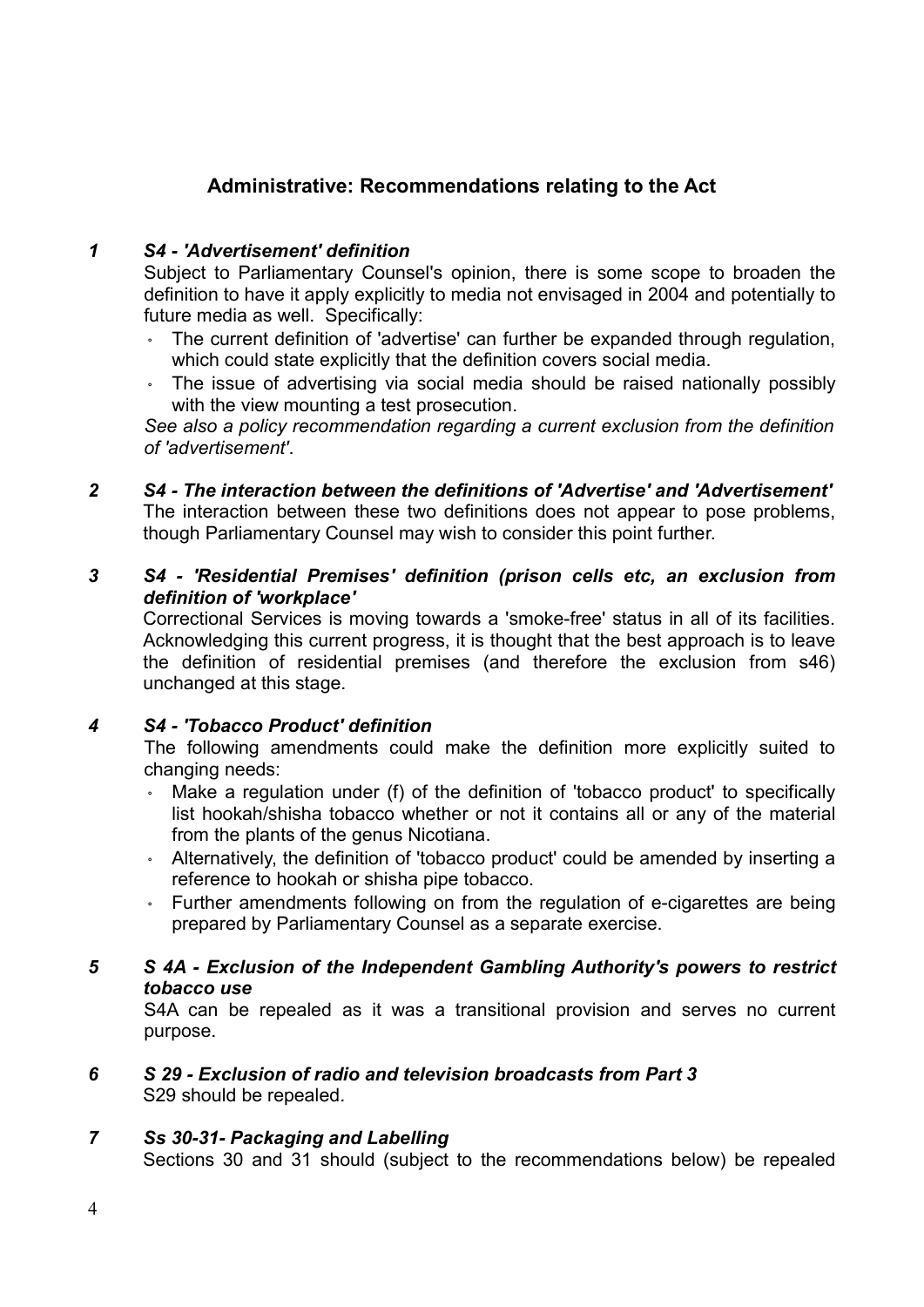and replaced with a provision to say that a person who sells or imports tobacco in SA must comply with the governing (Commonwealth) packaging requirements, with an appropriate offence under the TPR Act. This would include sale at both the wholesale and retail level

#### 8 S 30(5) - Sale by mail, telephone, internet etc

This provision should be retained and may increasingly be important for e-cigarettes and e-cigarette accessories. A penalty should also be inserted for this offence.

#### 9 Add a new section - Labelling not covered by Commonwealth law

The Act should allow the making of regulations for labelling and packaging that might be additional to and not inconsistent with the Commonwealth's national scheme or for products that are not covered by it.

#### 10 Add a new section - Sale of single or loose cigarettes or loose tobacco

On the repeal of s30(1) a new section should be inserted along the lines of reg 4A, requiring:

- That packets comply with the general requirement of 20 cigarettes or more, in packs that cannot be divided into portions or sub-packs of less than 20.
- That tobacco can only be sold in packets that comply with Commonwealth law and therefore cannot be sold singly or in loose bundles (as recommended above).

#### 11 S 36 - Products designed to resemble tobacco products This offence should be expiated.

#### 12 S 37(2) - Vending machines Delete s37(2) – the expiry dates have long passed.

#### 13 S 38(2) - Cigarette trays etc

This offence should be expiated.

#### 14 S 38A - Sale or supply to children

The penalty should be significantly increased, potentially beyond the increase envisaged more generally for offences in this Part.

See also two policy recommendations regarding s38A.

## 15 S 42 - Competition & reward schemes

This offence should be expiated.

#### 16 S 43 - Free samples

This offence should be expiated.

#### 17 S 45 - Business promotions to attract smokers

To clarify s45, a 'smoking-permitted' sign should be excluded from this general prohibition, provided it does no more than clearly indicate the entry to an area where smoking is not prohibited. The exclusion could also specify that the sign can only indicate the entrance to such an area and must satisfy any prescribed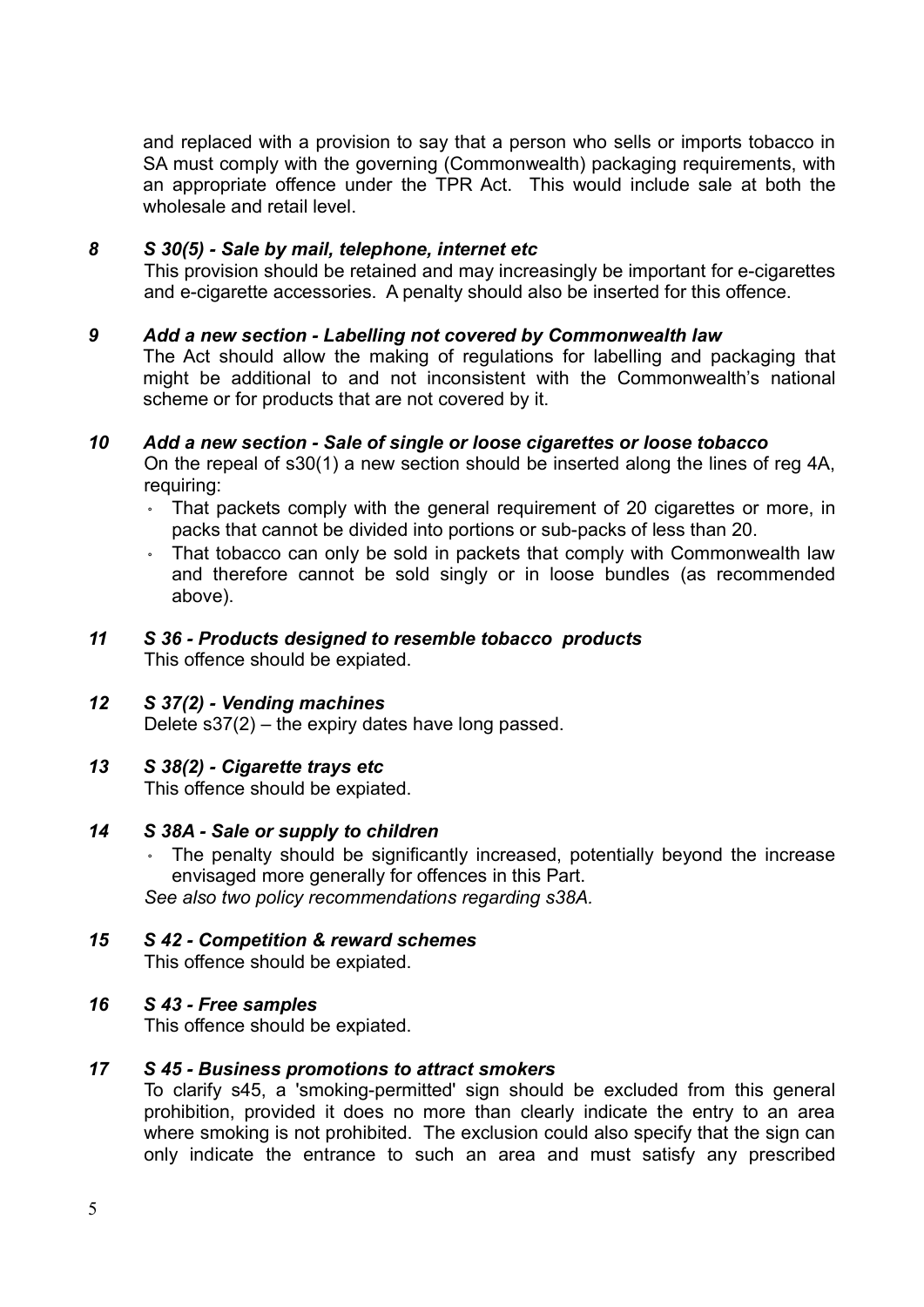dimensions, style and wording. The use of the sign should be optional rather than mandatory.

#### 18 Penalties

The penalties currently applying to Parts 2 and 3 are significantly lower than their interstate equivalents and should be increased.

#### 19 S 46 - Smoking banned in enclosed public places

To ensure that this section is administered effectively and to ensure certainty for all parties, the following changes to the method of calculating the term 'enclosed' (either administratively or, if necessary, through an amendment to S4(3) and (4)) should be considered:

- Determining 'place or area'  $(S4(3))$  In determining the calculation, the following areas or places should not be counted:
	- a) unenclosed areas or places that are beyond the direct control of the occupier (such as a roadway or common open area) even if directly accessible to the occupier's premises;
	- b) areas or places not structurally part of the enclosed part The enclosed and unenclosed parts must be components of the one coherent or unified area, the two parts must constitute an integral whole

Note this will not change the current definition of 'enclosed' or alter the 70% criterion. Rather it clarifies the way of calculating it.

- A notice to comply Amend the Act to allow an authorised officer to serve a compliance notice on the occupier, requiring them either to modify the area so it does comply or to place no smoking signs (this is further set out in a recommendation below).
- Compliance Guidelines Amend the Act either:
	- a) To allow guidelines relating to the calculations of enclosed places to be issued by the Minister or the Chief Public Health Officer, on which an order to comply could be based can be issued or enforcement proceedings commenced.
	- b) To allow guidelines with similar effect to be called up as part of the regulations under the Act (as in NSW).

Option (a) is the preferred approach.

#### 20 Ss 51(5) - 52(4) - Smoking bans, placing of signs

Ss 51(5) and 52(4) should be reconsidered with a view to making it clear on whom the obligation falls, and also to impose a penalty which can be enforced by way of an expiation or a notice to comply.

#### 21 General penalties

The penalties currently applying to Part 4 are significantly lower than their interstate equivalents and should be increased.

#### 22 S 69 - Seizure of tobacco – powers

The 'public tender' provision should be replaced by a provision giving the Minister authority to order the tobacco destroyed.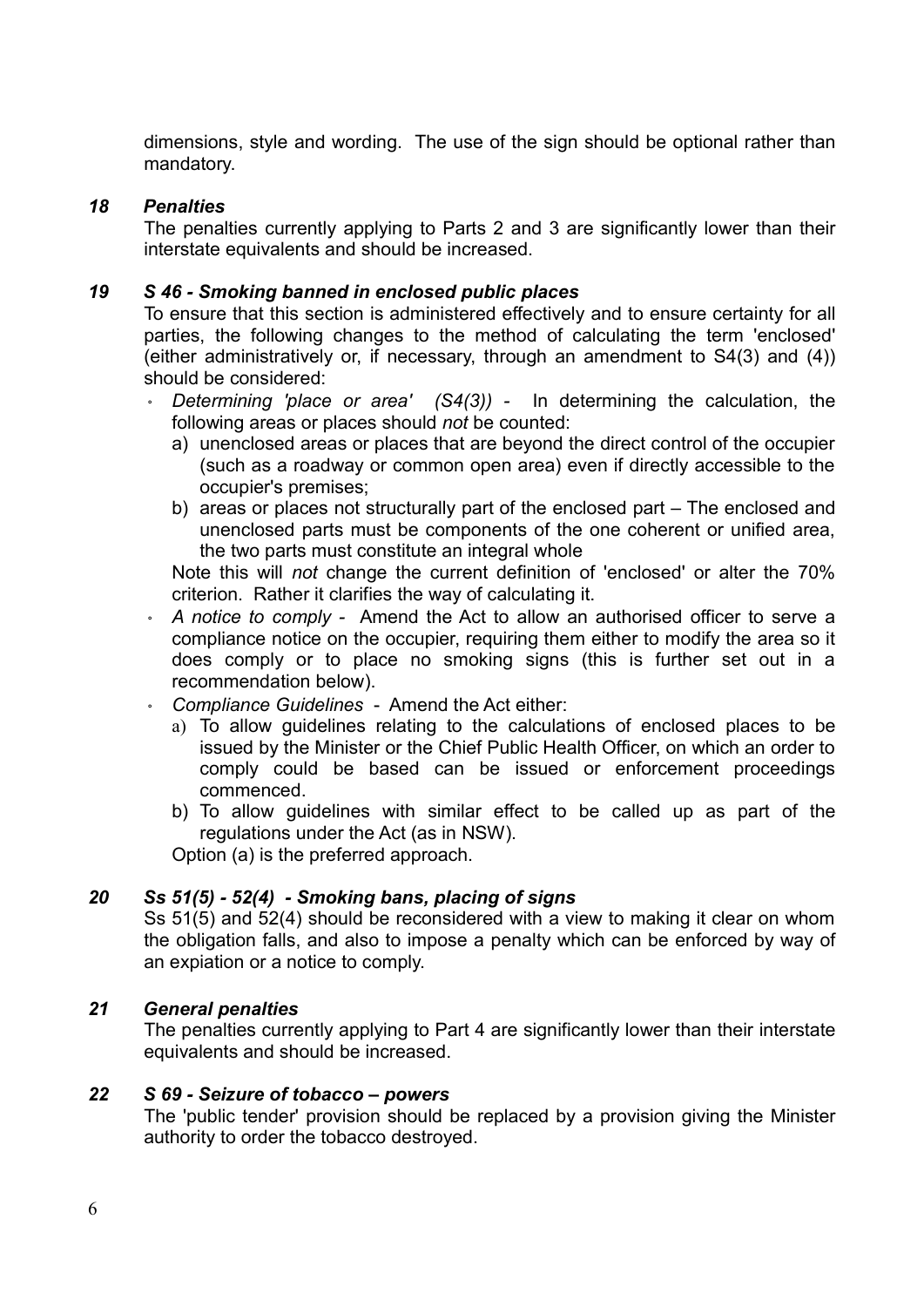# 23 S 70 - Nicotine Replacement Therapy trial

S70 can now be repealed.

## 24 S 71(2),(3) and (4) - Transitional exemptions

These sub-sections can be repealed; the 'phasing in' of the sponsorship bans following on from the 1988 amendment has long been completed.

## 25 Add a new section - Controlled Purchase Operations

A set of provisions establishing a framework for controlled purchase operations is recommended.

### 26 Add a new section - Compliance notices

The TPR Act should contain the power for an authorised officer to issue a notice to comply with its provisions, with a penalty for non-compliance with the notice.

### 27 Add a new section - Immunity from liability

The TPR Act should include an immunity provision (along the lines of s102 of the South Australian Public Health Act 2011) for authorised officers in relation to all actions that are done honestly and in furtherance of the Act.

## Administrative: Recommendations relating to the Regulations

### Tobacco Products Regulations 2004 (the General Regulations)

- 28 Reg 3 etc References to 'tar and nicotine content' These should be deleted wherever they occur.
- 29 Reg 5(2) Vending machine prescribed sign This requirement should be retained.
- 30 Reg 8 'No smoking' signs This provision should be retained.
- 31 Reg 10(2) Price boards There is no case to tighten or otherwise amend the regulation.

### Tobacco Products (Smoking in Public Areas - Longer Term) Regulations 2012

#### 32 Reg 6 - Smoking ban - outdoor dining areas The regulation should be amended in order to prevent persons taking meals into areas set aside for smoking. Two options are available: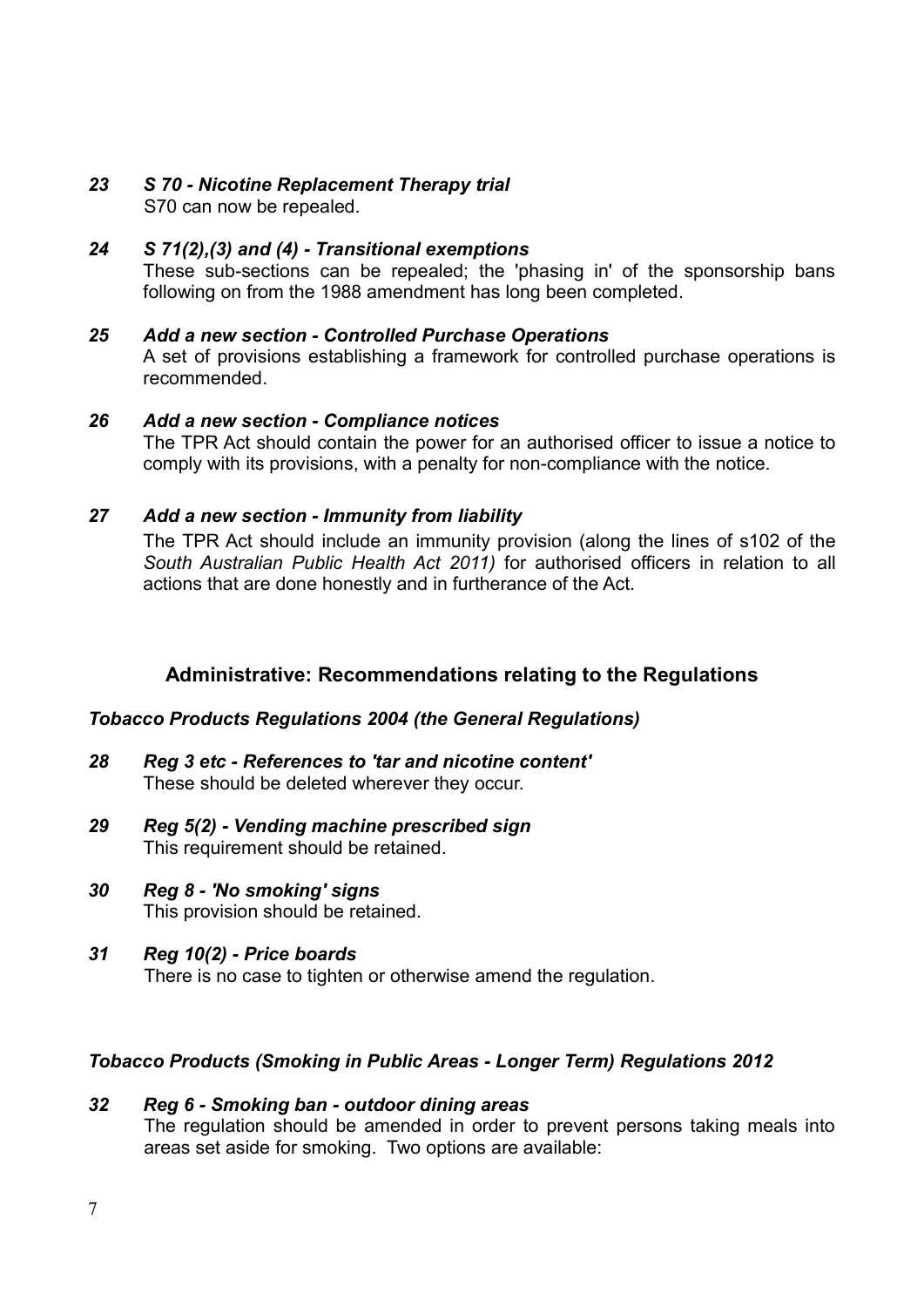- a) Amend reg 6 to broaden to definition of outdoor dining area to include any outdoor area that the occupier has either set aside for the purpose of public dining or knows, or should know, is used by patrons to consume meals.
- b) Prevent a person consuming a meal (other than snack food) in an area set aside for smoking. The obligation (and liability for breach) to be on the occupier / manager of the outdoor dining area.

Option (a) (the broadening of reg 6) fits better into the current framework of the Act and is the preferred option.

### Enforcement

#### 33 Local Government

There is a case for local councils to take a more direct involvement in the administration and enforcement of the TPR Act in their respective areas. Councils should also be able to retain any expiation fees recovered as a result of their enforcement the Act.

#### 34 South Australian Police

- Where a breach of s38A (sales to children) has been alleged, the circumstances could be investigated by SAPOL officers who could either issue the expiation or a warning directly, or pass the information onto SA Health for possible prosecution or the issue of an expiation notice.
- Where sellers have been found to have made sales in the course of a controlled purchase operation, SAPOL could be involved in the follow up by attending at the shop and reminding the vendor of their responsibilities.
- Where vendors are known to be selling single sticks. SAPOL officers could similarly investigate the circumstances and issue an expiation notice.

### Policy Issues

#### 35 The declaration of the Act as 'designated health legislation' under the SA Public Health Act

The anticipated link between the TPR Act and the SAPH Act could be formalised for the reasons set out in part 1.4.2 of the Report.

#### 36 S3 - Objects of the Act

If the designation was not adopted, the TPR Act could contain a preamble rehearsing the public health concerns stemming from the use and uptake of tobacco. The 'Objects' section should also be reviewed, potentially incorporating the statements and observations set out in the discussion of this issue in part 2.1 of the Report.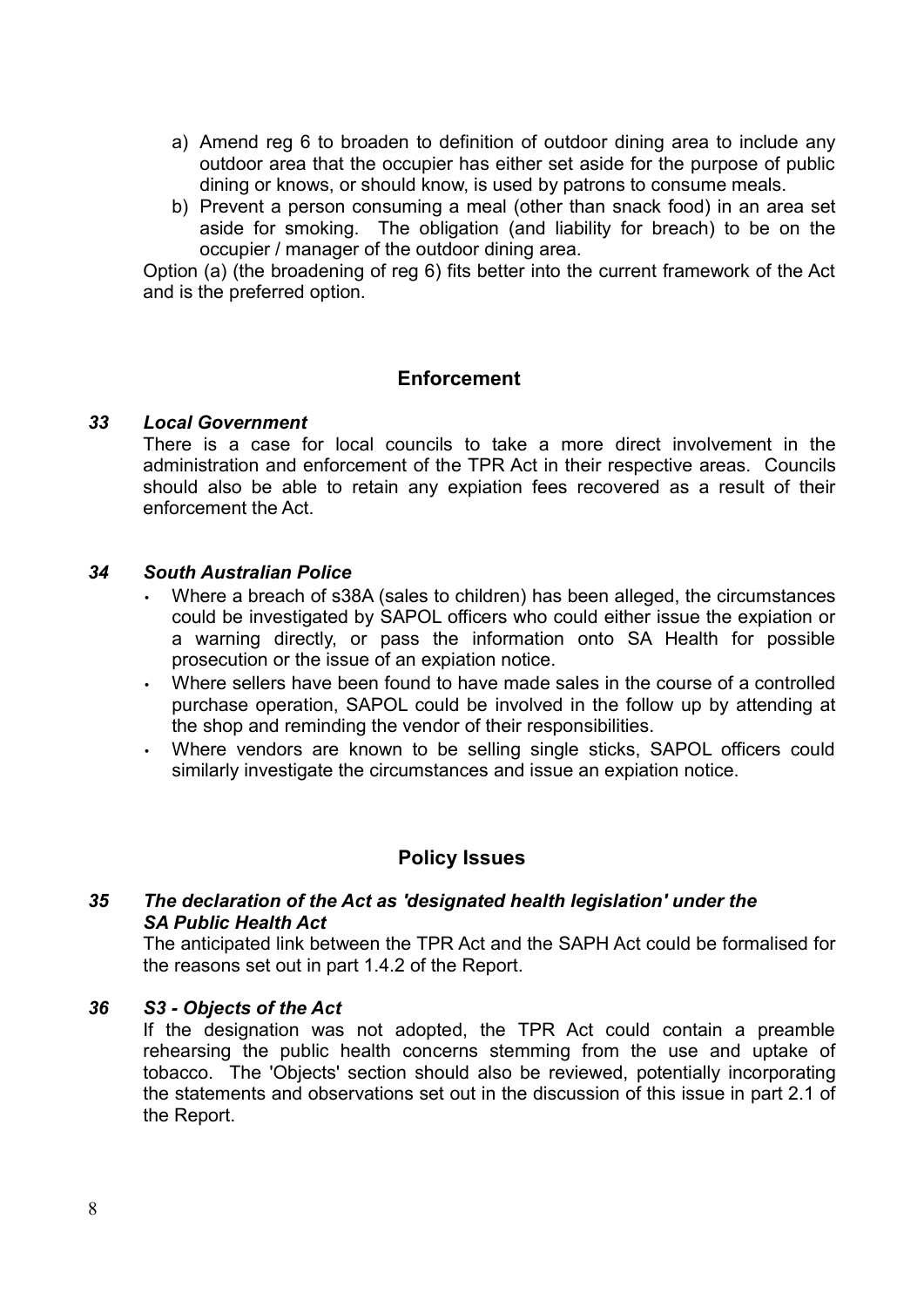#### 37 S4 - Definition of 'advertisement'

◦ The 'accidental or incidental' exclusion in the Regulations could be reconsidered. However, this issue has national significance, and should be considered via state, territory and Commonwealth policy officers before any change is made in SA.

#### 38 Ss 6-13 - Licensing

The following should be considered:

- Retain the distinction between specialist tobacconists and other sellers of tobacco.
- Establish criteria for licensing that would allow greater oversight as to where new sellers might operate.
- Introduce a wholesalers licence.

#### 39 S 38A - Sale or Supply to Children

- There should be power for a court to restrict, suspend or cancel a retailer's licence on being found guilty of the offence. In the case of a second offence, the Act should require that the licence should be suspended for a specified period of time (possibly 12 months).
- The court's power in these cases should complement the general power given to the Minister in s11 to cancel or suspend a licence.

#### 40 S 50 - Playgrounds, 10 metre ban on smoking

The boundaries of child care centres, kindergartens and schools could also be brought under s50 in similar terms (ie banning smoking in public areas within 10 metres of their boundaries).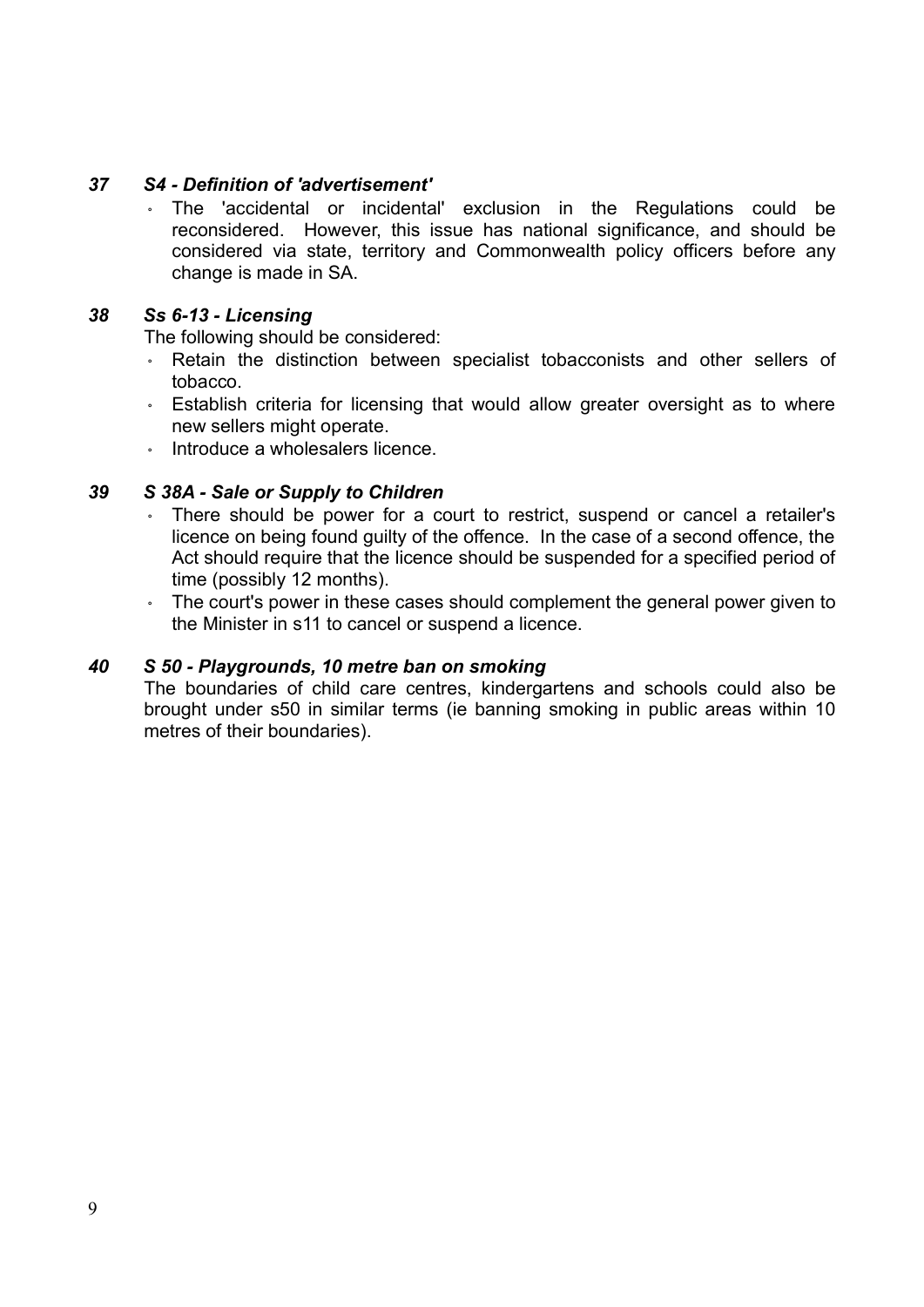# 1: THE ACT: CONTEXT AND CONSISTENCIES

### 1.1 Introduction and Terms of Reference

This Report is a review of the Tobacco Products Regulation Act1997 (TPR Act) and its regulations. It was carried out in accordance with the following terms of reference, namely to conduct an 'administrative review' to:

- 5. Identify areas to improve consistency between the Act and the Regulations.
- 6. Identify areas to improve consistency between tobacco control legislation and other relevant South Australian legislation.
- 7. Identify sections and regulations that are no longer relevant for proposed removal.
- 8. Identify any other administrative areas to improve the operation of the Act and Regulations.

The review was undertaken as a targeted exercise, limited to consultation only with state government agencies that have a direct interest in the operation of the Act. Consultation with a broader range of interested parties can then occur at a later stage in this process, should the Minister agree to develop the recommendations made here into a more formal proposal for amendments to the TPR Act. During the course of my inquiry I consulted and met with the following six State agencies: SA Health (Drug and Alcohol Services SA and Health Protection Operations, Public Health); SA Police; Parliamentary Counsel's Office; the Office of Consumer and Business Affairs; and Correctional Services.

Finally, it should be noted that this Report includes all of the issues raised during the review. In some cases the sections were discussed and their meanings were clarified, with the result that they are not recommended for change or repeal. However, for completeness, I have included them here.

## 1.2 The Scope of this Report

The terms of reference have directed this inquiry towards specific administrative or 'housekeeping' issues (notably the ways in which the operation of the Act can be improved, or the identification of redundant sections) rather than the broader policy question of how the Act might be reformed and new directions taken. As such it is intentionally a limited study.

Yet, it is difficult in practice to completely separate these two elements: an administrative issue is typically the expression of legislative policy (in the sense that all administrative provisions are designed to further the overall objects of an Act). Nevertheless, I have attempted to focus this Report by structuring it in a way that responds explicitly to the issues that were raised in preliminary discussions with DASSA and HPO. Thus parts 2 and 3 are mostly a section by section list and discussion of these issues. Similarly, parts 1 and 4 have been structured in a way that mainly responds to the wider consistency and administration and enforcement concerns that were also raised by these two agencies.

On occasions though this Report does touch on broader issues that I believe are integral to the administrative questions, and if the Act is to better achieve its general objectives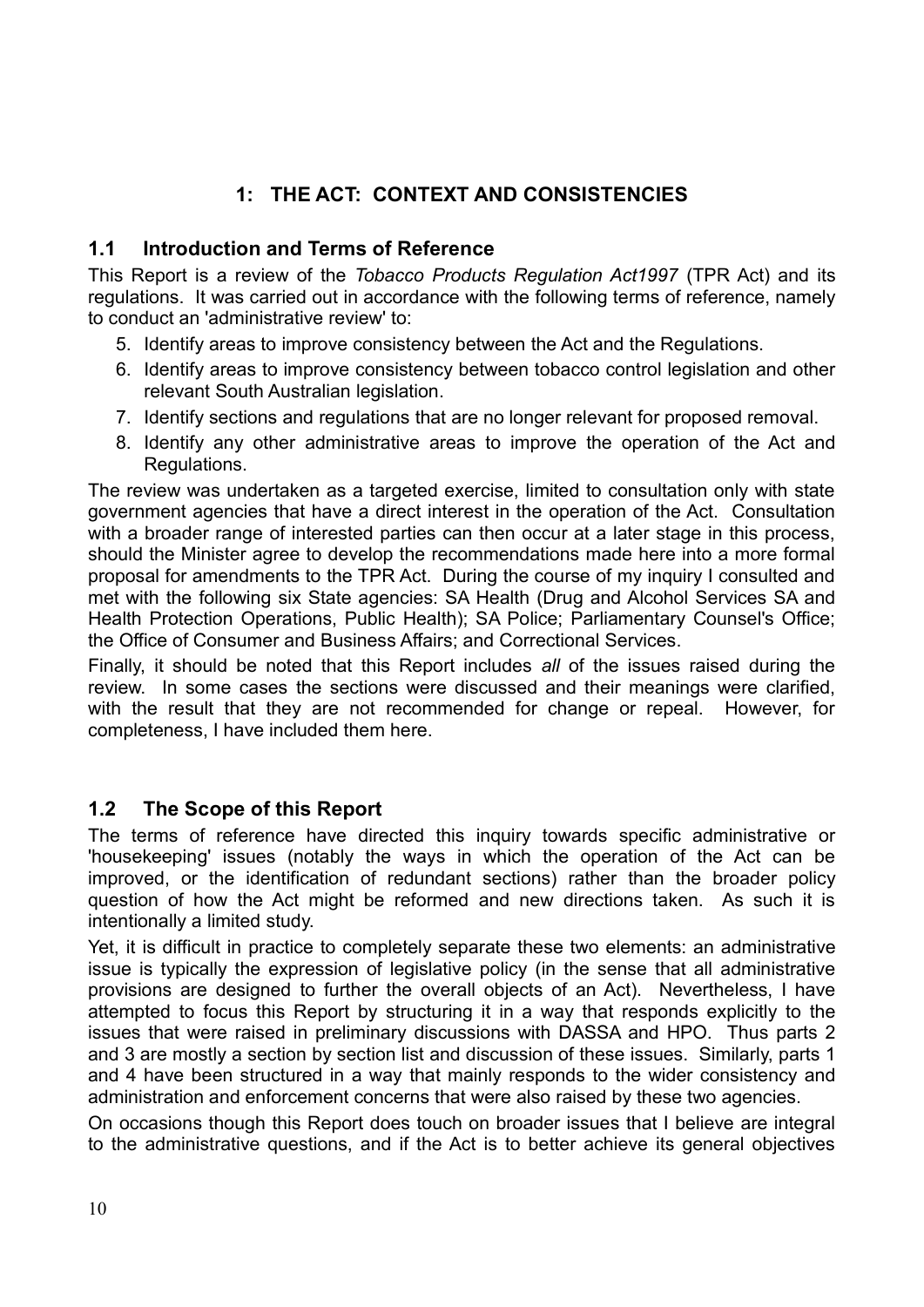ought not to be separated from them. So to assist readers in distinguishing between these two contexts of the Inquiry, I have broken the summary of recommendations into two parts - those that might be seen as 'policy questions' and those that can better be seen as 'tidying up the Act and improving its administration and enforcement capability'. As envisaged by the Terms of Reference, the bulk of the recommendations fall into the latter category, though some of these could just as easily be seen as policy related.

On some occasions, discussions with interested agencies went far beyond the Terms of Reference, exploring options that included a complete restructuring of the Act and even refocussing it, for example by concentrating less on tobacco as the issue and more on smoking from any source, or by focusing on where a person can smoke, as opposed to the current position which is concerned with where a person can't smoke.

Such 'blue sky' thinking is certainly worthwhile, but clearly it is not the purpose of this Report. Nevertheless I should say at the outset that there is a strong case for a complete review and probably a rewrite of the Act since it has been patched and re-patched so many times since 1986. And while my recommendations taken together are extensive, they are not in themselves a re-write (and if implemented will involve yet more 'repatching'). They do, however, aim to address a range of issues that at this time either present uncertainties in administration and enforcement, or are redundant.

Finally, and to explain how the Terms of Reference are reflected in this Report. Terms of Reference 1 and 3 are dealt with in parts 2 and 3 which comprise a section by section discussion of the Act and its regulations. Term of Reference 2 is dealt with in the discussion set out in part 1.4. Term of Reference 4 is covered in part 4 and also where relevant in parts 2 and 3.

## 1.3 The Context

The Tobacco Products Regulation Act 1997 is an old and much re-worked piece of legislation. Its origins go back over 30 years to the Tobacco Products Control Act 1986, passed as the first attempt at comprehensive tobacco regulation. Some laws are earlier still: in 1904 the Children's Protection Amendment Act (South Australia's earliest tobacco control law) banned the sale or supply of tobacco to children.

Since 1986 the current Act has gone through many modifications and re-structures responding to new policies and public health initiatives: in 1988 to ban tobacco advertising and sponsorship; in 1993 to allow for labelling and packaging requirements; in 1997 to incorporate the substantial 'licence' fees levied on wholesalers (struck down later that year by the High Court). Since 1997 the Act has been amended over 20 times, the last being in 2016.

The 30 years since 1986 have also seen substantial change in the general tobacco policy and regulatory environment at all levels of government. Notably, in 1992 the Commonwealth passed comprehensive advertising controls, designed to fill the jurisdictional gaps in state laws. In 1994 mutual recognition and the need for uniform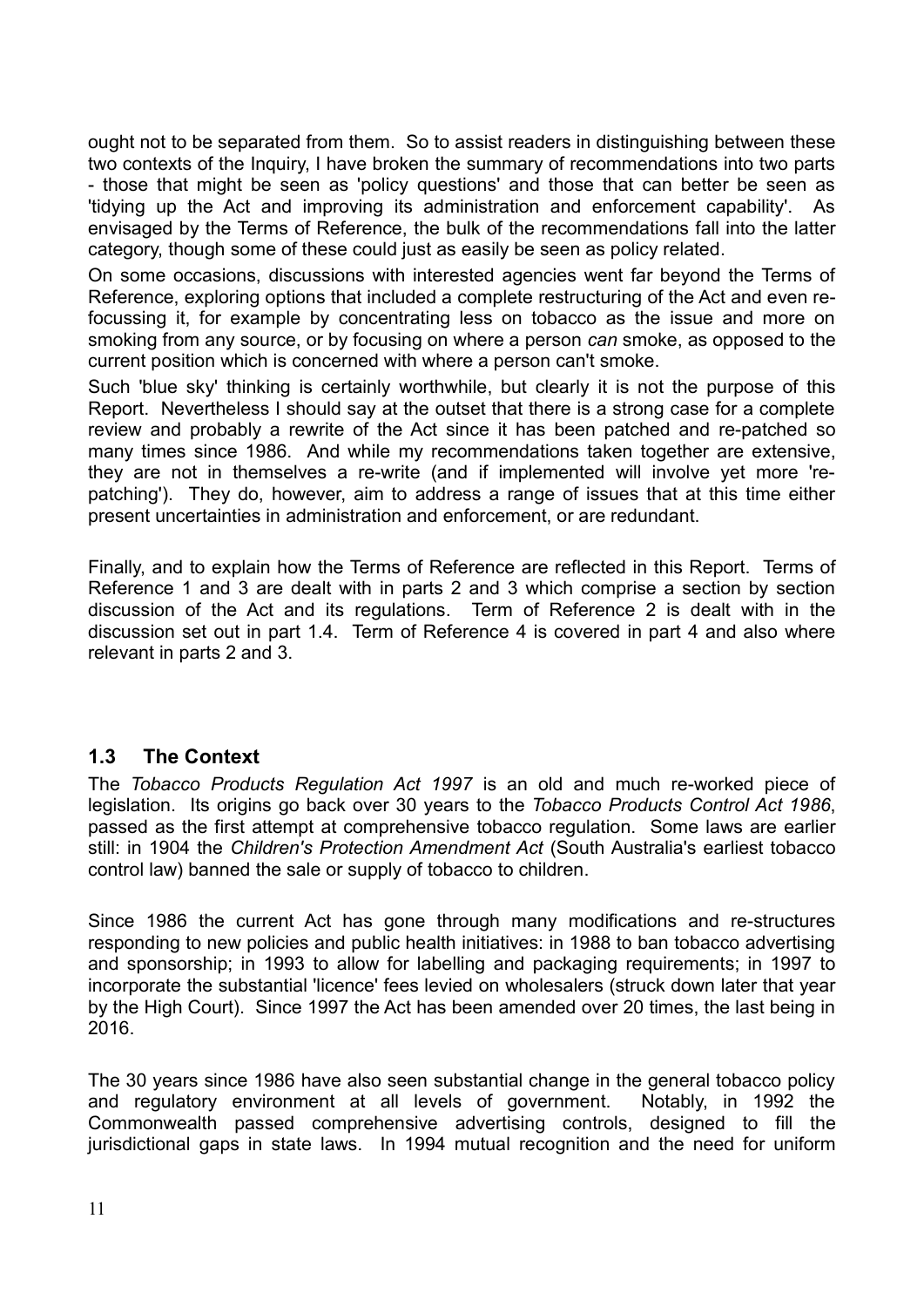labelling of packets prompted a national approach, first done under the Trade Practices Act and culminating in the Tobacco Plain Packaging Act 2011 (Cth) a world first. Indeed the Commonwealth through a combination of its commercial and external affairs powers (the latter arising from its obligations under the 2003 WHO Framework Convention on Tobacco Control) has virtually total power to regulate for tobacco should it wish to.<sup>1</sup>

Public health priorities have changed too: in 1988 the challenge was to ban advertising and unwind tobacco sponsorship, replacing it with 'healthy sponsorship' made available through Foundation SA. In the 1990s 'passive smoking', not initially addressed in the Acts, became an issue as a result of court decisions and workers compensation claims. The resulting uncertainty for businesses made an orderly response and the setting of a 'level playing field for all' a high priority for regulation. The emergence of the internet, and then social media, (both unknown in 1986) have radically enhanced possibilities for the targeted promotion of tobacco, making this outlet potentially as effective as traditional advertising. Finally new 'tobacco like' products notably e-cigarettes present ongoing regulatory challenges.

Finally the tobacco control laws are important examples (really the first examples) of how law can contribute to the task of addressing non-communicable diseases more generally and their framework and history suggest options and possibilities in other areas of concern, notably in the public health impacts of obesity and alcohol.

## <sup>1</sup>.4 How the Tobacco Products Regulation Act Interacts with other Acts

### 1.4.1 With National and Interstate Tobacco Acts

### (a) The general interaction

 Tobacco control in Australia is both a national and regional responsibility. In South Australia's case the 1986 Act and its substantial 1988 amendment pre-dated the Commonwealth's Tobacco Advertising Prohibition Act 1992. The 1988 amendment focussed on banning advertising and sponsorship but consciously excluded the media that fell within Commonwealth jurisdiction or which logically required a national approach (radio, television and interstate or national print). This was the origin of s29 of the TPR Act, discussed below.<sup>2</sup> Similarly, packaging and labelling is a national issue and though the Act provides powers to regulate in this area, a national approach is the only feasible option. $^3\,$ 

However, it is possible for the states to pass legislation in the same general field covered by Commonwealth tobacco laws providing their requirements are not directly inconsistent

<sup>1</sup> The Convention broadly expects that signatory states to take 'all appropriate measures to curb tobacco consumption and exposure to tobacco smoke' (WHO Resolution, Annex 1). It contains a series of specific obligations to implement this, including controls on promotion and marketing, packaging, pricing, passive smoking and sales to children.

<sup>2</sup> S8 Tobacco Products Control Act Amendment Act, 1988. (inserting a new s3a).

<sup>3</sup> See the discussion below in relation to ss 30, 31.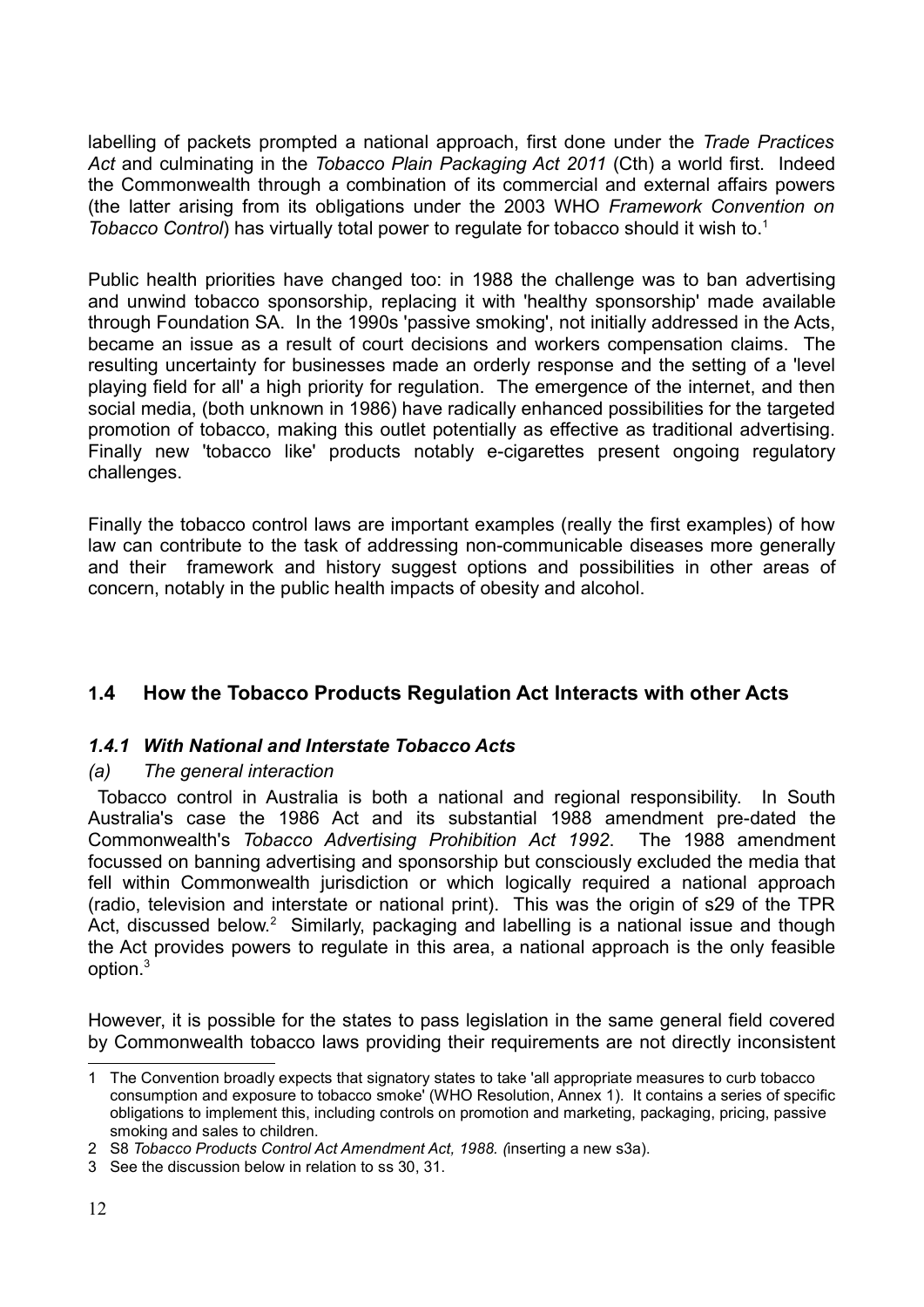#### with the latter's. S6 of the Tobacco Advertising Prohibition Act 1992 provides that:

(1) This Act does not exclude or limit the operation of a tobacco advertising law of a State or Territory that is capable of operating concurrently with this Act.

(2) If:

(a) particular conduct constitutes an offence against this Act; and

(b) apart from this Act, that conduct also constitutes an offence against a tobacco advertising law of a State or Territory;

this Act does not exclude or limit the application of that law to that conduct.

A similar provision also exists in s11 of the Commonwealth Tobacco Plain Packaging Act 2011.

While these 1992 and 2011 laws do allow for state laws to supplement and potentially even overlap the Commonwealth controls, the national nature of most print media, radio and television would demand a uniform approach by all 8 regional jurisdictions. Similarly with packaging and labelling, since tobacco is a national industry and mutual recognition provisions would defeat any attempt by a state to impose its own particular requirements.<sup>4</sup>

#### (b) S 29 and Commonwealth / State power

S29 provides that 'This Part<sup>5</sup> does not apply in relation to anything done by means of a radio or television broadcast'. Should s29 be repealed? As discussed it was first drafted in 1988 as a simple acknowledgement that broadcasting was a Commonwealth power and therefore subject to Commonwealth regulation. Implicitly it also acknowledged the increasingly national nature of programming, and with it the problems associated with a relatively small state implementing its own controls. Furthermore since 1992 the Commonwealth has implemented bans on advertising and sponsorship, and tobacco companies have long been denied their traditional methods of promotion, including direct advertising via radio and television.<sup>6</sup>

On one reading it matters little whether or not s29 remains in place. Many would see it as a declaration of a self-evident constitutional limitation on state power and therefore unnecessary. On another reading there may be opportunities in the future to explore the actual limits of Commonwealth broadcasting power and whether, in effect, it does have exclusive control over the field of radio and television broadcasting.<sup>7</sup> If that is not the case (ie the Commonwealth does not have total power in this field and state laws will not

<sup>4</sup> Broadly mutual recognition allows a product that complies with the labelling or packaging requirements of the state in which it was made, to be sold throughout Australia even if the requirements are different in other states.

<sup>5</sup> Part 3 – 'Restrictions on supply or promotion of tobacco products' and most obviously the advertising and sponsorship provisions in ss 40 and 41.

<sup>6</sup> While direct tobacco advertising on television was banned by Commonwealth law prior to 1992, sponsorship messaging (a potent form of advertising) was not.

<sup>7</sup> In other words whether the High Court would interpret the various current Commonwealth broadcasting laws as indicating an intention to cover 'the whole field' of broadcasting in which case any law passed by a state that was directed to broadcasting would likely be invalid on inconsistency grounds (s109). Alternatively, the court may decide that there was not such an intention, allowing states to regulate in the area providing their laws supplemented or were otherwise compatible with Commonwealth law.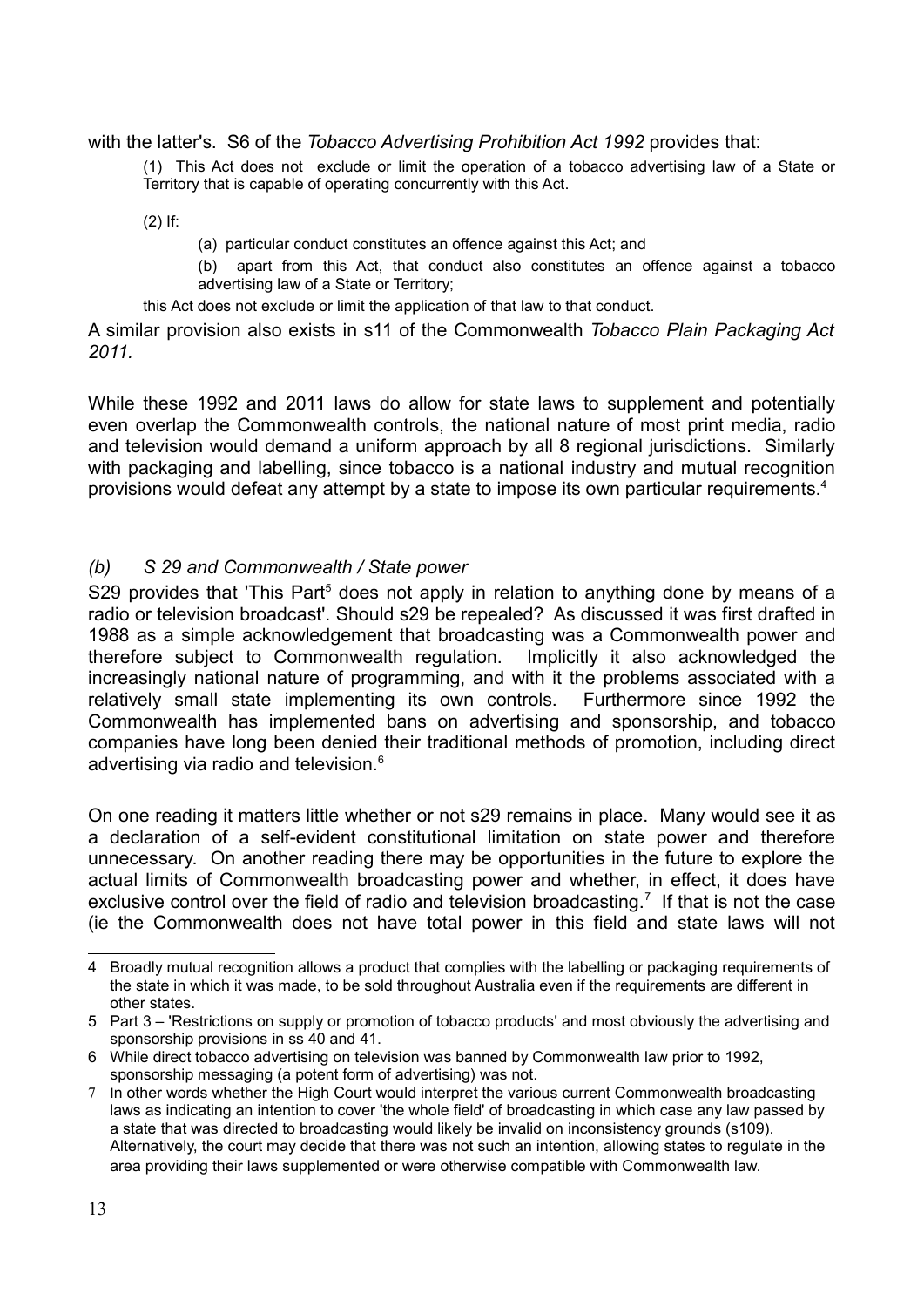necessarily be struck down under s109) there may be opportunities for states to then explore whether there are any options available for worthwhile and effective regulatory responses in this general field. Currently s29 would prevent this.

On both readings, I consider that s29 should be repealed.

#### 1.4.2 Interaction with other SA Laws

#### (a) potential overlaps

Mostly the TPR Act operates independently of other South Australian acts, seeking to provide the dominant law in the field of tobacco control. In one respect the Act makes this explicit: s4A (added in 2004) specifically excludes the power of the Independent Gambling Authority to 'restrict the sale or consumption of tobacco products'. This section is discussed in part 2.1, below.

However, other than s4A the TPR Act does not prevent supplementary or additional controls over tobacco and these do exist notably in the declaration of areas where smoking is prohibited additional to those spelt out in the Act. These declarations take two forms. Firstly, the owners of land or buildings are entitled to impose general conditions of entry or use, and non-smoking requirements can be one of those conditions. Secondly, local councils can establish formal smoke-free areas in a number of ways. One option is to use the short or long term ban provisions allowed under ss 51 and 52 of the TPR Act. Another option is s238 of the Local Government Act 1999 which allows councils to make by-laws controlling access and use of local government land. In a number of councils, a no-smoking requirement has been incorporated into the by-law. To provide some examples, the City of Adelaide has a by-law in relation to Rundle Mall;<sup>8</sup> the City of Port Adelaide Enfield has a general prohibition in relation to any council building or declared local government land;<sup>9</sup> the City of Salisbury provides in its Local Government Land Bylaw 2015 that:

#### 10.9. Smoking

Subject to the Tobacco Products Regulation Act 1997, smoke, hold or otherwise have control over an ignited tobacco product:

10.9.1 in any building; or

10.9.2 on any land to which the Council has determined this subclause applies<sup>10</sup>

Additional provisions, such as these examples, add to or extend the operation of 'no smoking bans' currently provided by Part 4 of the TPR Act and are not inconsistent with, or problematic for, its operation. However it should be noted that there is power in the TPR Act to achieve the same end via smoking ban declarations made under the Tobacco Products (Smoking Bans in Public Areas – Longer Term) Regulations 2012 which already cover some areas of high congregation (Henley Square, Moseley Square (Glenelg) and the Royal Adelaide Show) and can be extended to any similar area including places

<sup>8</sup> By Law No 10 'Smoking Control'. Cl 1 'No person shall, in any part of Rundle Mall or the vicinity of Rundle Mall, to which the Council has resolved this paragraph shall apply, smoke tobacco or any other substance.'

<sup>9</sup> By-Law No. 3 of 2015—Local Government Land.

<sup>10</sup> See also City of Onkaparinga By-law 4 Local Government Land (note also the lead in – the by-law is 'subject to' the TPR Act).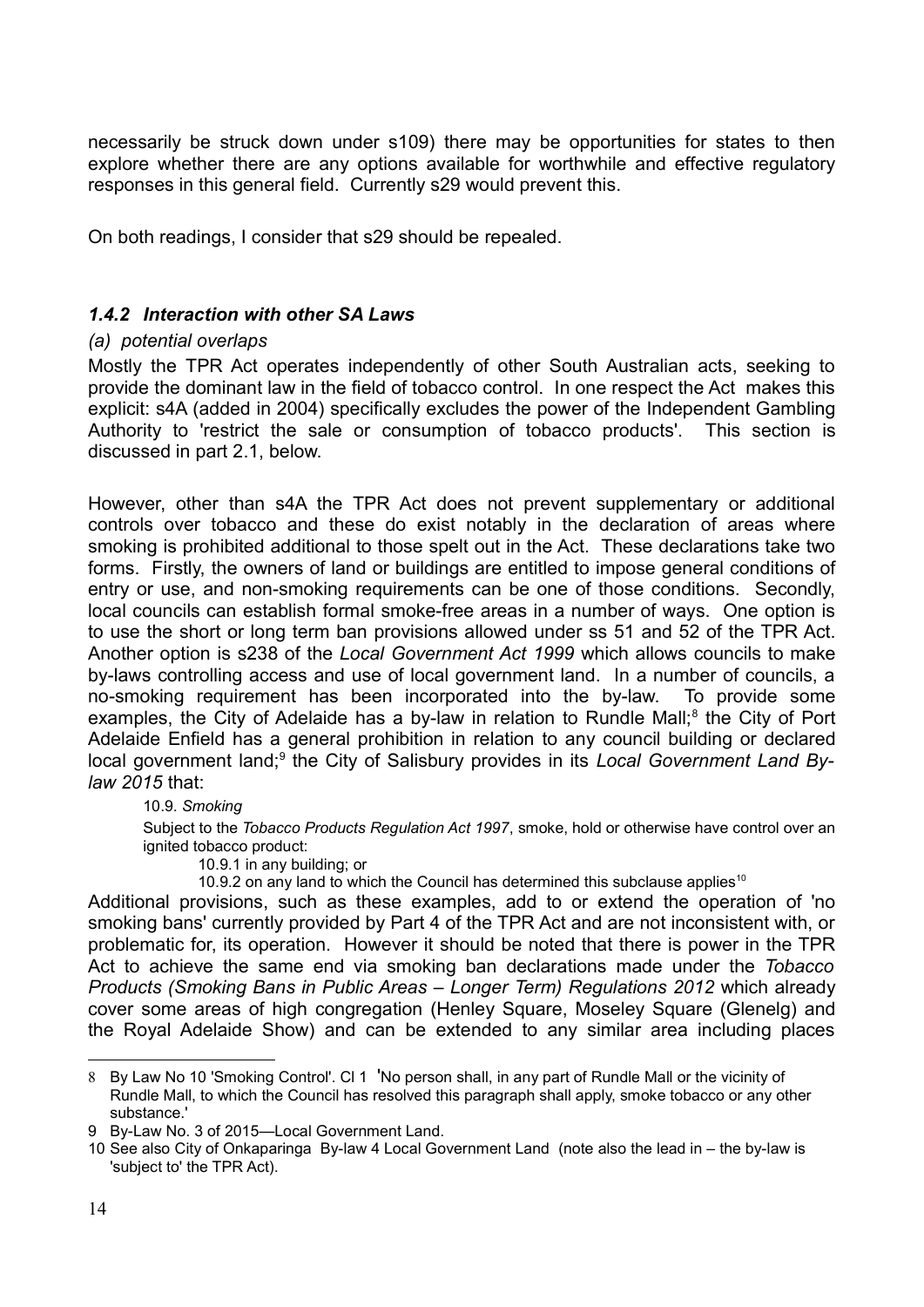#### covered in the by-laws.

However, given that the by-laws extend the areas where smoking is not permitted and do not limit the power of the TPR Act, there is no case to suggest that they should be repealed and the places covered by them brought under the 2012 Regulations.<sup>11</sup>

Occupational health and safety is an area of potential duplication. Smoking in enclosed workplaces (as defined in the Work Health and Safety Act 2012, though with some limitations)<sup>12</sup> is prohibited by s46, potentially creating some overlap with the general duty of care provisions of the Work Health and Safety Act. However in practice this has not been raised as an issue and is not addressed in this Report other than for the specific question of prisons (discussed in part 2.1 below).

#### (b) potential links

There are also opportunities to build links with other public health laws. Specifically, the South Australian Public Health Act 2011(SAPH Act) establishes a new 'risk based' approach to the management of public health. It also sets out a broad set of objects and principles, which establish statements of public health values for the operation of public health law and policy more generally. Specifically, the Act envisages, via s21, that links can be made with other public health acts. S21 sets out the functions of the Chief Public Health Officer, which includes ensuring that 'any designated health legislation are complied with.' (s21(1)(b)). Designated health legislation is defined by s21(3)(b) as any 'Act designated by regulation'. The TPR Act could be so designated and it would be appropriate to do so, since its primary purpose is protecting public health and therefore is in harmony with the objects and principles of the SA Public Health Act, especially since the latter Act has a focus on non-communicable disease.<sup>13</sup>

Such a declaration relates to *compliance* which, for the TPR Act, would mainly involve sales to minors, restrictions on advertising and promotions, licensing and banned smoking areas (issues monitored by the Health Protection Operations, SA Health). More generally though, a declaration could in effect be seen as bringing the TPR Act under the umbrella of the principles and objects of public health practice generally, and which are set out in the SAPH Act, since s4(2) requires the CPHO as a person involved in the administration of the latter Act to have 'regard to and seek to further' its objects as listed in s4(1) and also to have regard to the principles listed in ss6-13. $14$ 

In practice this means that the TPR Act would be enforced within the framework of a proactive public health approach, conscious of the special needs of vulnerable communities (including indigenous Australians) and informed by a precautionary approach

<sup>11</sup> If the 'no-smoking by-laws' made under s238 were ever to be challenged successfully this issue can be re-thought and the areas brought under the TPR Act.

<sup>12</sup> See s4, TPR Act (and specifically the definitions of 'workplace' and the exclusion for 'residential premises').

<sup>13</sup> See Part 8, SA Public Health Act 2011.

<sup>14</sup> S5, SAPH Act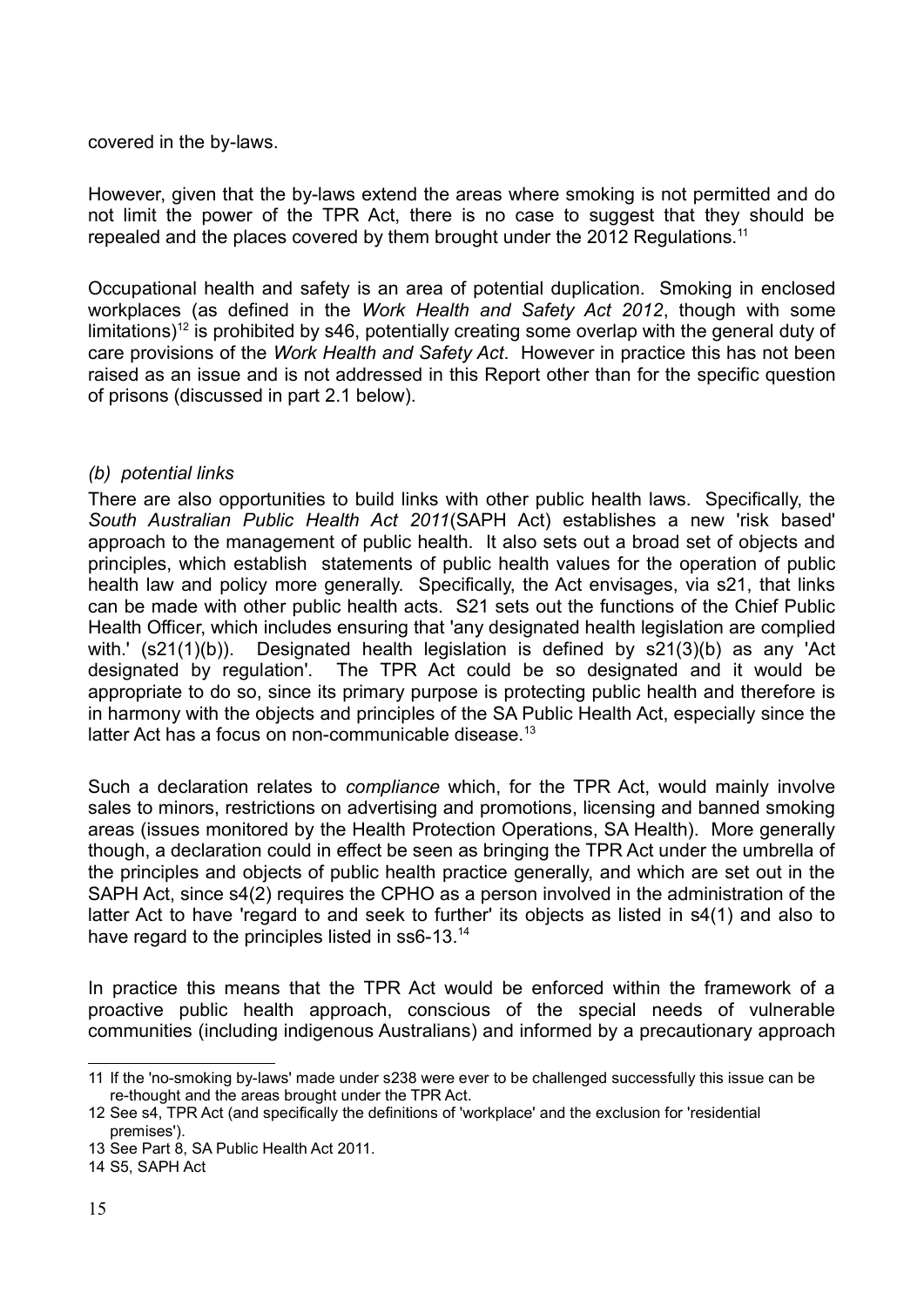and related principles. While some of this framework would be symbolic and reflect existing practice, ideas such as the precautionary principle would have operational significance in areas such as passive smoking restrictions, or further controls over marketing, where new measures calculated to advance public health are proposed, but the 'full scientific certainty' that they will, is yet to be demonstrated.<sup>15</sup>

Furthermore the need to rely upon the precautionary principle will become more apparent when arguments for bringing e-cigarettes under the scope of the TPR Act are made. The 2014 WHO report Electronic nicotine delivery systems specifically urged that a precautionary approach should be taken to their management, notably in relation to passive exposures. Also, the State Government's submission to the SA Parliament Select Committee on E-Cigarettes (September 2015) made the point that:

'The South Australian Government is committed to protecting the health of the South Australian public and reducing the incidence of preventable illness, injury and disability (South Australian Public Health Act 2011). This includes a commitment to the precautionary principle where a lack of full scientific certainty should not postpone measures to prevent, control or abate a perceived material risk.' (p8)

#### Impact on DASSA

The anticipated link between the TPR Act and the SAPH Act could be formalised in the way envisaged here. A s21 designation would allow DASSA to take a more robust policy approach to expanding the sweep of the TPR Act whenever necessary. Also, by linking the enforcement of the Act with the objects and principles established by the SAPH Act there may be no need for the TPR Act to have its own objects or principles, beyond the general statement of purpose. (See the discussion on 'objects' in 2.1 below).

#### Impact on HPO

Finally, while the proposal would not have any likely resource implications for DASSA, there may be some impact in terms of enforcement effort for HPO, though the community would (whether or not a designation was made) continue to expect that the TPR Act was being effectively enforced. Furthermore, a designation, with the explicit expectations that flow from it, may bolster a case for additional enforcement resources (discussed below) and possibly the expansion of local government's role in this area as well.<sup>16</sup>

There are also administrative and policy issues, that revolve around the different statutory roles of the two different ministers (Mental Health and Substance Abuse, and Health). These are beyond the scope of this Report but will be an additional factor in any implementation of this recommendation.

<sup>15</sup> Indeed, the 'passive smoking' concerns of the mid 1990s were propelled by the view that the emerging epidemiology was tending to demonstrate a risk to exposed non-smokers, which suggested, though it was yet to conclusively establish, a firm basis for regulation. Here was a clear case where a precautionary approach could be justified.

<sup>16</sup> The SA Public Health Act sees the administration of public health related issues as a shared state / local government responsibility. See s37 in particular.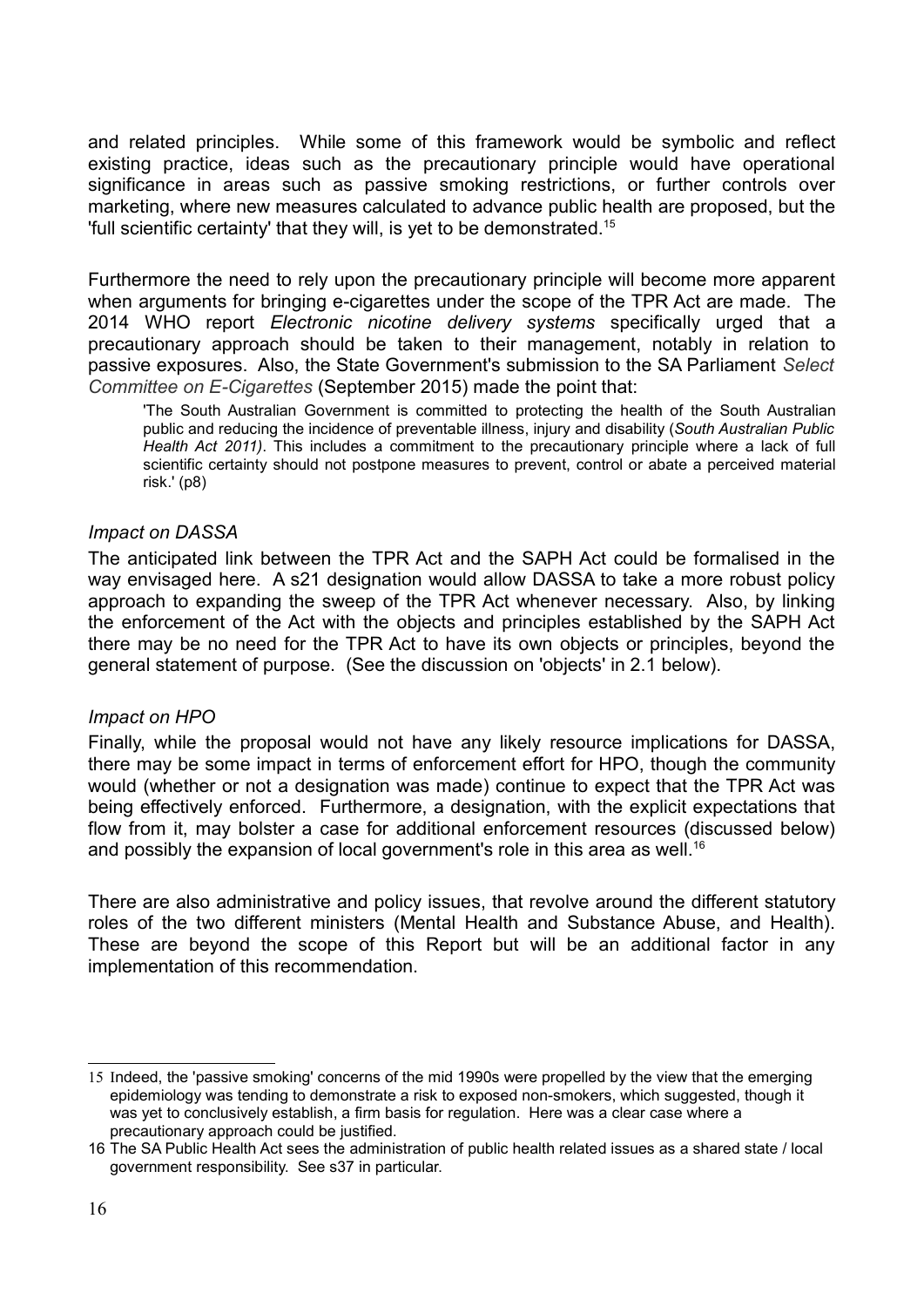## 2: THE ACT: SPECIFIC PROVISIONS

### 2.1 Preliminary Sections

#### S3 - Objects

• Currently the objects of the TPR Act are a series of statements about what the Act seeks to to do - for example s3(b) provides for the object of reducing:

the incidence of smoking and other consumption of tobacco products in the population, especially young people - (ii) by prohibiting the supply of tobacco products to children.

Broadly the objects are the same as those first drafted into the 1988 amendment.

• The preamble to s3 is focussed on the financial burden of tobacco to the State namely:

In recognition of the fact that the consumption of tobacco products impairs the health of the citizens of the State and places a substantial burden on the State's financial resources, the objects of this Act are ...

This preamble, inserted in early 1997 was part of the method used (though unsuccessfully) to justify the business franchise licensing scheme from a constitutional challenge and protect the substantial revenue it brought in. There is no compelling need to continue with this wording.

- The specific reference to the requirement for health warnings in s3(b)(i) first inserted in 1988 is now also unnecessary (and arguably has been since 1994) since this area has long been the responsibility of the Commonwealth.
- More generally, there is a strong case to upgrade s3. However, if the TPR Act is declared designated health legislation, then the objects and principles of the SAPH Act (the precautionary principle, the equity principle, proportionality, a focus on disadvantaged communities) could be regarded as a 'charter' able to inform the development of legislative policy and its implementation through enforcement.
- However, if the designation was not adopted, the TPR Act could contain a preamble rehearsing the public health concerns stemming from the use and uptake of tobacco. The Victorian Tobacco Act 1987 commences with the following preamble:

(a) the following guiding principles are recognised in relation to the use, supply and promotion of tobacco—

(i) tobacco use is so injurious to the health of both smokers and non-smokers as to warrant restrictive legislation:

(ii) tobacco use has adverse health effects even with infrequent use and there is no completely safe form of tobacco use;

(iii) tobacco use is a widely accepted practice amongst adults which it is inappropriate to ban completely;

(iv) the extent of the health effects of smoking requires strong action to deter people from taking up smoking and to encourage existing smokers to give up smoking;

(v) the association of smoking with social success, business advancement and sporting prowess through use of advertising and promotion has a particularly harmful effect by encouraging children and young people to take up smoking; and

(b) it has been resolved to discourage the use of tobacco in all its forms and to prohibit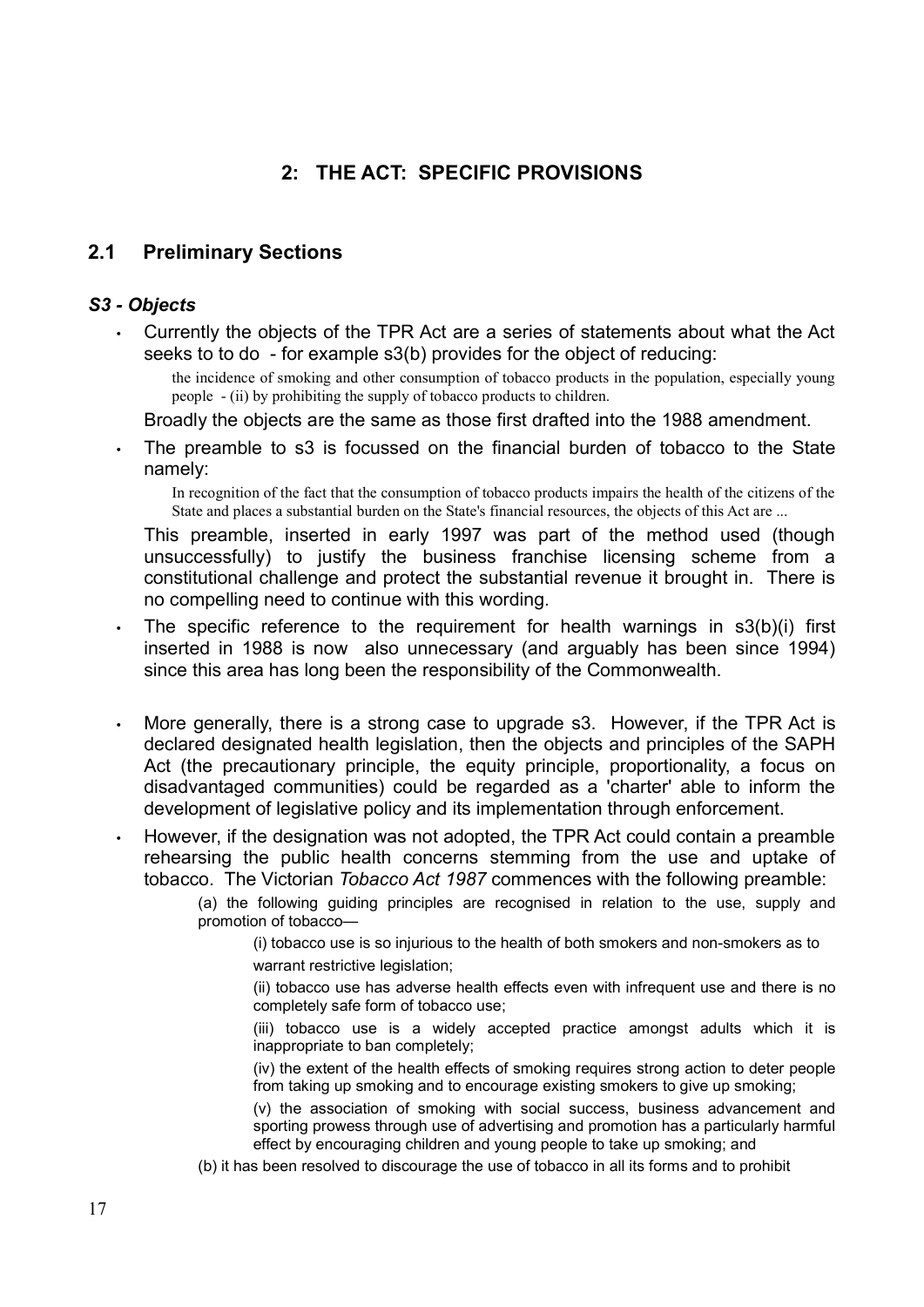various types of promotion and advertising of tobacco products in order to reduce the incidence of tobacco-related illness and death.

This statement, is a general compendium of the harms associated with tobacco use and unlike SA's s3 does not seek to describe the various components of the Act.<sup>17</sup> A South Australian preamble might also contain a version of the precautionary principle authorising policy makers to 'err on the side of caution.'<sup>18</sup>

• In summary, s3 of the TPR Act could be replaced by a more general description, building on general statements about the public health challenges tobacco use brings and asserting the role of legislation as one of the components in a comprehensive tobacco strategy. The objects, if modified, should also be broad enough to embrace new directions in regulation, most obviously the regulation of non-tobacco smoking products.

#### S 4 – Interpretation - 'Advertise'

The origins of the term

The current definition of 'advertise' is:

advertise tobacco products means take any action that is designed to publicise or promote tobacco products, smoking, or the sale of tobacco products, whether visual or auditory means are employed and whether tobacco products are directly depicted or referred to or symbolism of some kind is employed, and includes take any action of a kind prescribed by regulation, and tobacco advertisement and advertisement have corresponding meanings.

This definition was inserted in 2004<sup>19</sup> and was not previously defined and is different to the approach currently in the Commonwealth 1992 Act, which is concerned with publishing a tobacco advertisement, the latter being defined (in part) as:

' any writing, still or moving picture, sign, symbol or other visual image, or any audible message, or any combination of 2 or more of those things, that gives publicity to, or otherwise promotes or is intended to promote:

- (a) smoking; or
- (b) the purchase or use of a tobacco product or a range of tobacco products; $20$

#### Its applicability to social media

- Focusing on the current SA approach, the specific concern regarding 'advertise' raised during the Inquiry was the applicability of the term to social media such as Facebook.
- The issue of internet promotion and advertising is a real one, all the more so since the conventional methods of promotion are banned, while the tobacco industry also has a history of using third parties to indirectly promote its products.
- On its face, the current definition would seem to cover social media and the internet more generally since the the term 'advertise' is cast broadly to include 'any action.'

<sup>17</sup> S1 (Purpose) of the Victorian Act briefly does that.

<sup>18</sup> The Preamble and Articles 3 and 4 of the WHO Framework Convention on Tobacco Control also offer ideas from which a local statement of objects and aims can be drawn.

<sup>19</sup> S7 of Act no 42 of 2004.

<sup>20</sup> See s9 of the Commonwealth's Tobacco Advertising Prohibition Act 1992 - See also s10, 'Meaning of publish a tobacco advertisement.'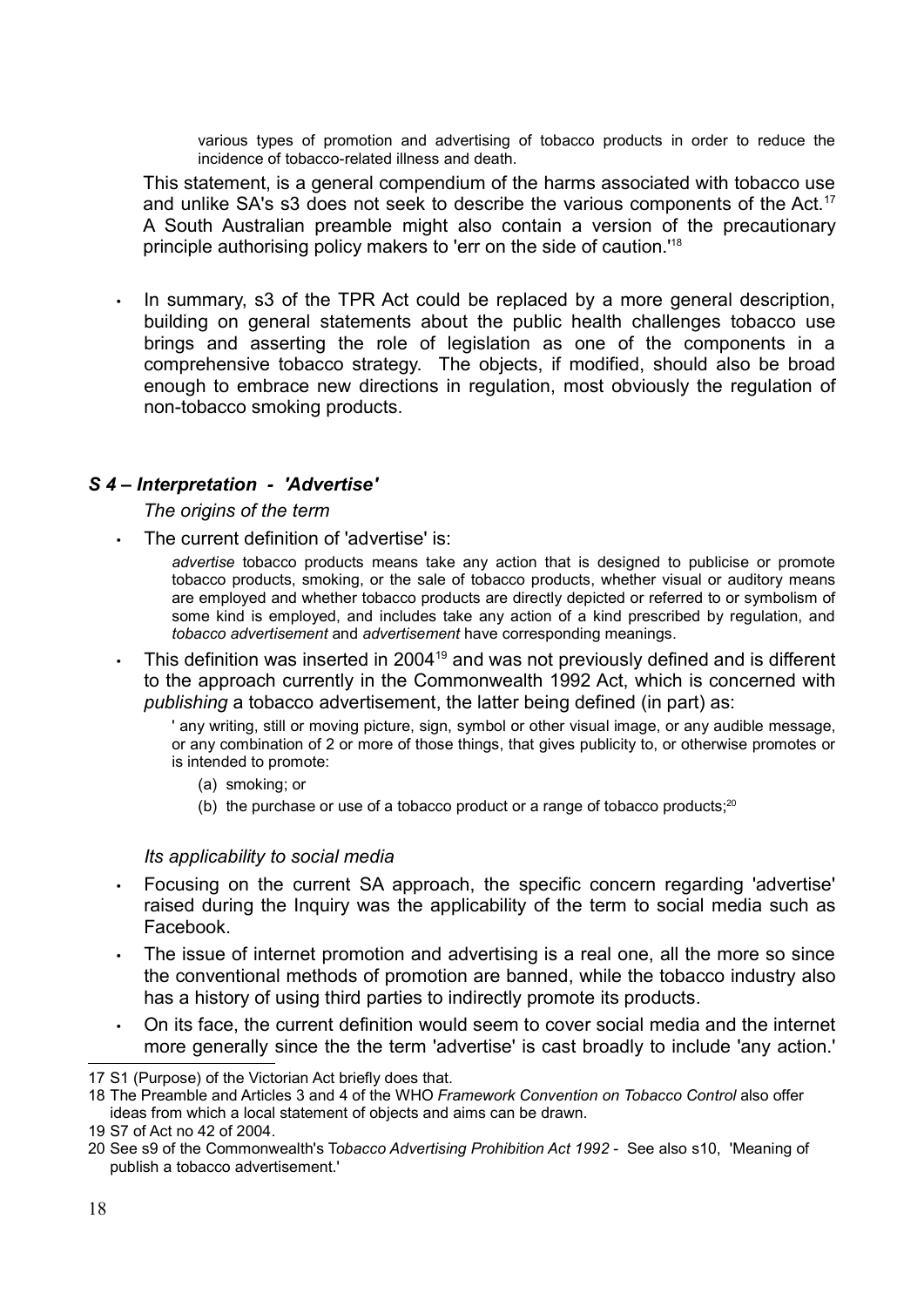And it should also be noted that the 2004 definition was passed in the light of internet possibilities, though before social media (Facebook or earlier versions) became common means of communication. However, there is no indication in the parliamentary debates relating to the Bill that suggests the internet was a specific reason for broadening the definition. Rather, discussion turned more on whether or not incidental references to tobacco products (such as on a T-shirt) could come within the meaning of the term.

#### Limits to the term

- While the phrase 'any action' in the 2004 amendment is broad, the definition then goes on to state that this action must be 'designed to publicise or promote tobacco products' (in other words, the action has been done with the actual purpose of promoting etc tobacco products).
- It is also important to consider how the term 'advertise' is used in the Act. Specifically by s40(1) provides:

A person must not advertise tobacco products in the course of a business or for any direct or indirect pecuniary benefit.

This creates the offence to which it applies and requires the prosecution to demonstrate that the advertisement is in the course of a business or 'for any direct or indirect pecuniary benefit'. This link is going to be difficult to prove in the case of many social media posts, even if it does exist. There are also two additional issues that present obstacles to a successful prosecution.

- The first relates to the exclusions from s40(1). Specifically, s40(3)(c) provides that the section does not apply in the particular circumstances spelt out in regulations, and regulation 10(1)(b) excludes 'accidental or incidental' references to tobacco products. This phrase operates with similar effect in Commonwealth law, $21$  and potentially allows 'crypto advertisements' to slip through via this exemption on the grounds that even if deliberately there in order to publicise the product, they are considered incidental to the main event. $^{22}$
- The second problem relates to the general issue of regulating the internet and social media sites, namely where did the alleged offence occur? In many cases the potential defendants will be offshore, and it is not always clear that SA will have jurisdiction. And even if it does, enforcing it may well require disproportionate resources and efforts that cannot then be directed elsewhere.

<sup>21</sup> S19 Tobacco Advertising Prohibition Act 1992 Cth 'A person may publish a tobacco advertisement if:

<sup>(</sup>a) the person publishes the advertisement as an accidental or incidental accompaniment to the publication of other matter; and

<sup>(</sup>b) the person does not receive any direct or indirect benefit (whether financial or not) for publishing the advertisement (in addition to any direct or indirect benefit that the person receives for publishing the other matter).

<sup>22</sup> See the cases referred to in Christopher Reynolds Public and Environmental Health Law (2011, The Federation Press) p374. For example, the argument might go that crash barriers emblazoned with brand logos have been put in place with the clear intention of catching the camera's eye (so in no way are they accidentally there) but the resulting vision of the advertisement is only *incidental* to the running and televising of the motor race itself. See also Channel Seven Adelaide Pty Limited v Australian Communications and Media Authority [2013] FCA 812 (Federal Court 14 August 2013); and Channel Seven Adelaide Pty Limited v Australian Communications and Media Authority [2014] FCAFC 32 (Full Court, Federal Court 21 March 2014).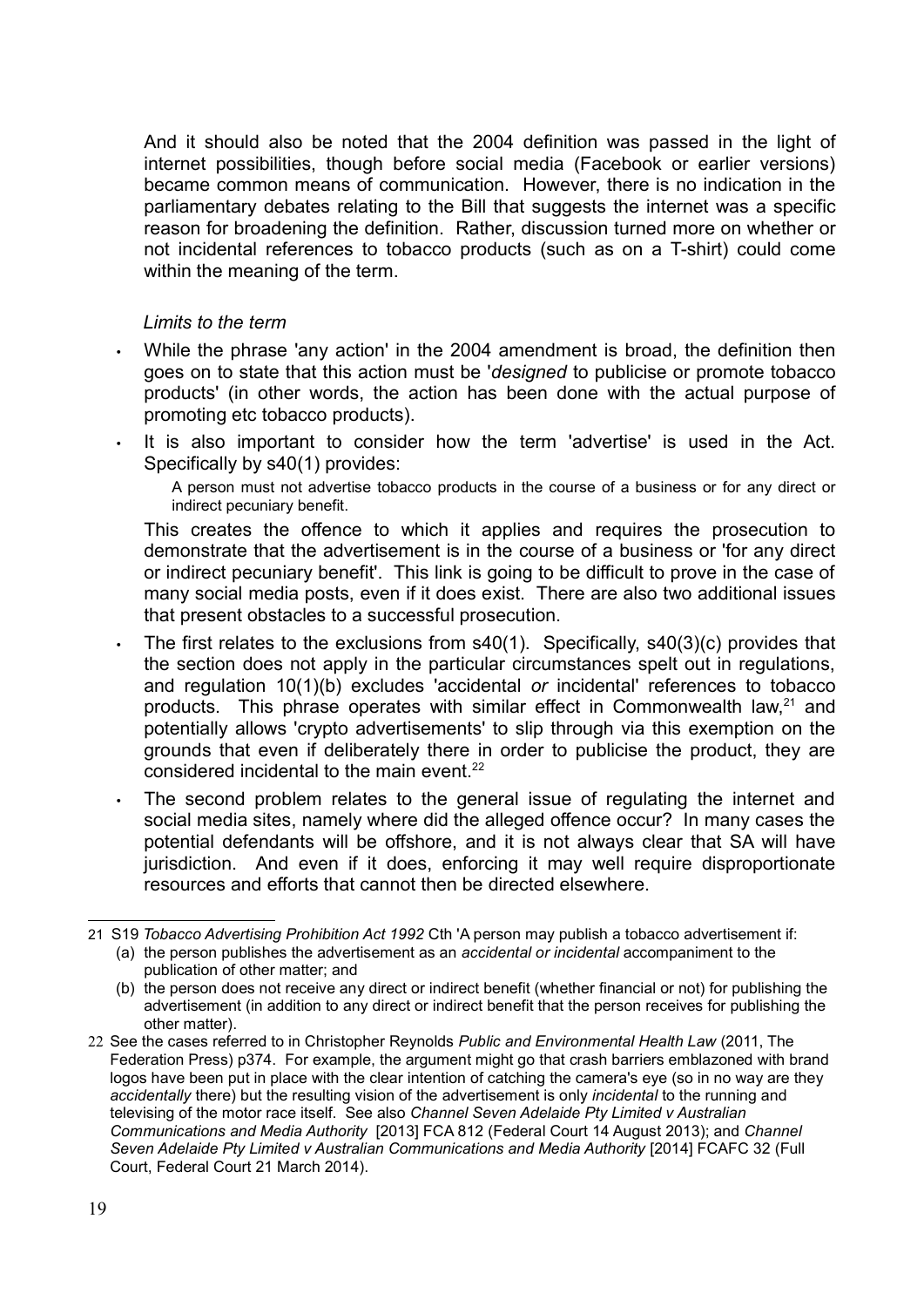#### Should the term be amended?

- Parliamentary Counsel may take the view that the term 'advertisement' as currently defined is wide enough to cover social media posts and would allow a prosecution under s 40(1) provided the obstacles discussed above can be overcome. However there is some scope to broaden the definition to have it apply explicitly to media not envisaged in 2004 and potentially to future media as well. Specifically:
	- The current definition of 'advertise' can further be expanded through regulation, (an advertisement can include 'any action of a kind prescribed by regulation'). Such a regulation could state explicitly that the definition covers social media, making it clear that individual posts or internet sites should not be regarded as falling outside of the prohibitions.
	- The issue could be raised nationally through policy officer meetings, potentially leading to an agreement to monitor the internet and mount a test case if one is found that would result in a likely prosecution.
	- The 'accidental or incidental' exclusion in the Regulations should be reconsidered. From a tobacco control perspective accidental and incidental would be preferable since it would catch more indirect references to tobacco products. However, this issue has national significance, could be far reaching in its implications and before any change is made at a local level should be considered via state, territory and Commonwealth policy officers in order to gauge whether or not, based on the most current case law, it continues to be a problem and if so to consider a uniform approach.

#### 'Advertise' and 'tobacco advertisement'

A second definition namely, 'tobacco advertisement' has been raised in the context of its relationship with the definition of 'advertise'. A tobacco advertisement is:

any writing, still or moving picture, sign, symbol or other visual image or message designed to promote or publicise—

- (a) the purchase or use of a tobacco product; or
- (b) a trademark or brand name, or part of a trademark or brand name, of a tobacco product
- Generally, the distinction between the two definitions lies in one ('advertise') involving a set of actions and the other ('tobacco advertisement') being a description of an object or a text, though the phrase 'designed to promote or publicise' in the latter does suggest an intention is implicit in the definition.
- The term 'tobacco advertisement' is also relevant through s40. In particular s40(2) provides that
	- A person must not —
	- (a) distribute to the public any unsolicited leaflet, handbill, or other document that constitutes a tobacco advertisement; or
	- (b) sell any object that constitutes or contains a tobacco advertisement
- It should be noted that ss  $40(1)$  and  $40(2)$  are separate provisions with separate penalties (though both subsections are subject to the same exclusions allowed by  $s40(3)$ ).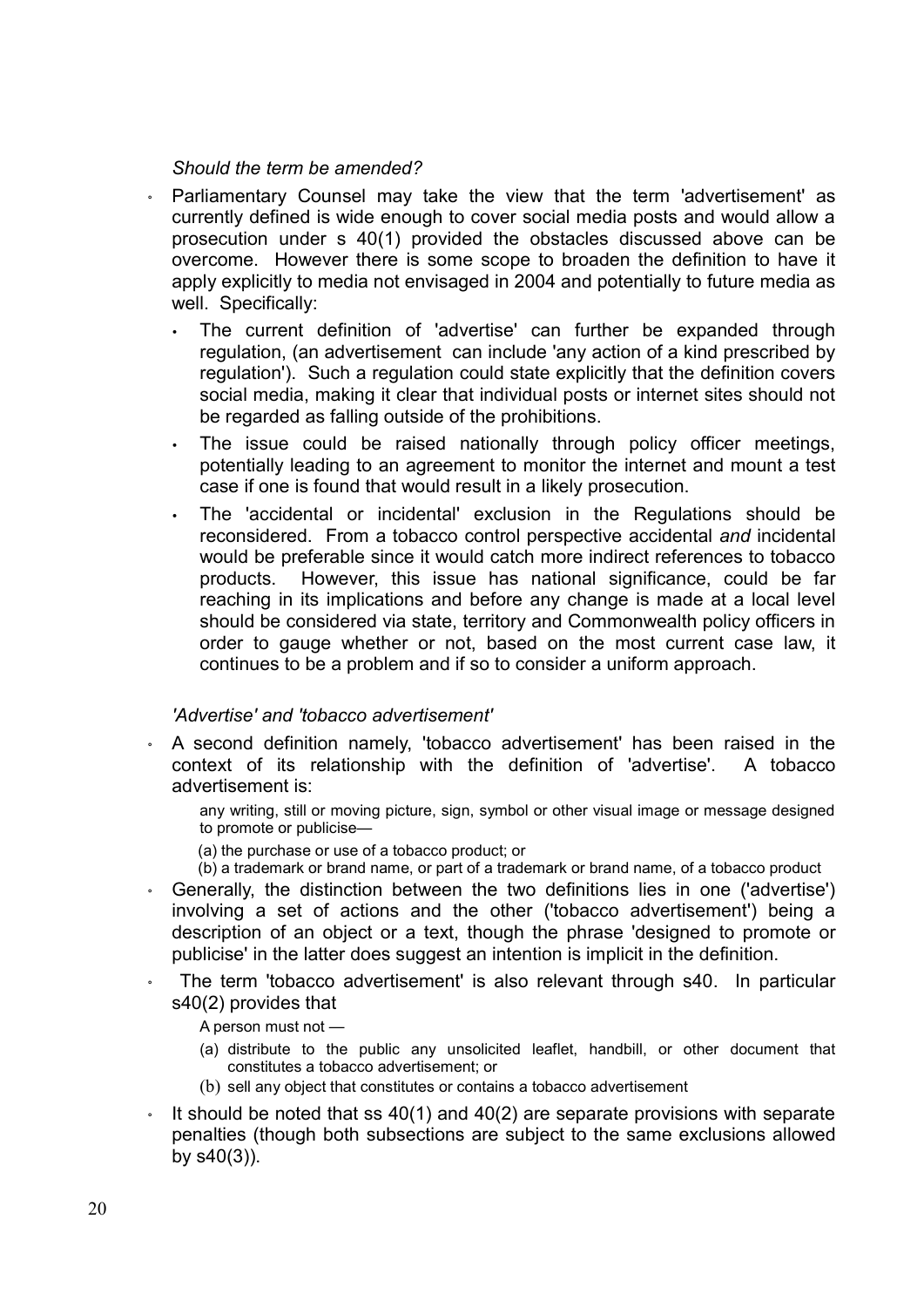◦ Overall, I cannot see that there is an obvious problem in the interaction between these two definitions, though Parliamentary Counsel may wish to consider this point further when the next set of amendments is prepared.

#### S4 – Interpretation - 'Public area or public place'

The Act contains the following definition:

'public area or public place means an area or place that the public, or a section of the public, is entitled to use or that is open to, or used by, the public or a section of the public (whether access is unrestricted or subject to payment of money, membership of a body or otherwise)'

The term *public place* is widely used in legislation and there is substantial law on it. For the purposes of the TPR Act it is clear that the current definition is broad enough to cover a private function held in rooms set aside in public venues such as a wedding reception. However, a reception or gathering at a private house would not be covered.

#### S4 - Interpretation - 'Residential premises'

- residential premises are excluded from the definition of 'workplace' (also defined in s4). This is relevant because it follows that s46, which bans smoking in enclosed workplaces, does not apply when the workplace is someone's home or specifically for the discussion below, a prison cell. This is despite the fact that employees, contractors etc are often required to work in residential premises, which for the duration become their workplaces.
- The current position reflects a resolution of two conflicting views that a person has a right to smoke in their homes, and the right to a safe workplace (in the sense of not being exposed to others' tobacco smoke). In this case Parliament has decided the resolution should be in favour of the home-owner.

#### The specific issue of prisons

- The definition of residential premises includes (c) 'a sleeping or living area in a prison or other place of detention'.
- Thus prison cells and living areas (whatever other areas that includes) are excluded from the operation of s46 which bans smoking in workplaces, meaning that both correctional services staff, visitors and other inmates are exposed to tobacco smoke.
- Correctional Services is moving towards a 'smoke-free' status in all of its facilities and the Adelaide Remand Centre was so declared on 1 March 2016. The powers to do this stem from general correctional services legislation. There is a range of issues that need to be confronted in this new policy, including assistance to quit, cost and compliance. Acknowledging the current progress it is felt that the best approach is to leave the definition of 'residential premises' unchanged, and if necessary review it at a later stage when the new 'smoke-free' policy is further advanced. Correctional Services supports this approach.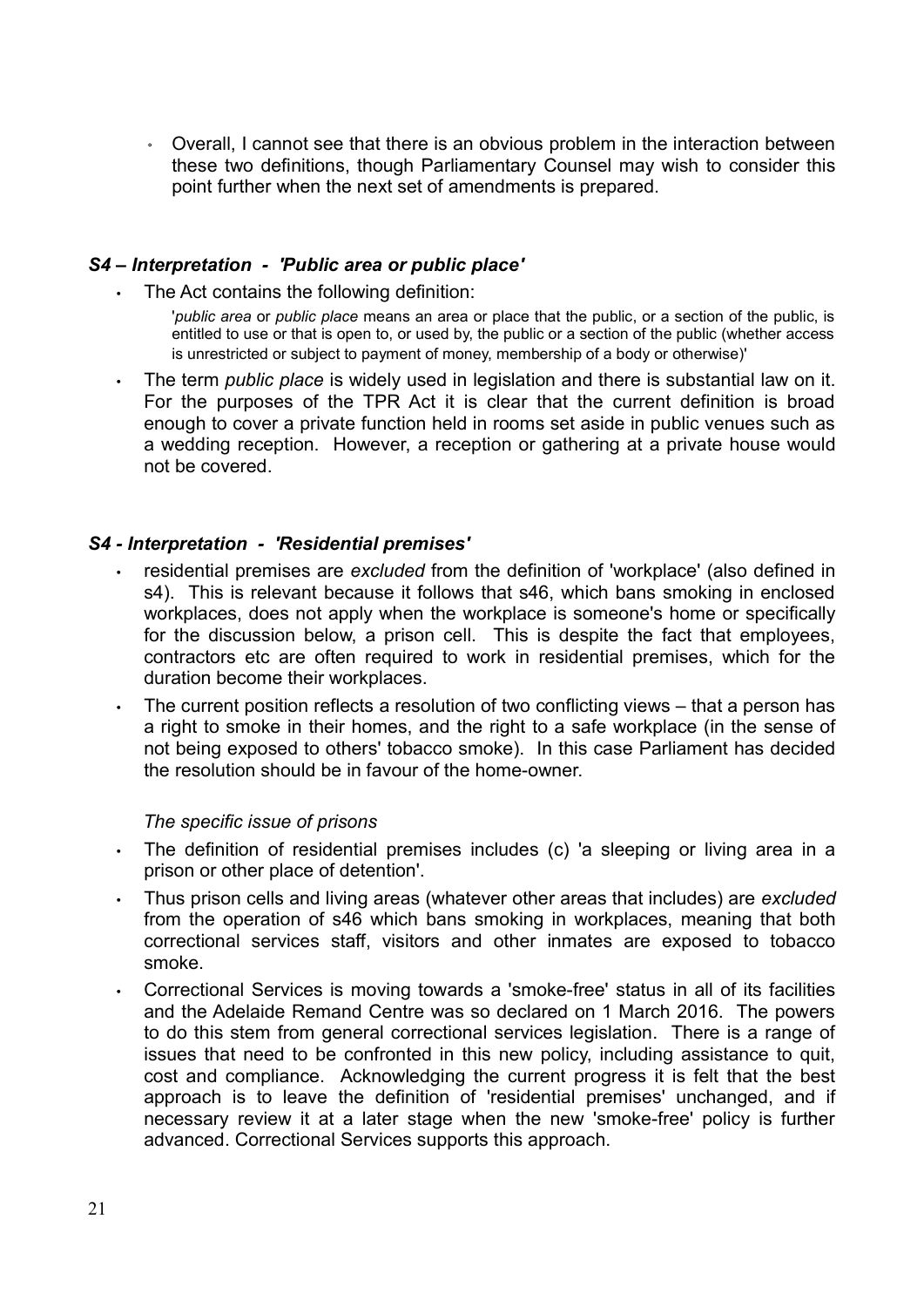#### 'Residential premises' more generally

- This definition (and thus the exclusion from s46) also includes motels, hotels, boarding houses, hostels, nursing homes etc. There appears to be no pressing case at this time to make changes. And the current position does not prevent institutions, hotels etc implementing their own 'smoke-free' policies.
- It should also be noted that many institutions may, in addition to containing areas that are 'residential premises', also contain areas that fall within the definition of enclosed public places, workplaces or shared areas. In these spaces, s46 will apply.

### S4 – Interpretation - 'Tobacco product'

The Act contains the following definition:

tobacco product means—

- (a) a cigarette; or
- (b) a cigar; or
- (c) cigarette or pipe tobacco; or
- (d) tobacco prepared for chewing or sucking; or
- (e) snuff; or
- (f) any other product containing tobacco of a kind prescribed by regulation; or

(g) any product that does not contain tobacco but is designed for smoking,

and includes any packet, carton, shipper or other device in which any of the above is contained;

#### Some general issues

- The current definition of 'Tobacco product' lies at the heart of a broader question about the future direction and even the name of the Act.<sup>23</sup> If, increasingly, the TPR Act is to regulate 'non-tobacco smoking products', on the basis they they also represent a public health risk, and/or have the same passive smoking concerns as traditional tobacco, choices have to be made.
- Specifically two emerging areas of concern present issues for regulation. These are e-cigarettes and hookahs or shisha pipes.

### E-cigarettes

- The problem of accommodating new products is particularity acute when ecigarettes are brought under the Act, insofar as the 'smoking material' is a liquid which in many cases does not contain nicotine and the vapour or 'smoke' is released not by ignition but by heating.
- However, since the issue of e-cigarettes and the method by which they will be regulated is being dealt with by Parliamentary Counsel as a separate issue, it is not considered in Report, other than incidentally.

Hookahs or shisha pipes

The use of Hookahs or shisha pipes was raised by HPO in the context of passive smoking and the need to be confident that their use and the places

<sup>23</sup> For example both Queensland and the ACT have a 'Tobacco and Other Smoking Products Act.'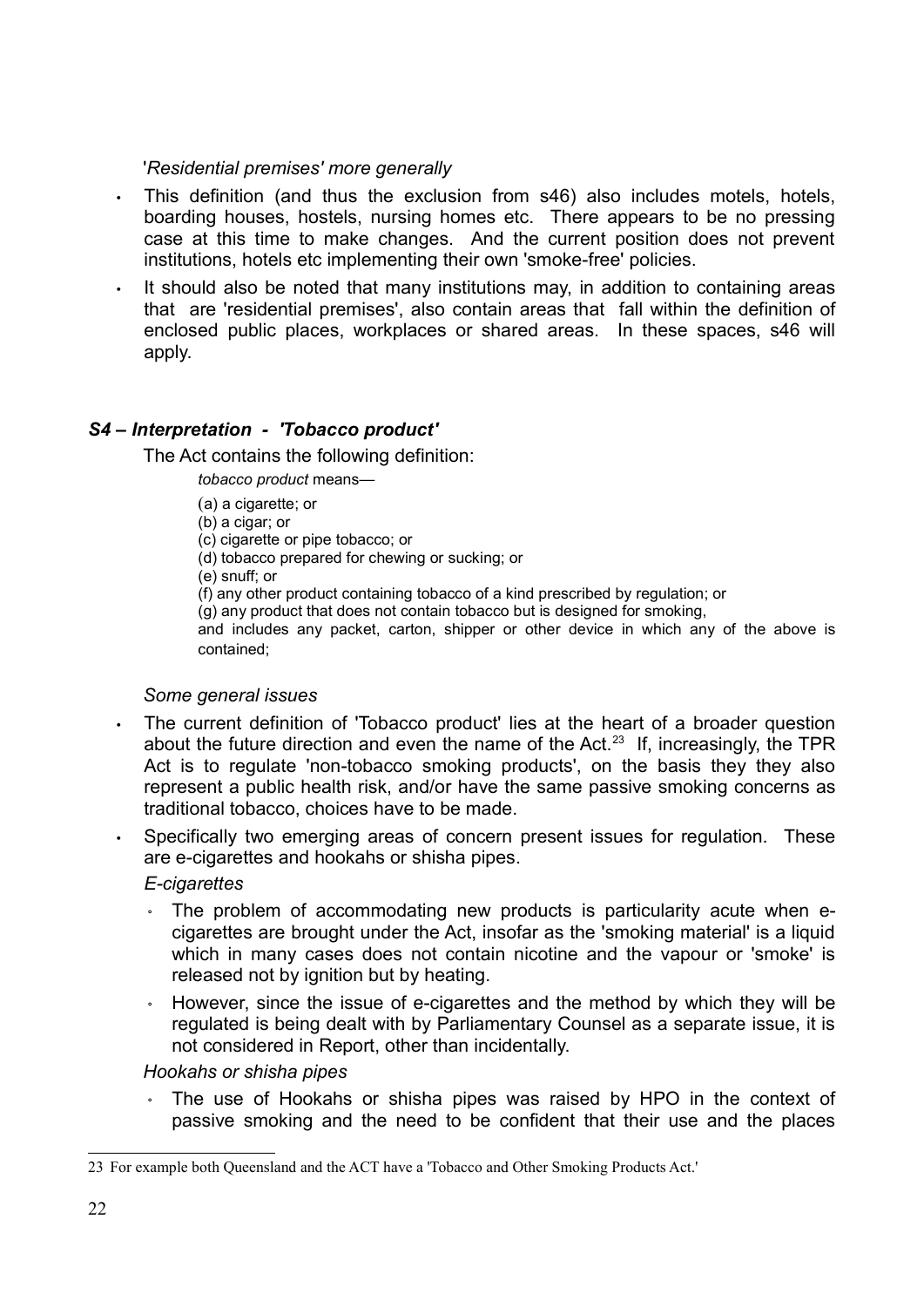where they are used are subject to the general provisions of the Act. Potentially this question is made more complex since the 'tobacco' used in these pipes can be either in a traditional form or a herbal product.

- How might these two issues, or any future novel forms of 'tobacco' use, be accommodated within the Act, given its twin concerns of both regulating sales and promotions and also protecting others from the impacts of the by-products of use (typically traditional tobacco smoke)?
- One option is to maintain the general definition of 'tobacco product' and regard the term 'tobacco' as a generic term, rather than as a specific reference to material derived from plant from the genus Nicotiana.
- In effect this is the current position since the definition of 'tobacco product' includes (g) 'any product that does not contain tobacco but is designed for smoking.' And on this basis tobacco used in a shisha could be considered to be conventional pipe tobacco, and therefore coming within (c) of the current definition of 'tobacco product'. Alternatively if it is a herbal product, rather than conventional tobacco, it is caught by (g).
- On these propositions, the combustible ingredient of hookahs/shisha pipes are already effectively brought under the Act and all provisions relating to promotion, sale, supply and use will apply as they do for other tobacco products.

#### Possible additions to the definition of tobacco product

- However, there are options to make this point more explicit should that be thought useful for the enforcement of the Act. If so it would be possible to make a regulation under (f) of the definition of 'tobacco product' to specifically list hookah/shisha tobacco whether or not it contains all or any of the material from the plants of the genus Nicotiana.
- Another option would be to amend the definition of tobacco product by inserting a reference to hookah or shisha pipe tobacco. If so it would supplement the existing reference to conventional pipe tobacco.
- Should a definition of 'shisha' or 'hookah' be thought necessary, Queensland provides the following:

hookah means a fully assembled device—

(a) for smoking tobacco or another thing by the drawing of smoke, fumes or vapour, resulting from heating or burning the tobacco or other thing in the device, through water or another liquid in the device: and

(b) that has—

(i) 1 or more openings; and

(ii) 1 or more flexible hoses, each with a mouthpiece, through which

the smoke or fumes are drawn. 24

#### Interaction of 'tobacco product' with 'smoke'

It was said that there was an issue in the interaction of these two definitions. In particular, smoke means 'smoke, hold, or otherwise have control over, an ignited

<sup>24</sup> Definitions Schedule to Tobacco and Other Smoking Products Act 1998 (Qld).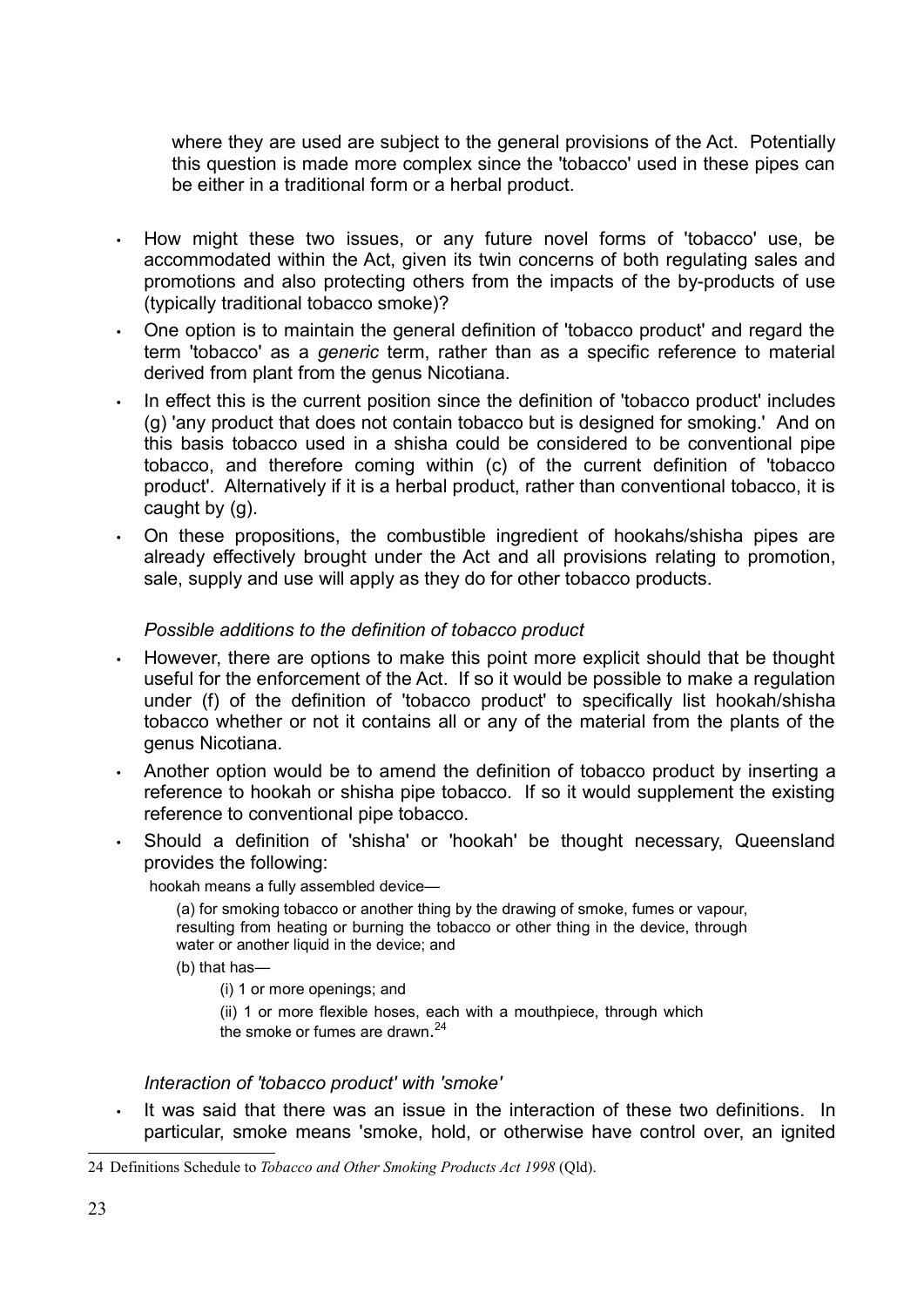tobacco product.'

- At first glance, the interaction between (g) of the definition of 'tobacco product' namely, 'any product that does not contain tobacco but is designed for smoking' – for example a herbal cigarette - does seem odd when it is to be treated as a tobacco product for the purposes of 'smoke'.
- If this is an issue it is more to do with the fact that non-tobacco products are treated as 'tobacco products' for the purposes of the Act. Ways of dealing with this have been discussed above.
- It should also be noted that when the legislation is amended to take account of ecigarettes, the definition of 'smoke' will need to be extended since, as noted, the vapour (the 'smoke') is generated in these cases by heating and not by ignition. And Parliamentary Counsel will have had the opportunity to consider this question when preparing this set of amendments.

### S4A - Exclusion of the Independent Gambling Authority's powers to restrict tobacco use

• S4A provides that:

This Act operates to the exclusion of any power of the Independent Gambling Authority to restrict the sale or consumption of tobacco products.

- This provision was inserted by the 2004 amendment as part of the package of smoke free area provisions, which set in place a phasing in of controls and restrictions.<sup>25</sup> Specifically, it inserted current s46, together with a detailed set of phasing in provisions, notably for bars, gaming areas and the Casino. This was also accompanied by an exempting proclamation.<sup>26</sup> The phasing in process was fully completed by the end of October 2007, and s47 expired.
- Specifically, s4A was intended to be a limit on the Independent Gambling Authority's capacity to become involved in tobacco regulation as an element of its general regulatory powers and oversight of the gaming industry. In answer to a question in the Legislative Council, the Minister explained the reason for the section, namely:

this clause aims to ensure that the Independent Gambling Authority cannot introduce smoking restrictions under its term of reference. The hospitality smoke-free provisions in this bill are comprehensive, and the implications have been thoroughly considered … If the Independent Gambling Authority were to introduce its own restrictions on smoking, it could undermine the effectiveness of this bill and create confusion among proprietors and the public.<sup>27</sup>

- The phasing out process envisaged by the 2004 Act has now been completed and s47 and the accompanying proclamation is now of no effect. However, the restrictions on the power of the Independent Gambling Authority's capacity to impose controls in this field remain, with the effect of making the TPR Act the sole law on tobacco control in this area.
- It is thought that the hospitality or gaming industry may have sought the provision, understandably wanting only one set of phasing out controls (those imposed under the TPR Act) to apply. However, given that the process has been completed, there

<sup>25</sup> Act no 42 of 2004.

<sup>26</sup> Exemption made under s 71, SA Government Gazette 2 December 2004, p4446.

<sup>27</sup> SA Hansard (Legislative Council) 26 October 2004, p334.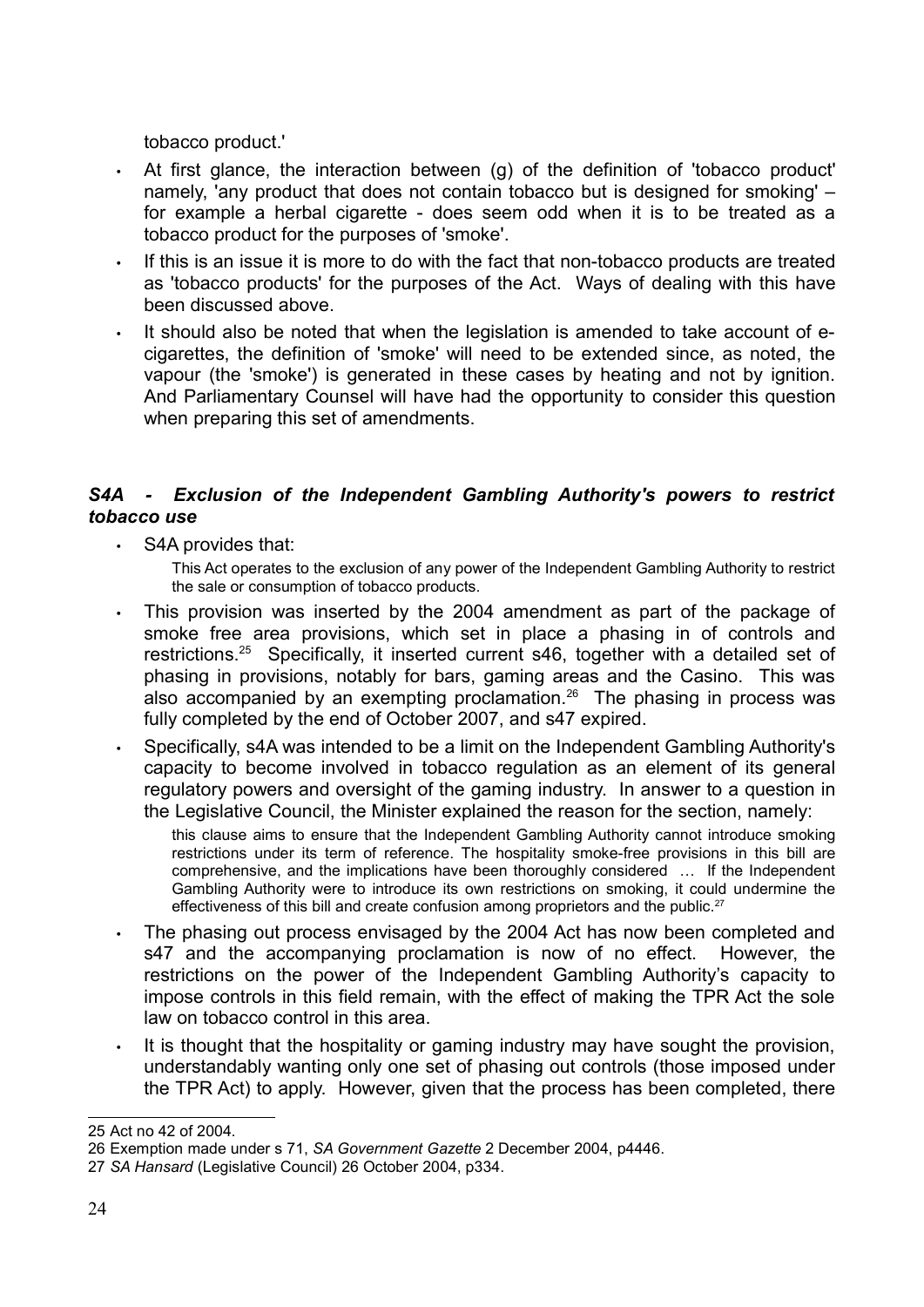appears to be no need for the continued existence of s4A. Though in practice it would make little difference whether the section is repealed or retained.

• The Office of Consumer and Business Services has been consulted on the section, and I was told that there is no indication that the Independent Gambling Authority would seek to become involved in tobacco regulation in the future, rather leaving it to the Health portfolio. As such, the preferred option would be to repeal s4A, since it serves no current purpose.

### 2.2 Licensing (Part 2 ss 6-13)

#### General issues

• A number of possible changes to the existing arrangements were discussed during the Inquiry.

#### Specialist tobacconists

- The Act maintains a distinction between 'specialist tobacconist' (as defined in reg 3(4) of the 2004 General Regulations) and other sellers of tobacco. Broadly, specialist tobacconists must have at least 80% of their turnover attributable to tobacco products and be operating from what in effect are separate premises.
- At present the only clear distinction between these two categories lies in the size of the signboard that indicates the varieties of brands for sale and their prices. Reg10(2) provides:

the total surface area of the board (including, in the case of a sandwich board, the combined surface area of both sides) does not exceed—

- (i) if the price board is in the premises of a specialist tobacconist—1 square metre; or
- (ii) in any other case—0.5 square metres; $^{28}$
- As the number of outlets operating purely as traditional tobacconists dwindles I considered whether or not there was a need to maintain this distinction.
- On balance, I believe that the licensing category of 'specialist tobacconist' should be maintained for the sole reason that potentially it provides more flexibility for possible future changes to the regulation of outlets.<sup>29</sup> However, should the category have significance beyond current reg 10(2), the 80% threshold may need to be reconsidered in the light of changing commercial practices.<sup>30</sup>

<sup>28</sup> Reg 10(2) General Regulations.

<sup>29</sup> Victoria retains the licensing category of 'specialist tobacconist' (Part 2A Tobacco Act1987 and s15U, which also sets an 80% threshold.)

<sup>30</sup> In particular, the unit price of tobacco may have risen disproportionately since the 80% rule was initially set, while the shops themselves, though still retaining their 'specialist' character, now carry a more diversified range of non-tobacco products.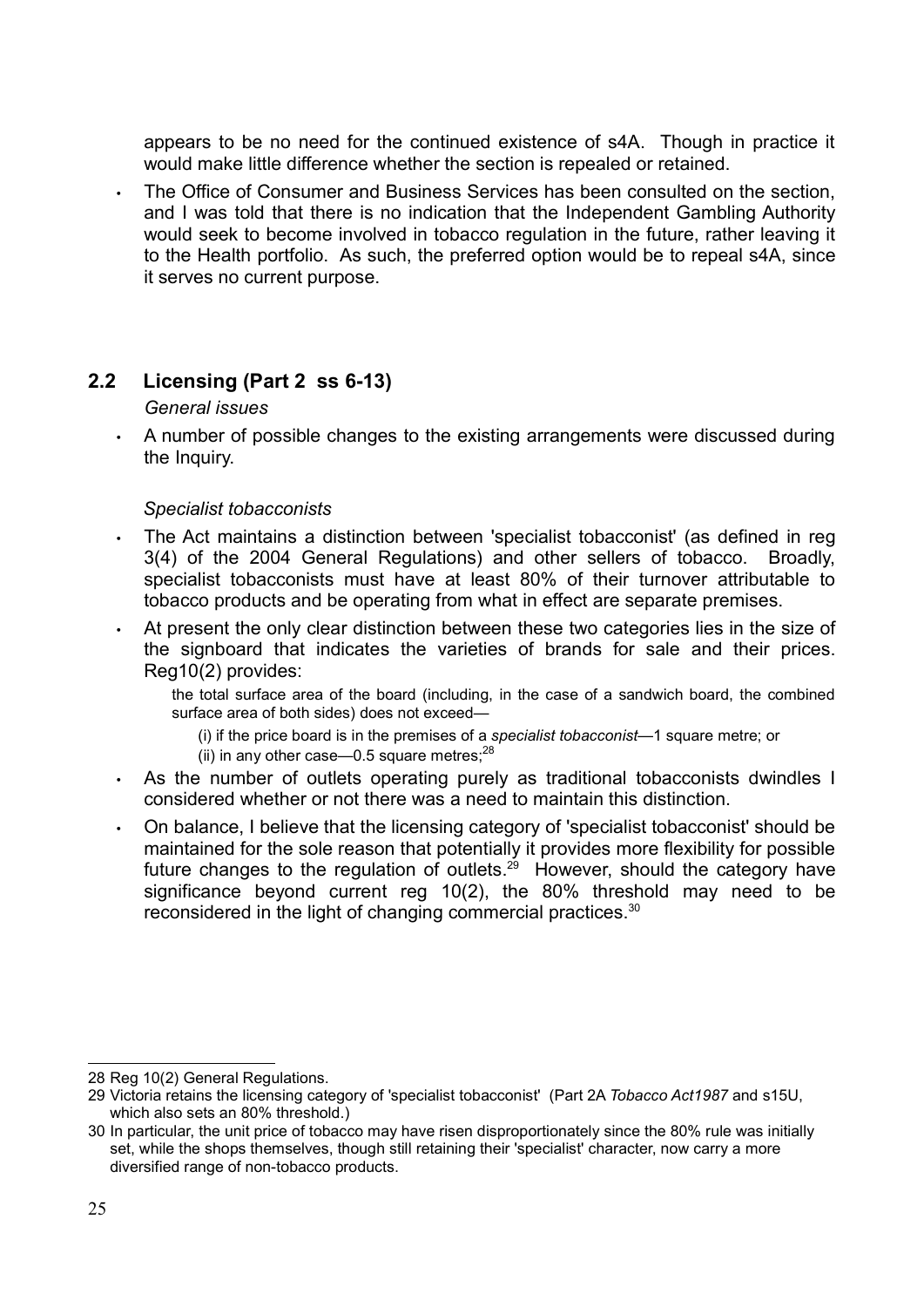#### Increased licence fees

- One option has been to increase licence fees, currently set at \$271 for all vendors.<sup>31</sup> Interstate comparisons suggest that SA's fee is on par with the jurisdictions that set fees, though there is a Tasmanian proposal to lift the fee to \$1,050. Any substantial increase would (subject to Tasmania) make the State an outlier. There has been no strong arguments from HPO that fees should be increased, beyond the normal CPI movements.
- As all fees collected under the Act go in the first instance to general revenue, an increase would not automatically provide more resources for enforcement but would help to provide a case for it.
- E-cigarette sellers should be included in the general licensing requirement. The arrangements for that, and the issue of e-cigarette sellers already licensed as tobacco sellers under the Act, is being considered by Parliamentary Counsel.

### Tightening the licence criteria

- The SA Tobacco Control Strategy 2017-2020 envisages that policy makers should 'explore options to reduce retail tobacco licence density especially in socioeconomically disadvantaged areas.<sup>132</sup> At present the Act simply gives the Minister power to issue or renew, or refuse to issue or renew, a licence, specifying no guiding criteria.<sup>33</sup>
- At present licences are invariably issued on request, and a very significant restriction on new applicants, based on geography or the numbers of existing sellers in a particular area, would warrant a specific authorisation were it to be introduced. To achieve this, specific criteria for new licences will need to be brought into the Act since this issue is not covered in the regulation making powers and the specific criterion envisaged by the Strategy would need either to be set in the Act or in regulations (once the general power is inserted).
- This will be a controversial amendment and most likely apply only to new applicants in the sense that existing sellers will be 'grandfathered', or phased out but it will make the point that tobacco is a product whose sale should be closely regulated in the interests of public health as traditionally has been the case with liquor licensing.

#### Introducing a wholesaler's licence

- Currently only retail sellers of tobacco are licensed. It would be possible to introduce a wholesalers licence. Western Australia has done this: s17 of the Tobacco Products Control Act 2006 provides that:
	- 'A person must not sell a tobacco product by way of wholesale sale except under the authority of a wholesaler's licence'
- This requirement will not affect many businesses and, unlike earlier arrangements, will not raise significant additional revenue. The licence fee must be a flat amount and cannot be volumetrically assessed (as it was in the initial, pre 1997 scheme) on

<sup>31</sup> Reg 4 General Regulations.

<sup>32</sup> Part 5, Action 5, p10.

<sup>33</sup> S7 TPR Act.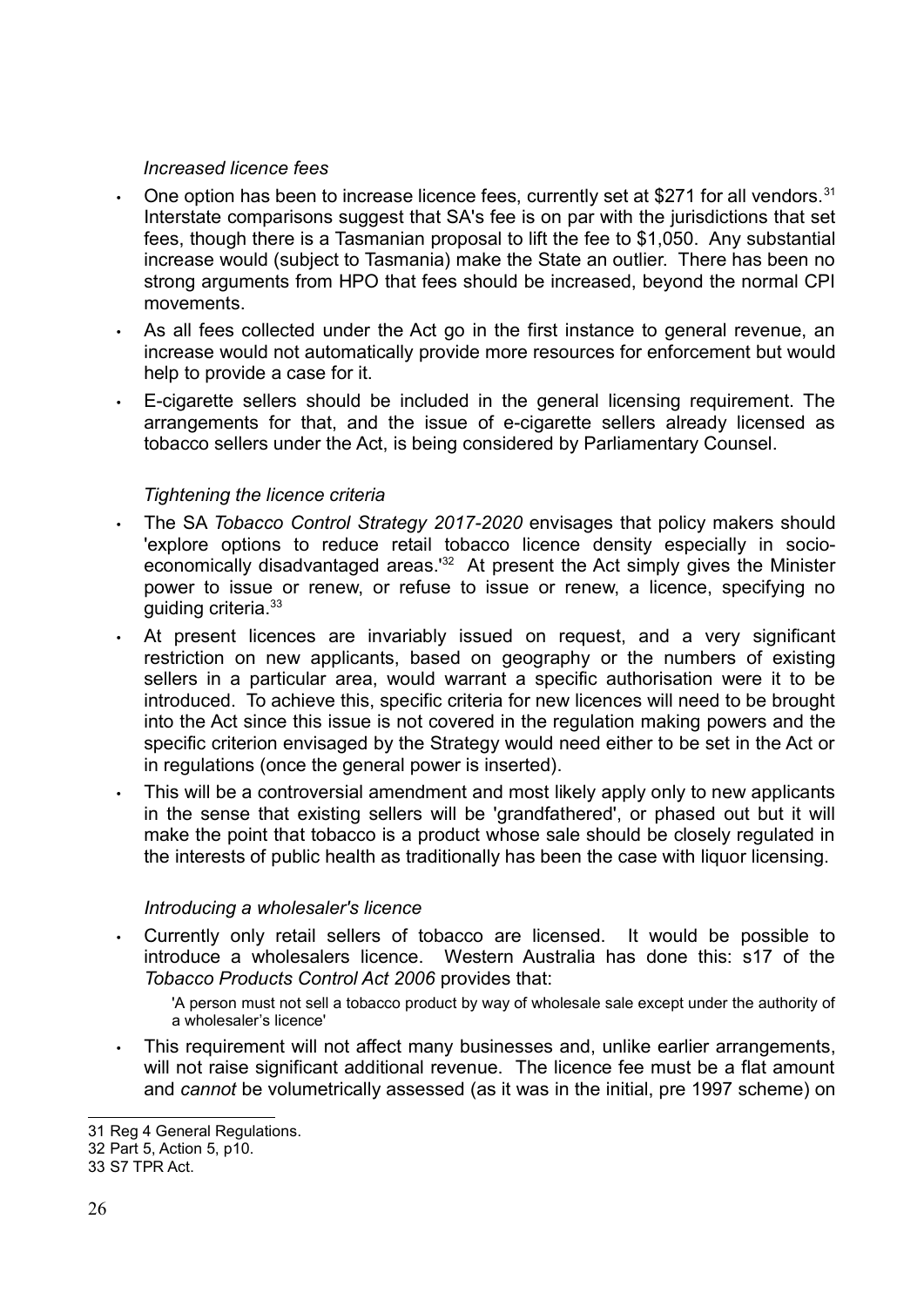account of s90 of the Commonwealth Constitution and the ruling of the High Court case of that year. $34$  Furthermore the fee must be set at a level that is proportionate to the costs of regulation and administration, lest it be challenged as seeking to achieve general revenue raising ends not envisaged by the Act

- The argument for introducing this new licence is not revenue raising, rather that a wholesaler can, as a condition of its licence, be required to keep track of the retailers it supplies and also ensure that its sales are made only to licensed retail outlets. This should also assist in detecting the illegal trade.
- It is estimated that only around 5 wholesale licences would be issued. Since their businesses are all substantial and well resourced the compliance burdens should not be unduly onerous.<sup>35</sup>

#### The scope of the licensing scheme

- An issue was raised relating to the scope of the licensing scheme, specifically whether it could be seen as broad enough to cover places where tobacco was smoked and, if not, whether it should be. Clearly, the current scheme applies only to the persons engaged in the business of selling tobacco.<sup>36</sup> It does not extend to the use or consumption of tobacco by individuals $37$  or to the proprietors of 'smoking lounges' (assuming such places exist in SA).<sup>38</sup> Rather, the current controls in s46, which relate to smoking in enclosed public places etc, should effectively cover this issue.
- In my view there is no case to extend the licensing scheme beyond the current requirements in s6 (which relates only to the business of selling tobacco, noting that the term sell is widely defined in the Act to include supply without payment providing it is in the course of business.) $39$

#### In summary

The following should be considered in relation to licensing:

- Retain the distinction between specialist tobacconists and other sellers of tobacco.
- Establish criteria for licensing that would allow greater oversight as to where new sellers might operate.
- Introduce a wholesalers licence.

#### Note these should be considered as matters of policy.

- (a) carry on the business of selling tobacco products by retail; or
- (b) hold himself or herself out as carrying on such a business,

unless the person holds a licence under this Part.'

- 37 There was at one time a 'consumption licence' imposed by s8 of the Tobacco Products (Licensing) Act 1986. However this requirement was a component of the now defunct business franchise scheme designed to catch smokers evading the 'tax' by purchasing directly from outside of SA. It had no public health significance.
- 38 Unless they are also selling tobacco within the meaning of the Act, thus bringing them within s6.
- 39 Sell includes supply in the course of a business (whether or not for valuable consideration) and offer or expose for sale or such supply.

<sup>34</sup> Ha v New South Wales (1997) 189 CLR 465.

<sup>35</sup> Though I have not explored this point.

<sup>36</sup> S 6 of the TPR Act provides 'A person must not—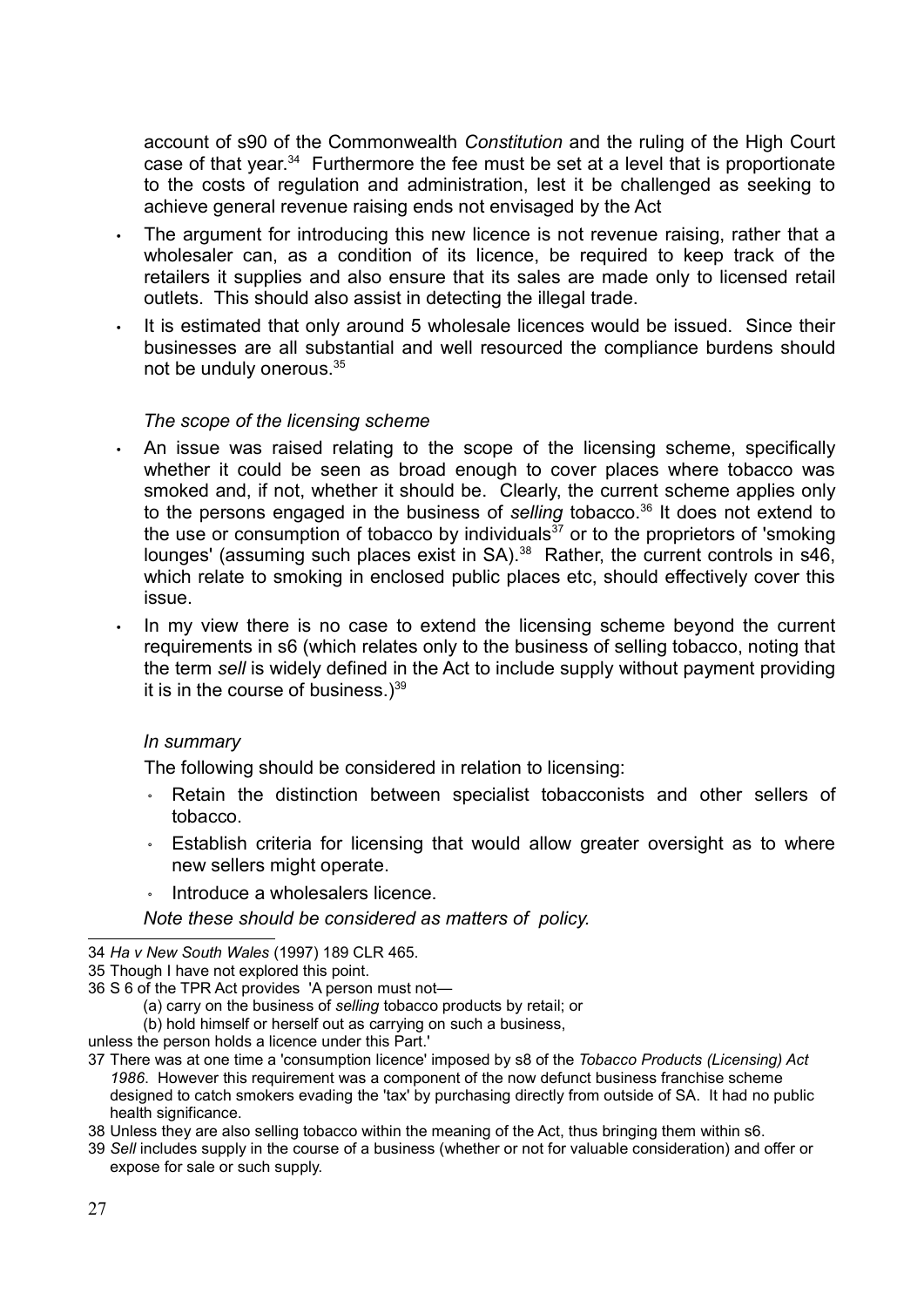## 2.3 Restrictions on Supply and Promotion etc (Part 3 ss 29-45)

### S 29 - Exclusion of Radio and Television from Part 3

S29 provides:

This Part [Part 3] does not apply in relation to anything done by means of a radio or television broadcast.

This exclusion should be removed for the reasons discussed earlier in part 1.4.1.

#### Ss 30-31 - Packaging and Labelling

• Broadly, these provisions provide as follows:

A person must not sell/import a tobacco product by retail unless it is enclosed in a package that complies with the regulations and is labelled in accordance with the regulations

The reference to 'regulations' here mean regulations made under the TPR Act.

- $\cdot$  These two sections were initially drafted into the 1986 Act<sup>40</sup> and pre-dated the comprehensive Commonwealth labelling laws. There is a strong case to repeal both ss 30 and 31 in their entirety and to draft new provisions to cover certain incidental areas that should continue to be regulated at the state level. The case for repeal is set out as follows:
	- There are no regulations for ss 30 and 31 other than reg 4A.
	- These sections essentially cover the same field as that regulated by the Commonwealth's Tobacco Plain Packaging Act 2011.
	- The Commonwealth Act is primarily based on the external affairs power with only secondary reliance on the corporations and trade and commerce power so there will be no constitutional gaps (sole traders operating only within SA) that the State needs to pick up, as there are in other areas such as therapeutics. Specifically, s13 of the Tobacco Plain Packaging Act provides:

This Act relies on the external affairs power of the Constitution by implementing certain obligations in the Convention on Tobacco Control. However, if this Act is not supported by that power, then this Act will apply in more limited circumstances by relying on the corporations power, the trade and commerce power and the Territories power'

The result is that Commonwealth law covers all tobacco sold in the State. It also means that the State could not validly impose inconsistent or different warning statements and realistically would never aim to do so. Moreover, even if local labelling requirements were valid constitutionally, mutual recognition principles would likely erode their impact as interstate products sold locally (and almost all tobacco fits into this category) would not need to comply with them.

<sup>40</sup> S5 no 74 of 1986. They were then modified by no 71 of 1993 with a view to SA implementing the uniform 'rotating' labelling arrangements. This was in line with a national agreement (though in fact implemented via Commonwealth legislation).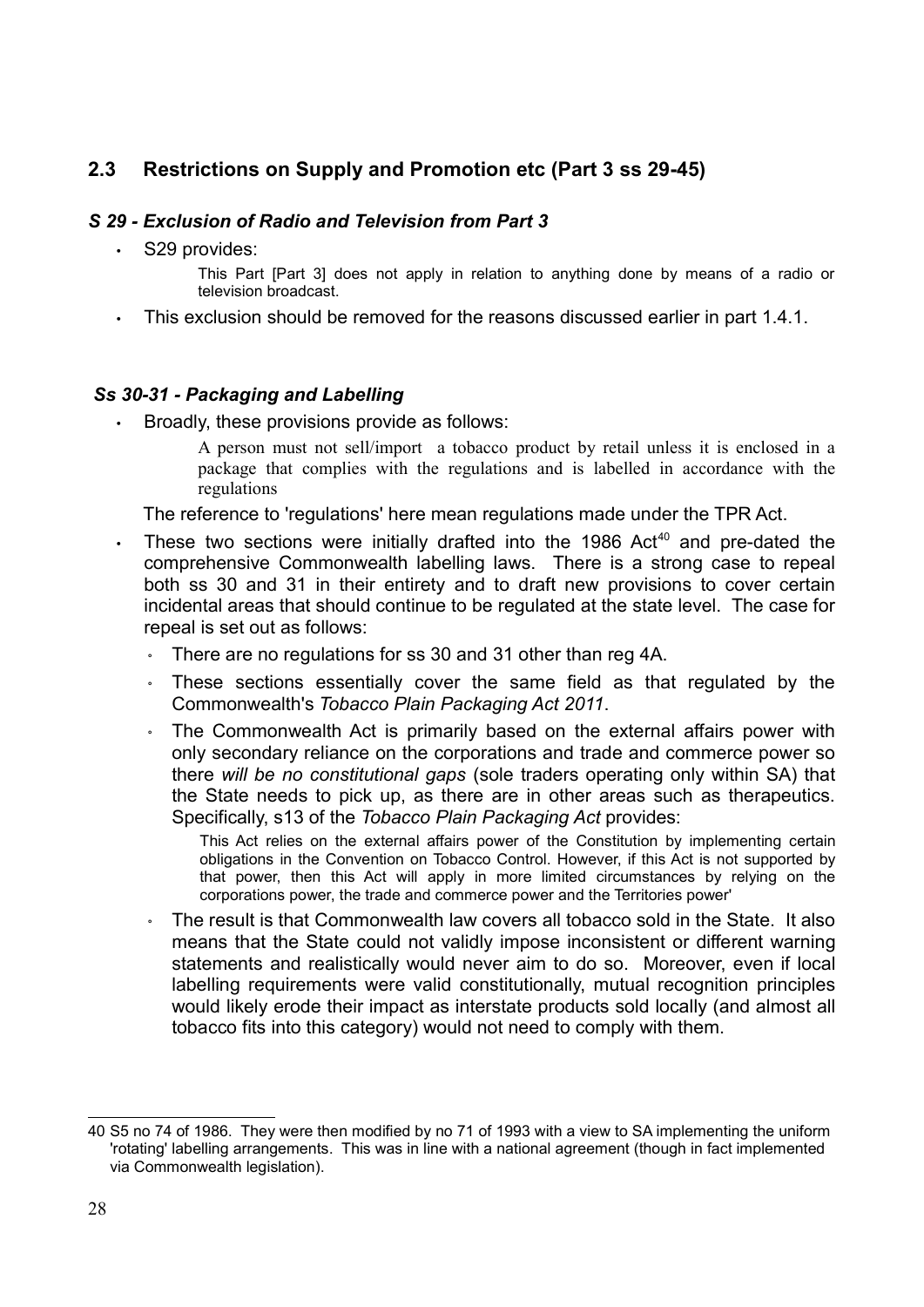#### In summary

- Sections 30 and 31 should be repealed (subject to the discussion below) and replaced with a provision to say that a person who sells or imports tobacco in SA must comply with the governing (Commonwealth) packaging requirements, with an appropriate offence under the TPR Act. This would include sale at both the wholesale and retail level.
- HPO and SAPOL would support this provision, seeing it as an enforcement tool in dealing with unpackaged and potentially illegally grown, manufactured or imported 'chop-chop' tobacco.

### S 30(5) - Retail sale by mail order etc

S30(5) provides that:

'A person must not sell a tobacco product by retail if the order for the tobacco product was placed by mail, telephone, facsimile transmission or internet or other electronic communication.'

The subsection was inserted by an amendment to the Act in 2007. $41$  Both its continuing relevance and the lack of a penalty were queried.

- I consider that this provision should be retained. Increasingly it may be important for e-cigarettes and e-cigarette accessories, though since many sales involve extraterritorial elements enforcement will often be difficult and time consuming.
- Research by DASA indicates that in the case of one major retail outlet at least, prospective SA customers are blocked from proceeding with an online sale. If this is generally the case then it suggests that the provision is being adhered to and therefore should be retained. Nevertheless, HPO did report that there are regular complaints about the sale of internet tobacco. If so, these may be occurring via smaller or overseas outlets unaware of, or indifferent to, the existence of s30(5), and a 'Google search' did identify a number of overseas sites which offered worldwide on-line sales.
- Overall, s30(5) should be retained and a penalty inserted for this offence.

### A new section – Labelling not covered by Commonwealth law

- Add a new section to allow local (SA) requirements relating to packaging or labelling of tobacco products in cases - (a) where the packaging/labelling of those products is not regulated by the Commonwealth, or (b) in cases where the State may seek to impose additional requirements that are compatible with the National scheme.
- There is still capacity for the State to require additional labelling that is not at odds with the Plain Packaging Act since the latter does not intend to provide the sole law on labelling across Australia. Specifically S 11(1) provides that:
	- This Act does not exclude or limit the operation of a relevant tobacco law of a State or Territory that is capable of operating concurrently with this Act.
- Thus the TPR Act should allow the making of regulations for labelling and

<sup>41</sup> S4, Act no58 of 2007.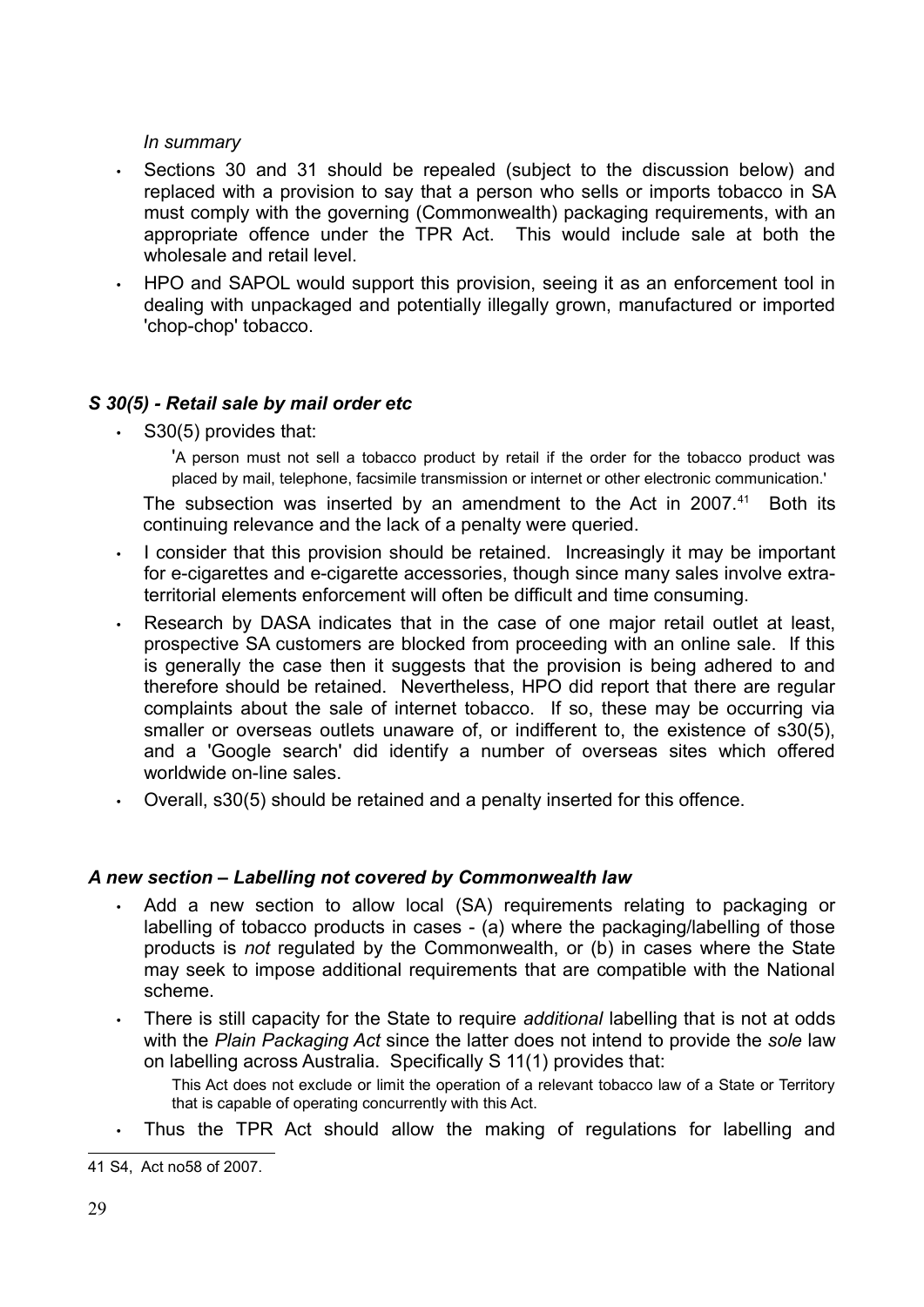packaging that might be additional to the Commonwealth's national scheme or for products that are not covered by it.

- This may be important for e-cigarettes, pending national labelling regulation (though a national approach is preferable).
- Other than the possibility of e-cigarette labelling, no other regulations are envisaged at this time.
- However, mutual recognition issues will always impose a practical limit on the effectiveness of any new local regulation under this section, emphasising the importance of an agreed national response to these questions (either via Commonwealth regulation or concerted and uniform action by all of the states and territories).

#### A new section - Sale of single or loose cigarettes or loose tobacco

- A new section should be added to the Act to state that tobacco can only be sold in a properly labelled packet and specifically cannot be sold loose or in the case of cigarettes as one or more single sticks.
- At present the combination of  $s30(1)$  (tobacco sold by retail must be in a packet that complies with the regulations) and reg 4A which specifies the minimum pack size (20 or more in a packet that cannot be further divided) means that cigarettes cannot be sold loose as single or more sticks.
- However, and despite these provisions, DASSA believes that some retailers are breaking packs and selling single sticks. This is said to be a particular issue in the remote Indigenous communities where individual cigarettes are sold for a dollar each.
- This is undesirable and should continue to be prohibited and more effectively enforced (see part 4, below). Given the recommendations in relation to repealing ss 30 and 31, the best approach would be to introduce a specific provision into the Act creating an offence of selling tobacco products unpackaged.
- Thus it is recommended that a new section be inserted along the lines of reg 4A, requiring:
	- that packets comply with the general requirement of 20 or more, in packs that cannot be divided into portions of less than 20.
	- and, repeating the recommendations for ss 30 and 31, that tobacco can only be sold in packets that comply with governing (Commonwealth) packaging requirements and therefore cannot be sold singly or in loose bundles.
- It should be noted though that Reg 4A and any subsequent version relating to the nature of the packets may well be of limited effect on account of mutual recognition provisions.<sup>42</sup>

<sup>42</sup> Other states do have similar limits on pack sizes, see s14 Tobacco Act 1987 (Vic).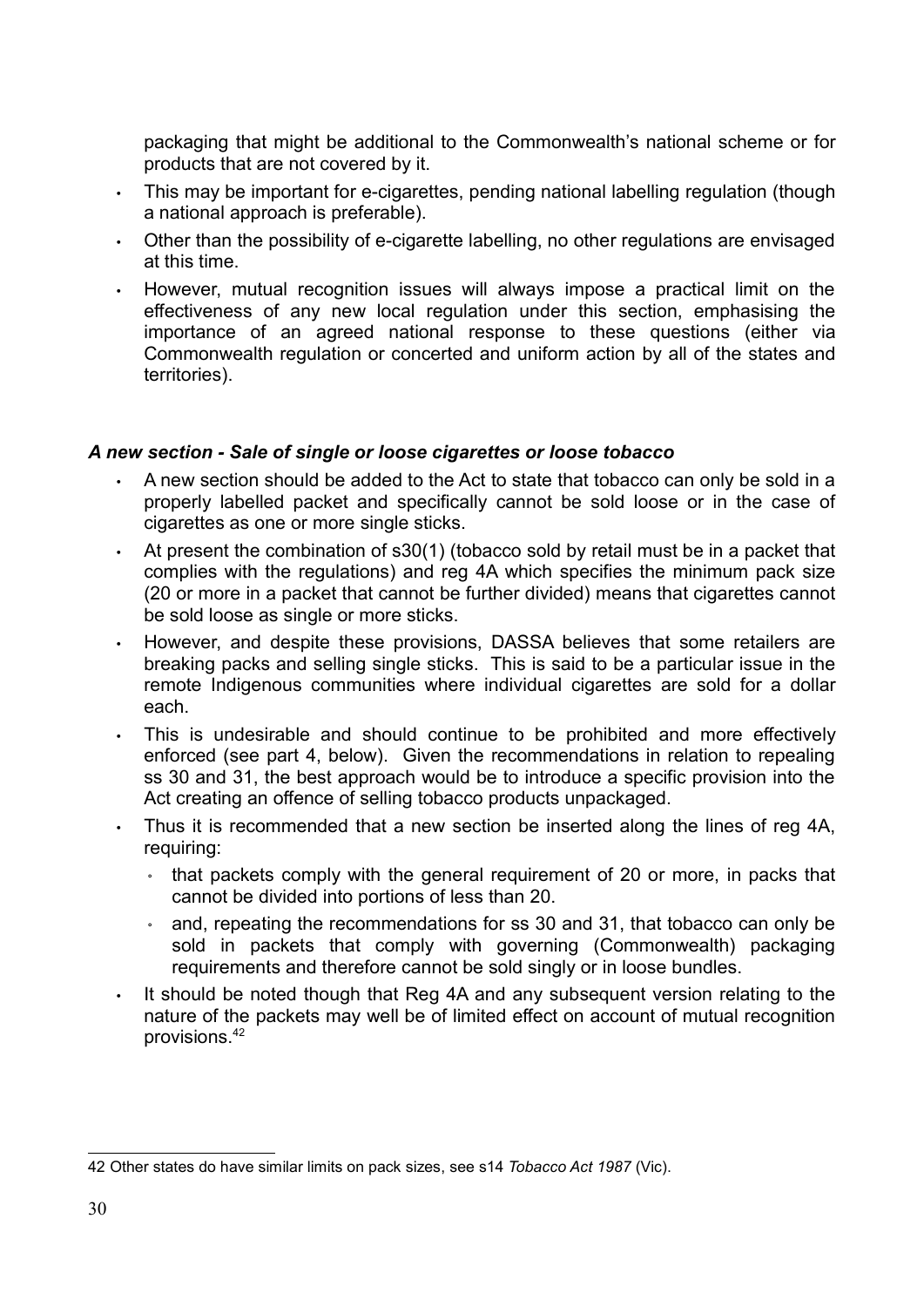### S 36 - Products designed to resemble tobacco products

This offence should be expiated.

#### S 37(2) - Vending machines

• Delete s37(2) – the expiry dates have long passed.

#### S 38(2) - Cigarette trays etc

• This offence should be expiated.

#### S 38A - Sale or supply to children

- This prohibition (now extending to persons under 18) is South Australia's earliest tobacco law. It is an essential component of any tobacco control strategy and if properly complied with can help prevent young people from being introduced to tobacco at an early age. Yet the penalties for breach of the provision are modest (\$5,000 maximum fine and \$315 expiation). There is also a defence available of 'reasonable cause' to believe the person was 18 years or older.
- The offence, given its importance for tobacco policy, should be strengthened. Two changes are recommended:
	- The penalty should be significantly increased, potentially beyond the increase envisaged more generally for offences in this part.
	- And, on a matter of policy there should be power for a court to restrict, suspend or cancel a retailer's licence on being found guilty of the offence. In the case of a second offence, the Act should require that the licence be suspended for a specified period of time (possibly 12 months). $43$

The court's power in these cases should complement the general power given to the Minister in s11 to cancel or suspend.

### S 42 - Competition & reward schemes

• This offence should be expiated.

### S 43 - Free samples

• This offence should be expiated.

<sup>43</sup> Such a power did exist in the original ('pre Ha')1997 Act – see ss 38(5), (6) of the TPR Act no 26 of 1997.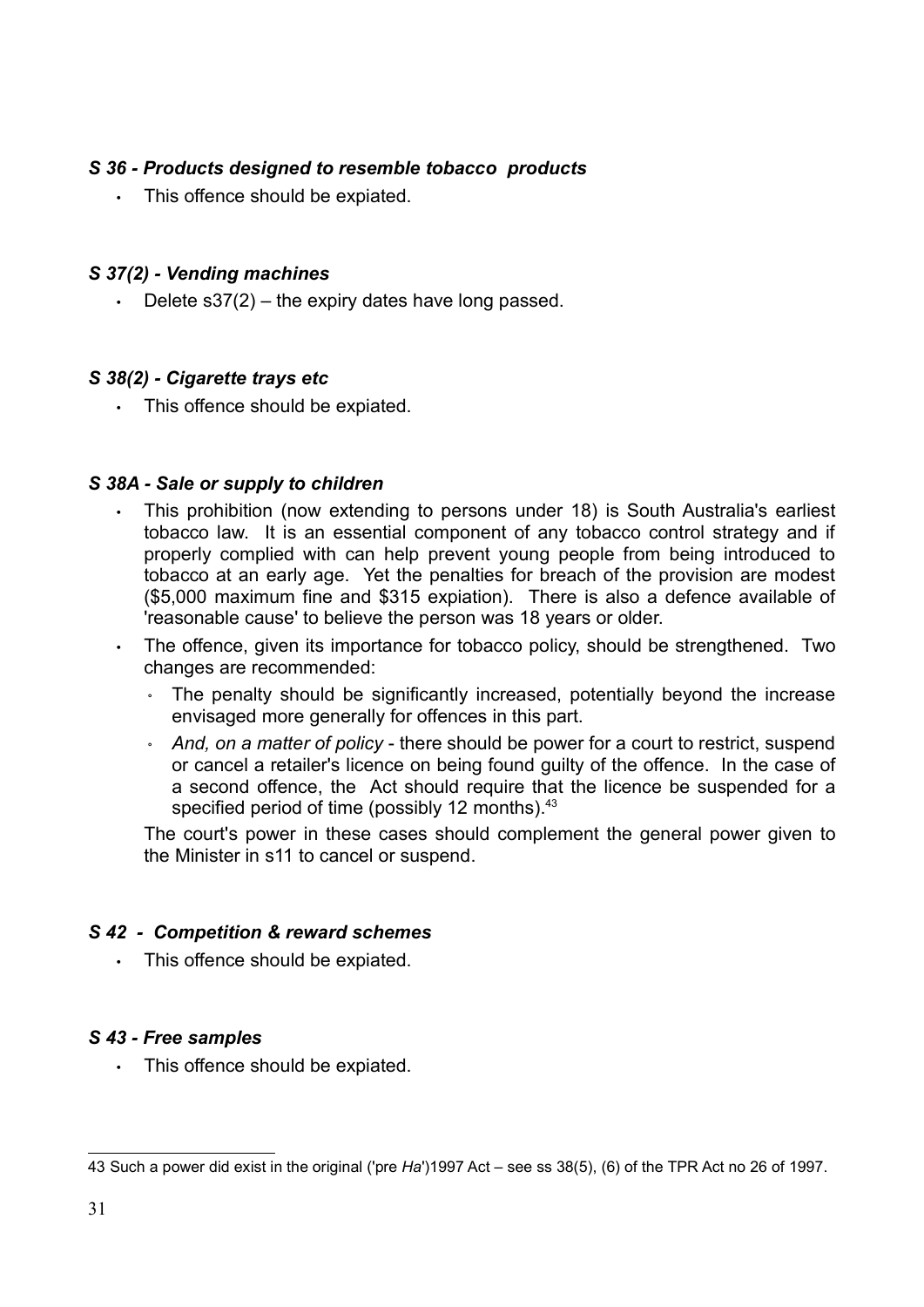#### S 45 - Business promotions to attract smokers

S45 specifies that:

A person must not display signs, or engage in a practice of any kind, designed to promote a business as welcoming or permitting smoking on its premises.

- This prohibition, read literally seems wide enough to cover any advertisement or notice indicating the presence of a smoking permitted space.
- To be clear, it would be desirable to exempt a 'smoking-permitted' sign from this general prohibition. It seems reasonable to allow the display of a simple sign clearly indicating the entry to an area where smoking is not prohibited. The exemption could also specify that the sign can only indicate the entrance to such an area and must satisfy any prescribed dimensions, style and wording.
- The use of the sign should be optional rather than mandatory.

#### **Penalties**

- As a general issue there is a case to increase penalties for these sections, currently they stand at a maximum of \$5,000 with an expiation fee of \$315. This has not been changed since 1988.<sup>44</sup>
- Other jurisdictions have significantly higher penalties. To give one example, Western Australia provides (in s115 Tobacco Products Control Act 2006 (WA)) for the following penalties for breaches of equivalent sections in SA's Part 2 and 3:
	- (1) For an offence under a provision of this Act specified in the Table to this subsection the penalty is
		- (a) for an individual
			- (i) for a first offence, a fine of \$10,000;
			- (ii) for a second or subsequent offence, a fine of \$20,000;
		- (b) for a body corporate
			- (i) for a first offence, a fine of \$40,000;
			- (ii) for a second or subsequent offence, a fine of  $$80,000.<sup>45</sup>$
- Higher penalties exist in other states too: in Victoria;<sup>46</sup> New South Wales;<sup>47</sup> and also Queensland.<sup>48</sup>
- Thus the case to increase penalties in SA is a compelling one if interstate comparisons provide a guide. Of course, the deterrent value of a penalty, stringent or otherwise, is dependant on the levels of enforcement and may be much reduced

<sup>44</sup> S 16 Tobacco Products Control Act Amendment Act 1988.

<sup>45</sup> Other sections in the WA Act are higher still, selling tobacco without a licence attracts a maximum penalty of \$50,000 for a first offence (s16).

<sup>46</sup> For example the advertising prohibitions in s6(1) Tobacco Act 1987 attract a penalty of 300 penalty units for a corporation and 60 for an individual (a unit is currently set at \$155.46 – Vic Government Gazette No. G 15 Thursday 14 April 2016).

<sup>47</sup> The penalty for sales to minors in New South Wales is: 'in the case of an individual, 100 penalty units for a first offence or 500 penalty units for a second or subsequent offence, or (b) in the case of a corporation, 500 penalty units for a first offence or 1,000 penalty units for a second or subsequent offence.' (s22 Public Health(Tobacco) Act 2008). A penalty unit in NSW is \$110 (s17 Crimes (Sentencing Procedure) Act 1999).

<sup>48</sup> S10 Tobacco and Other Smoking Products Act 1998 (Qld) (1) A supplier must not supply a smoking product to a child. Maximum penalty— (a) for a first offence—140 penalty units; or (b) for a second offence—280 penalty units; or (c) for a third or later offence—420 penalty units. (The current penalty unit value in Queensland is \$121.90).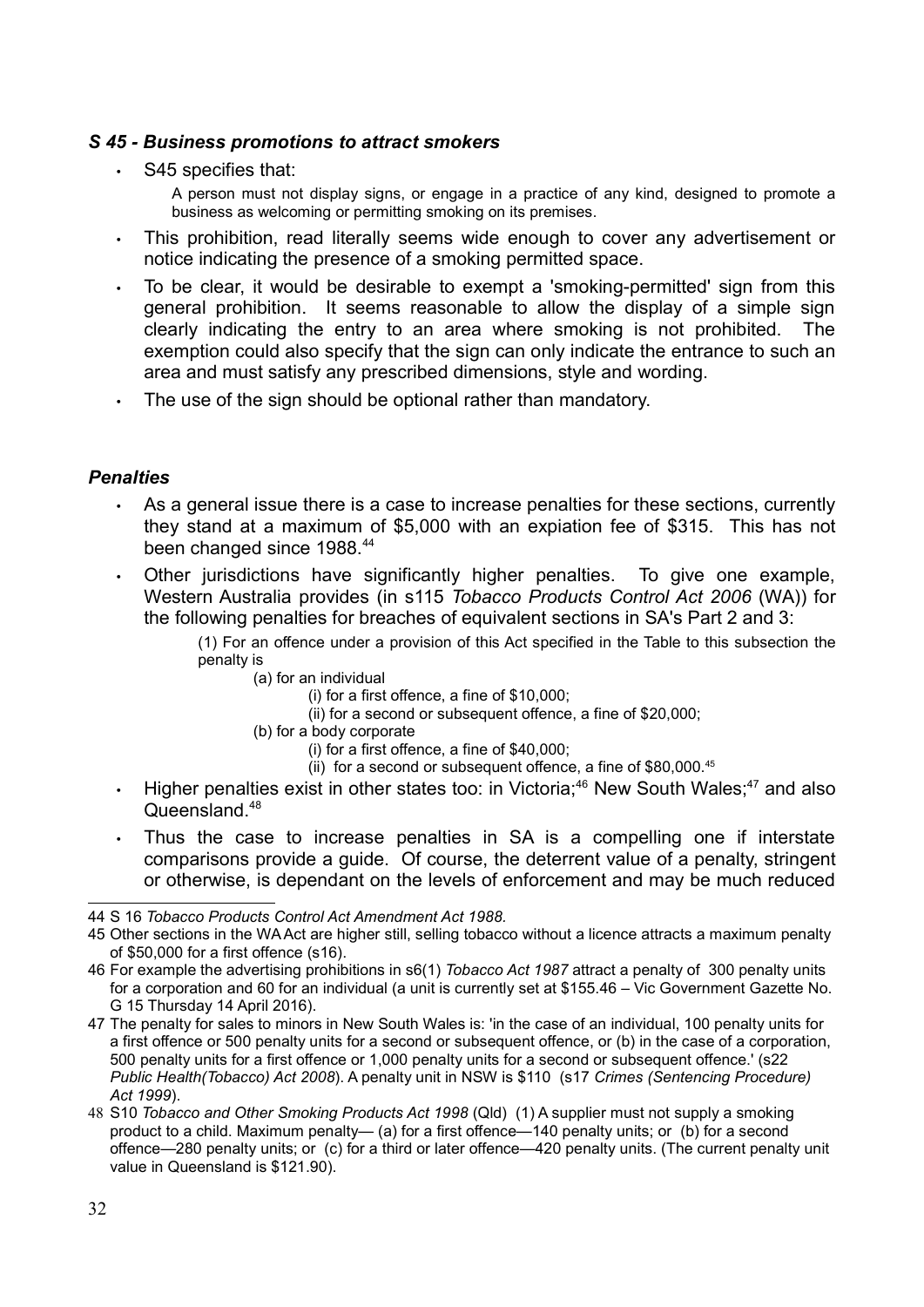if prosecutions never occur or expiation notices never issued. This issue is further explored in the General Enforcement discussion below (part 4).

## 2.4 Restrictions on Smoking (Part 4 ss 46-52)

### S 46 - Smoking banned in enclosed public places.

- S46 provides:
	- 1) Smoking is banned in an enclosed public place, workplace or shared area.
	- 2) If a person smokes in contravention of subsection (1), the person is guilty of an offence.

Sub section 3) repeats 2), except that in this case the occupier is liable.

It should be noted that the term 'enclosed' in s46(1) extends to 'workplaces' and 'shared areas' as well as 'public places'.<sup>49</sup> 'Enclosed' has a common dictionary meaning ('surrounded by a wall fence etc; shut in on all sides') $50$  and is more specifically defined in the Act as follows:

> A place or area is enclosed if it is fully enclosed or is at least partially covered by a ceiling and has walls such that the total area of the ceiling and wall surfaces exceeds 70 per cent of the total notional ceiling and wall area $51$

'Ceiling', 'wall' and 'total notional ceiling and wall area' are further defined.

- SA Health also states on its website that:
	- An area is enclosed if it is fully or partially enclosed by a ceiling/roof and walls such that the combined area of the ceiling and the wall surface exceeds 70% of the total ceiling/wall space.
	- Materials such as shade sails, umbrellas, shade cloth, lattice and louvers are all considered to enclose as area as they restrict airflow. $52$

An information sheet Smoke-free for Good: Important information for all licensed premises has also been prepared by DASSA and HPO. This is in a 'question and answer' format and includes diagrams and specifications to assist compliance.

• However this definition and its application in s46 has caused much uncertainty both for HPO who monitor and enforce it and also for the hotel managers etc who need to comply with it. These relate largely to the calculations and design requirements implicit in determining whether or not a place is enclosed. In particular, a number of areas that occupiers claim are not caught by s46 (and thus are still allowed for smoking) appear to contain enclosed 'core' areas with adjacent ancillary open places, which are then added to the enclosed component for the purpose of

<sup>49</sup> See the definition of 'enclosed etc' in s3.

<sup>50</sup> The Australian Concise Oxford Dictionary (3rd ed 1997).

<sup>51</sup> By implication a place or area that has no ceiling whatsoever or a ceiling but no walls is unenclosed since it is excluded from the definition – ie an enclosed place must have a full or partial ceiling and walls exceeding the specified 70%.

<sup>52</sup> http://www.sahealth.sa.gov.au/wps/wcm/connect/public+content/sa+health+internet/protecting+public+he alth/smoking+the+rules+and+regulations/smoke-free+enclosed+public+areas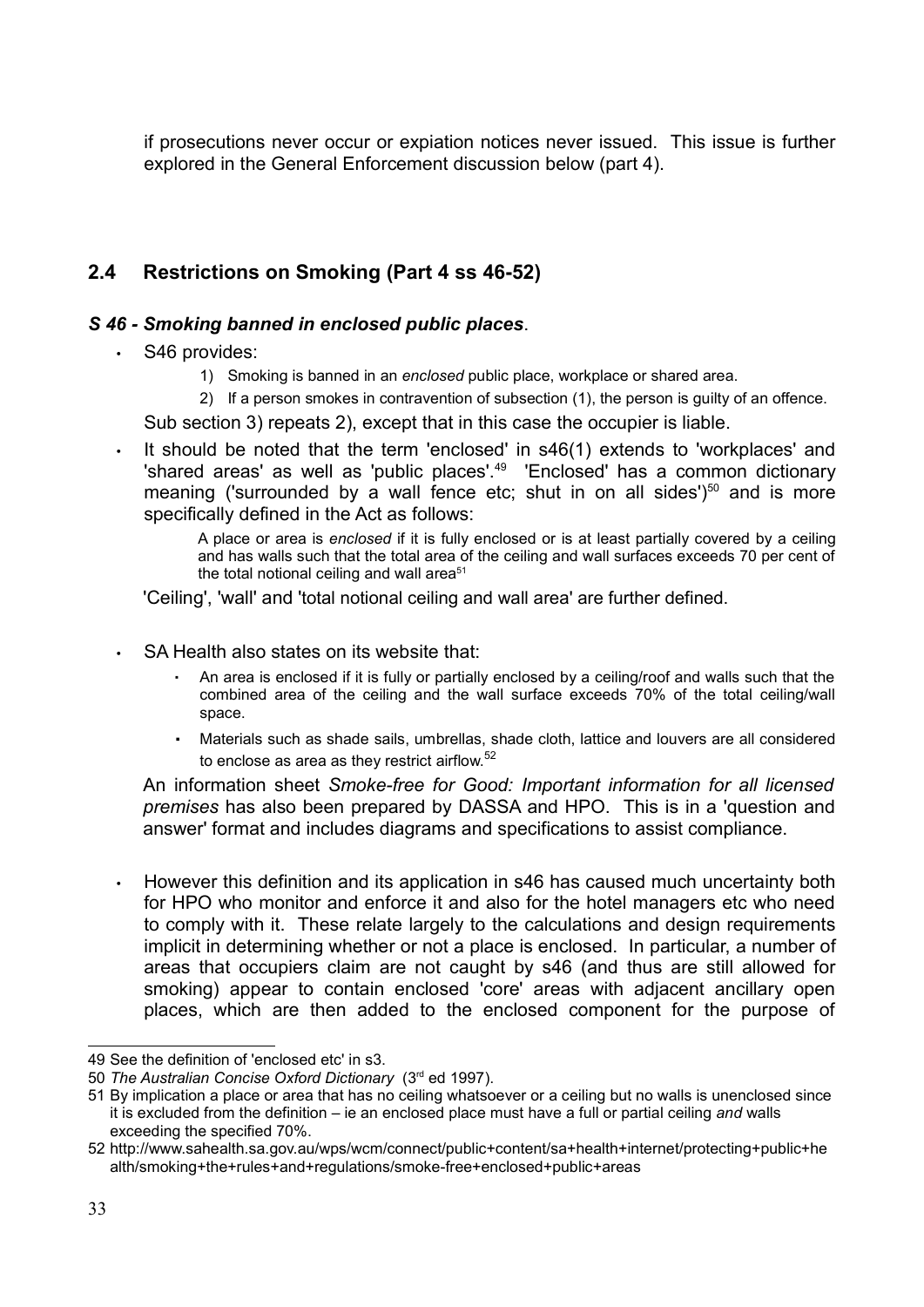declaring the whole area 'unenclosed' (or more precisely, not a place to which s46 applies). $53$  An example of this might be where a pergola has been tacked on to a lounge in order to claim the open space under the pergola.

• Understandably many hotels and restaurants will want to push the envelope as far as possible in order to create 'smoking permitted' areas and will continue to do so, while it is difficult to cover all contingencies in the drafting. However, discussions with HPO suggest that the requirements of s46 might be made clearer with a number of additional requirements, both to formulating the method of determining 'enclosed' and 'unenclosed' areas and also assisting with its general administration. These are set out as follows:

Determining 'place or area'

In considering whether a particular 'place or area' is to be regarded as 'enclosed' or 'unenclosed', the overall dimensions of the place or area subject to the calculation cannot include:

- a) areas or places beyond the direct control of the occupier (such as a roadway or common open area) even if directly accessible to the occupier's premises;
- b) areas or places not structurally part of the enclosed part Thus the enclosed and unenclosed parts must, for the purpose of the calculation, be components of the one coherent or unified area; the two parts must constitute an integral whole.

To provide an example. A hotel lounge and deck leads out onto an open beer garden or a car park. Here, the latter two areas (the beer garden and car park) could not be included in the calculation to determine whether or not the area is 'enclosed' or 'unenclosed'. Rather it should be restricted to the lounge and deck alone.

Both of these restrictions may need legislative backing (see below) and if so will require changes to the Act, either to expand or qualify the existing definition of 'enclosed', or to allow regulations that are then able to expand or qualify it.

#### A notice to comply

There is currently no way of dealing with a place or area, claimed by its occupier to be unenclosed, but which is in fact considered by HPO to be enclosed (and thus not available for smoking), other than to wait until there is a breach of s46 (in other words, smoking must be shown to have occurred). A better approach would be to amend the Act to allow an authorised officer to serve a compliance notice on the occupier, requiring them either to modify the area so it is no longer enclosed, or to place no smoking signs as required and to monitor compliance.

#### Compliance Guidelines

Currently HPO has issued a number of documents that aim to assist with compliance. These have no formal standing (though they are useful for persons wanting to comply). This process could be formalised:

a) One option could be to amend the TPR Act to allow the preparation of stand

<sup>53</sup> The term 'unenclosed' has no formal meaning in the Act and, as indicated, it is used here simply to denote open areas to which s46 does not apply, insofar as they do not satisfy the definition of 'enclosed'.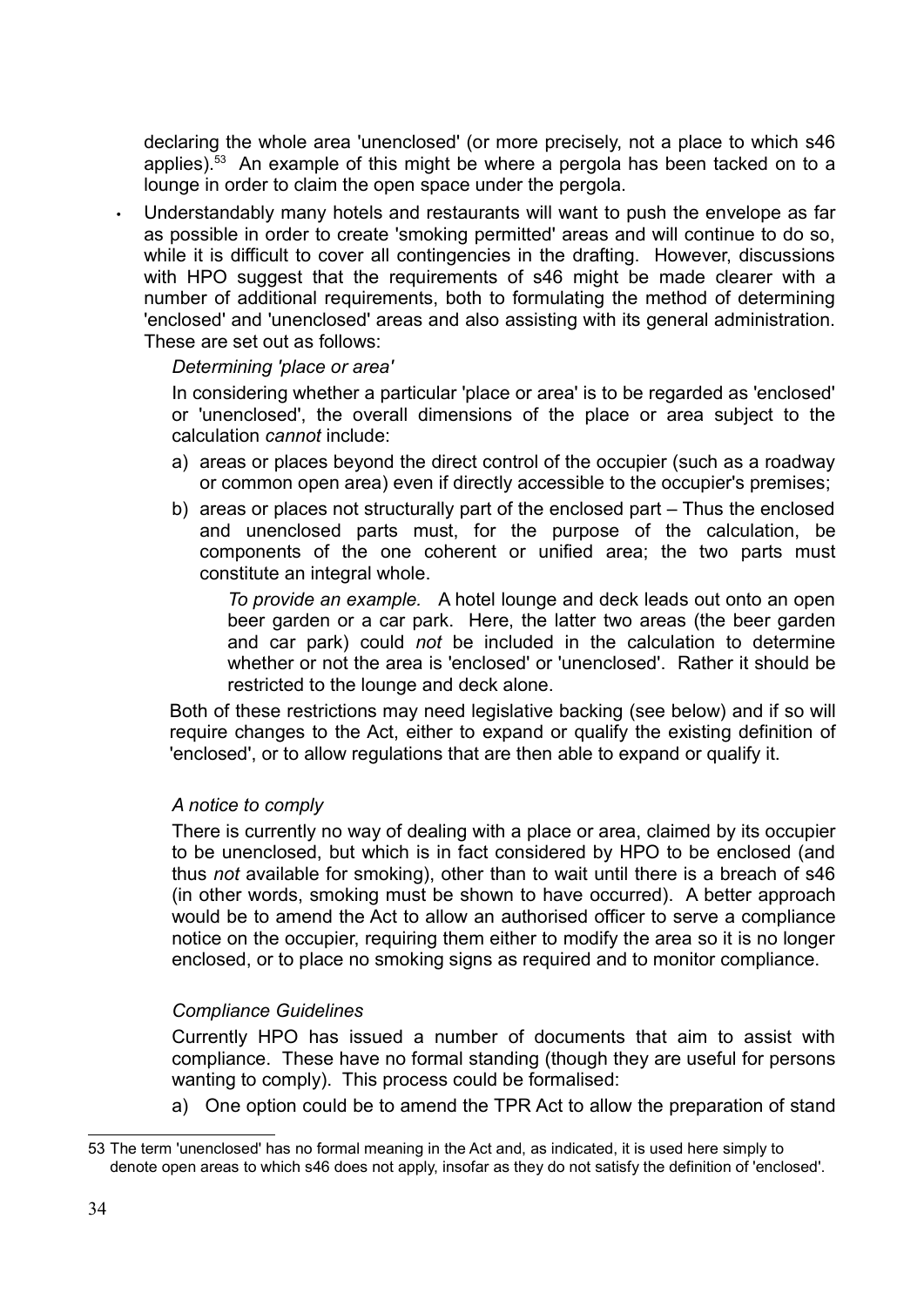alone administrative guidelines, to be issued by the Minister or the Chief Public Health Officer, on which an order to comply could be based or enforcement proceedings commenced.

b) A second option would be to amend the Act to allow guidelines be called up as part of the regulations. This approach has been used in New South Wales, where s23(e) of the Smoke-Free Environment Act 2000 (NSW) allows its regulations to establish guidelines 'in relation to determining what is an enclosed public place and when a covered outside area is considered to be substantially enclosed for the purposes of this Act' and guidelines are incorporated into the Smoke-Free Environment Regulation 2007.

Either approach would provide more detail in relation to what does and does not amount to 'enclosed' while providing greater legal backing to the process. $54$ Overall, I consider that option (a) is the preferred approach since it provides the greater flexibility in terms of modifying and refining the guidelines should this become necessary.<sup>55</sup>

- It should be noted that the proposed changes outlined above will, if implemented, not alter the current standard (ie the '70% test'). As such this is not a change to the law. Rather the changes are intended to eliminate uncertainties around the method of making the calculation and in doing so provide clarity for all parties. They are also designed to prevent licensees etc from exploiting uncertainties and making claims to surrounding open spaces for no better reason than to get around the 'smoke-free' requirements. This defeats the purpose of the legislation and is also unfair to the occupiers who have gone to some lengths to do the right thing and keep within the spirit of the law.
- The clarifications envisaged in the method of measurement do not necessarily require an amendment to the Act. They could be adopted administratively by HPO and be incorporated into the formula for calculating the areas. Were they to be challenged, and a prosecution commenced, a court may agree with HPO's methodology. If so, no amendment is required. If not, amendments to the definition may need to be considered.
- It is worth adding that some general directions and possibilities for dealing with this issue were discussed with HPO and DASSA. They focussed on the idea of keeping the term broad, as a general statement of obligation or a performance standard (which concentrates on the required outcome rather than prescribing how you achieve it). This may seem a better approach than creating a set of detailed compliance specifications that may not take account of novel cases or exceptional circumstances. Granted, performance standards may appear to be more flexible and the better approach, but the occupiers on whom the obligations fall will look for certainty and expect regulators to flesh out the general requirement with detailed specifications and accompanying assurances that compliance with them amounts to

<sup>54</sup> A number of Acts, including the South Australian Public Health Act 2011 and the Environment Protection Act 1993 operate through 'tertiary documents' such as codes or quidelines.

<sup>55</sup> There may be a concern that option (a) as an 'in-house' document' lacks a level of parliamentary scrutiny that subordinate legislation, typically a regulation, would receive. This concern raises questions of legislative policy generally and can be raised with Parliamentary Counsel.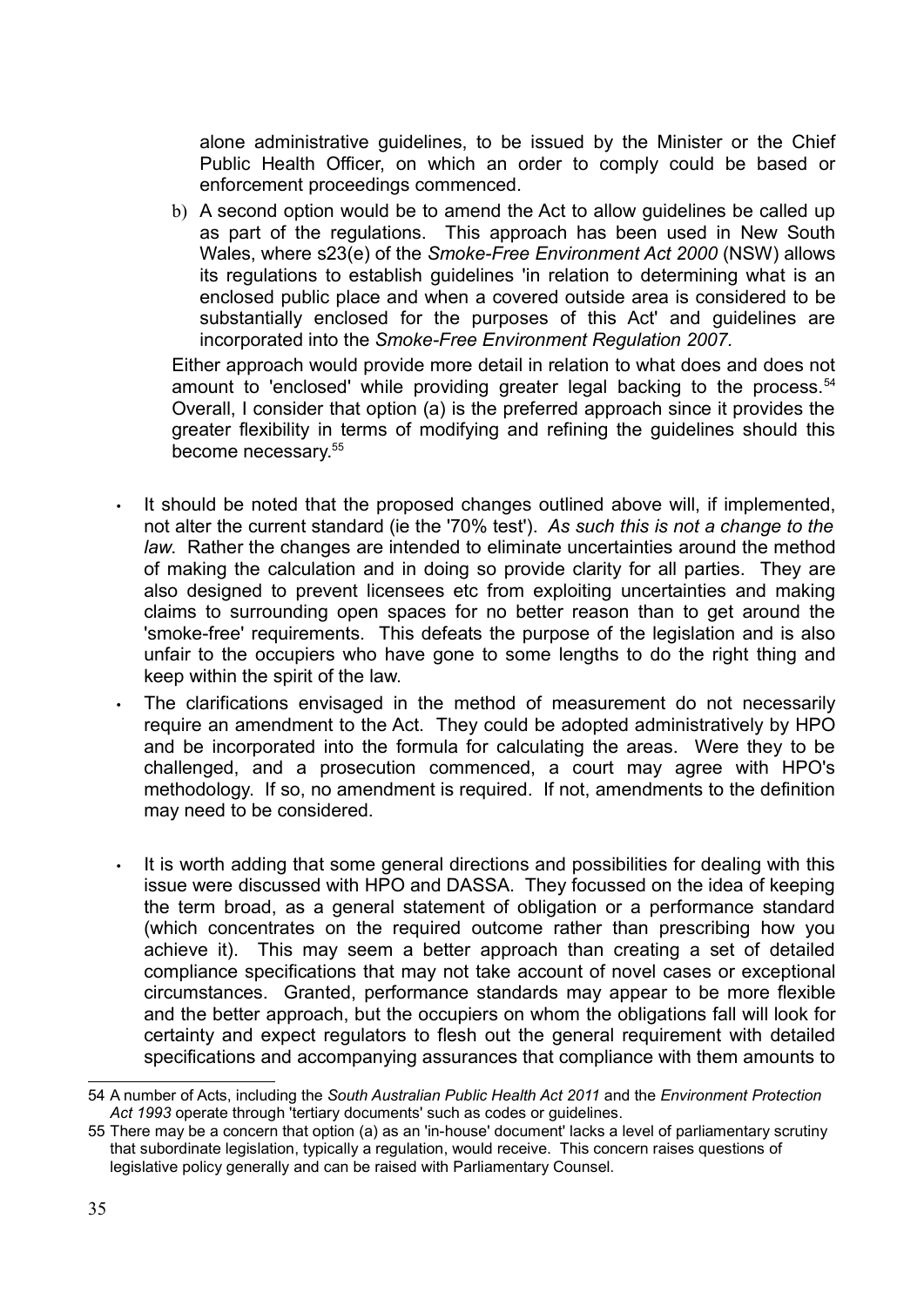compliance with the general obligation. As such the preferred approach in legislation generally, and specifically in relation to the TPR Act 'enclosed', would be to retain the current definition and supplement it with a set of formalised compliance guidelines.<sup>56</sup>

- As a concluding point it must also be said that terms such as 'enclosed' necessarily lack absolute precision and cannot cover all possibilities. There will always be exceptions to the general rule or unusual situations that will provide a challenge to regulators especially in an environment where there will be continuing pressure to test the limits. This was the NSW experience, with its guidelines written into reg 8 of the Smoke-Free Environment Regulation 2016. Despite this attempt at providing certainty, the issue continued to cause uncertainties to the point of taking cases to the Supreme Court.<sup>57</sup>
- In summary, the recommendations in relation to s46 are as follows:
	- Determining 'place or area'  $(S4(3))$  In determining the calculation, the following areas or places should not be counted:
		- a) unenclosed areas or places that are beyond the direct control of the occupier (such as a roadway or common open area) even if directly accessible to the occupier's premises;
		- b) areas or places not structurally part of the enclosed part The enclosed and unenclosed parts must be components of the one coherent or unified area, the two parts must constitute an integral whole

Note this will not change the current definition of 'enclosed' or alter the 70% criterion. Rather it clarifies the way of calculating it.

- A notice to comply Amend the Act to allow an authorised officer to serve a compliance notice on the occupier, requiring them either to modify the area so it does comply or to place no smoking signs (this is further set out in a recommendation below).
- Compliance Guidelines Amend the Act either
	- a) to allow guidelines relating to the calculations of enclosed places to be issued by the Minister or the Chief Public Health Officer on which an order to comply could be based, or enforcement proceedings commenced.
	- b) to allow guidelines with similar effect to be called up as part of the regulations under the Act (as in NSW).

The first option (a) is the preferred approach.

<sup>56</sup> Broadly, this is the approach taken in other regulatory laws, for example in the SA Public Health Act where policies etc spell out the scope of the s56 general duty for particular areas of public health concern.

<sup>57</sup> See Blacktown Workers' Club Ltd v O'Shannessy [2011] NSWCA 265 and also the earlier case Dubbo RSL Memorial Club Limited & Anor v Steppat & Ors [2008] NSWSC 965.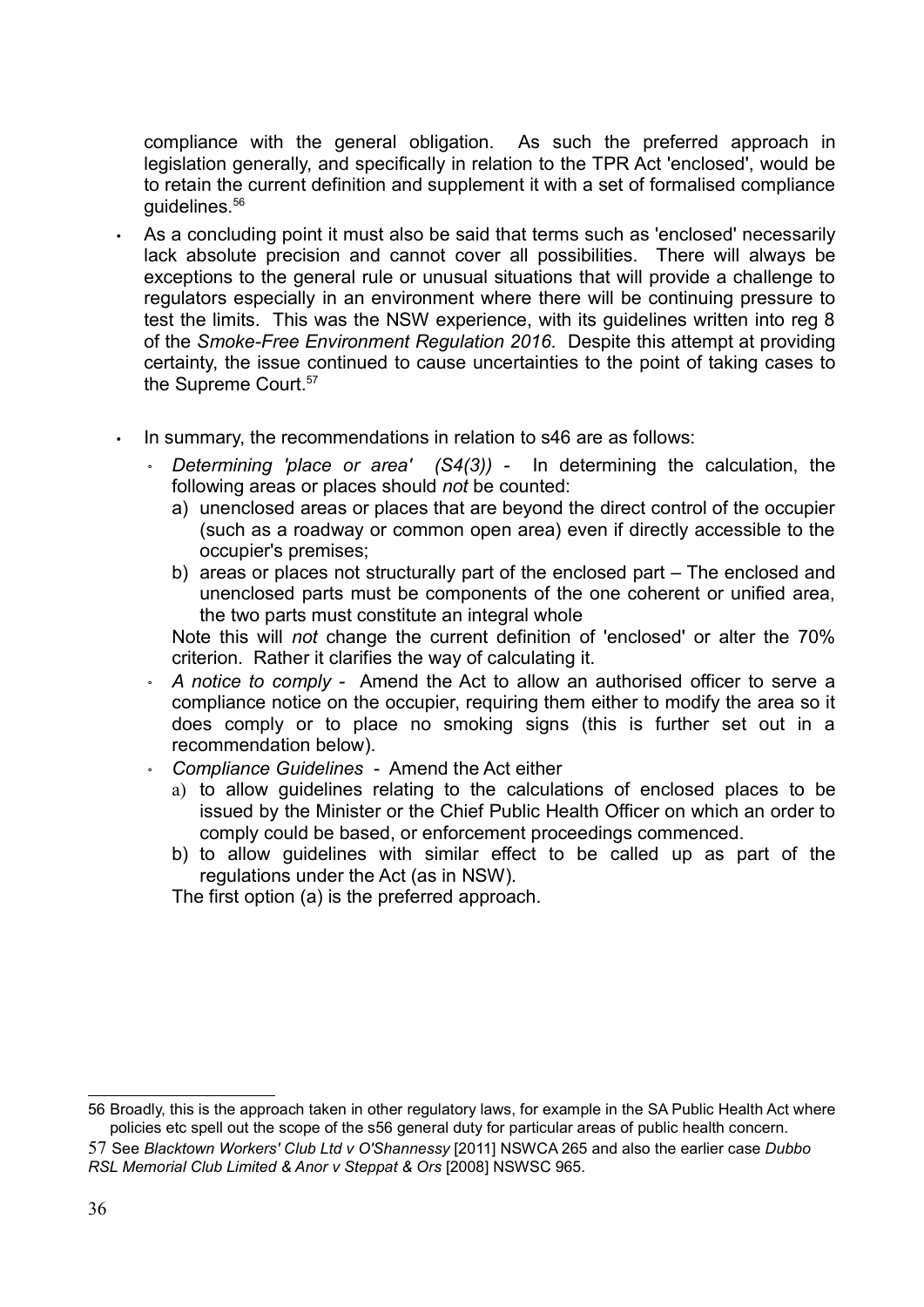### S 50 - Playgrounds, 10 metre ban on smoking

- Currently, the Act imposes bans on smoking within 10 metres of 'prescribed playground equipment.58 HPO reports that it has received complaints from operators of childcare centres that persons are smoking within close proximity to the boundaries of their premises and if this is the case an argument exists to extend s50 to other facilities or places where children congregate.
- Thus the boundaries of child care centres, kindergartens and schools could also be brought under s50 in similar terms (ie all public areas within 10 metres of their boundaries).

Note: this is a policy issue.

### S 51(5)and S 52(4) - Displaying a Sign (short and long term bans)

- Concern was raised about the interaction between these sub-sections $59$  and reg 8 of the General Regulations.
- S51(5) requires the placing of 'no smoking' signs in areas subject to a short term ban (such as a one off event) . S52(4) provides a similar requirement in relation to a longer term ban. In the case of the longer term bans these are generally seen as open areas $60$  and similarly in the declared short term bans. However, either ban could include closed areas (which would in any event trigger s46).
- Neither section is specific, it does not specify numbers (only 'such numbers and in positions of such prominence that the signs are likely to be seen by persons within the public area'), or who must place them. And there is no penalty attached to the requirement.
- Reg 8 of the General Regulations relates to the placing of no-smoking signs in enclosed public places. $61$  The occupiers of these places must comply with the requirement and risk a penalty if they do not.
- Mostly the ss 51(5) / 52(4) and reg 8 requirements work in different contexts so there is no persistent overlap, and even if there were, the ss 51/52 requirements are sufficiently general so as not to cause a conflict with reg 8 especially as both sets of requirements seek the same end and the language used in relation to the number and positioning of signs is the same. $62$
- However, I consider that there are some issues with ss  $51(5)$  and  $52(4)$ . And while Parliament may have had good reasons for keeping their requirements general

<sup>58</sup> S50(1) 'A person in a public area must not smoke within 10 metres of any prescribed children's playground equipment.' There is an exclusion from this provision in the case of persons smoking within the 'zone' but in a motor vehicle.

<sup>59</sup> Inserted by Act no5 of 2012.

<sup>60</sup> Moseley and Henley Squares and The Adelaide Showground (which does include closed as well as open areas).

<sup>61</sup> The current version of reg 8 excludes sub regulations (2), (3) and (4) originally in the 2004 consolidation but which appear to have been transitional and related to the phasing in of smoking bans introduced by the 2004 amendments to the Act.

<sup>62</sup> Compare the language in  $51(5)$ ,  $52(4)$  and reg  $8(1)(b)$ .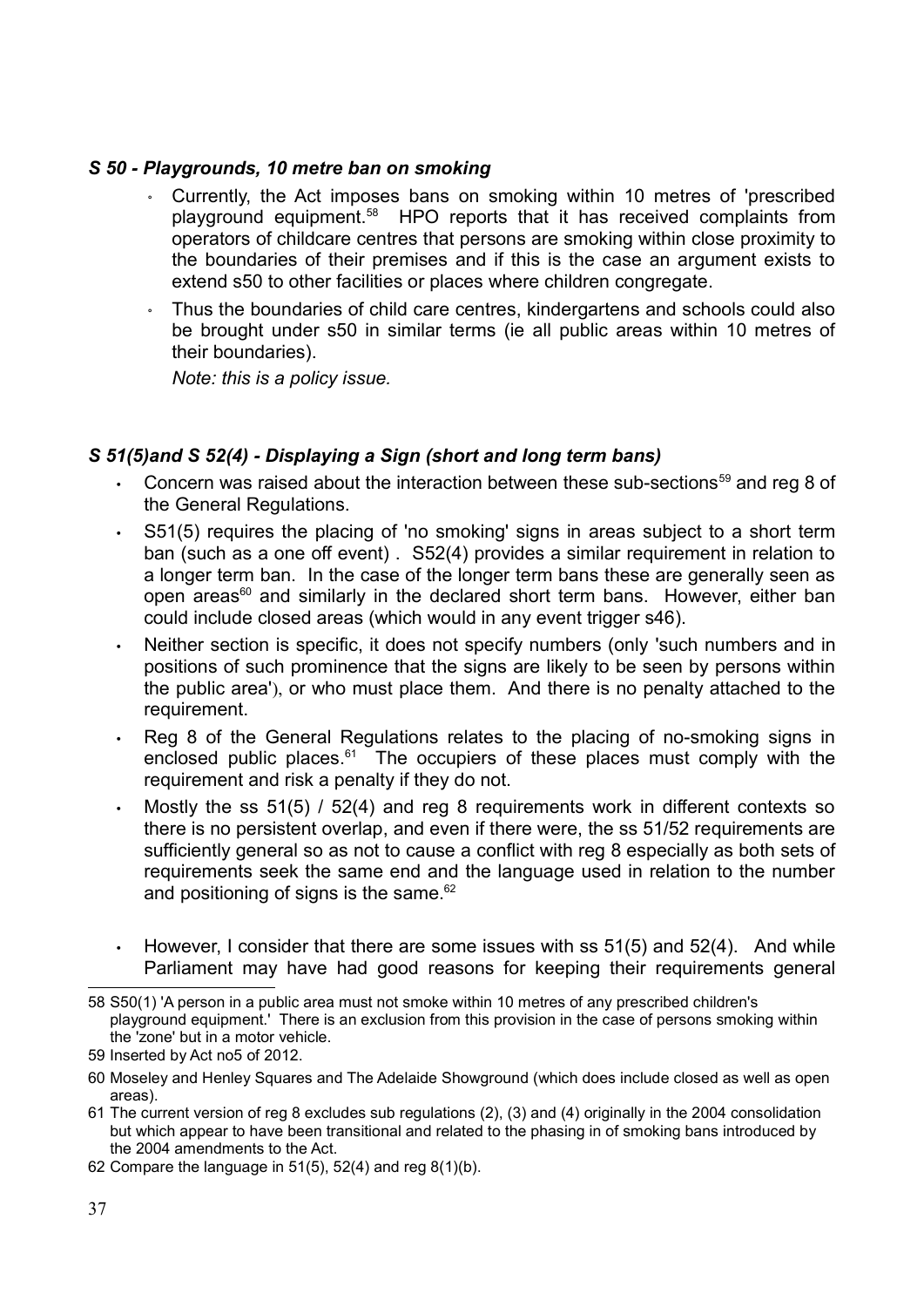there are some aspects that should be reconsidered. These are discussed as follows:

- Who must comply?: it is unclear where the obligations imposed by these sections falls. Specifically, who must erect the signs? Whether that is the proponents of the ban, or the local council in the case of bans on local government managed land, or the organisers of the event, is left unstated. However, in the more specific case of outdoor dining areas (as covered by the longer term bans) the obligation should clearly be on the occupier / manager of the premises (though again, this is not specified).
- How many signs?: the lack of specificity in the ss  $51(5)$ ,  $52(4)$  requirements ('such numbers and in positions of such prominence etc') is of less concern. As with reg 8, the focus is on the outcome, namely overall effectiveness in getting the message across for each particular area.
- The lack of a penalty: As with reg 8 (which does have a penalty) ss  $51(5)$  and 52(4) imposes an obligation ('signs .. must be erected') and once it is clear on whom the obligation falls, a penalty should be attached. Alternatively, the requirement could then be enforced via a notice to comply, imposed by an authorised officer.<sup>63</sup>
- Ss 51(4) and 52(5) should be reconsidered with a view to making it clear on whom the obligation falls, and also to impose a penalty which can be enforced by way of an expiation or a notice to comply.

#### General penalties

- An increases in penalties for the TPR Act has already been alluded to in the discussion in part 3 above. Similarly, penalties in Part 4 of the Act are also very low by interstate standards: \$200 for smokers (expiation fee \$75), and \$1,250 for occupiers (expiation fee  $$160$ ).<sup>64</sup> To take Western Australia as a point of comparison, a person found smoking in an 'outdoor eating area' faces a maximum fine of \$2,000.<sup>65</sup>
- There is a strong case to increase the penalties in Part 4 of the TPR Act, however, this proposal is also subject to the general enforcement discussion in part 4 of the Report, below

<sup>63</sup> See the discussion in part 2.9 below.

<sup>64</sup> Though it should be noted that the victims of crime levy will apply in these cases adding disproportionately to a small expiation fee.

<sup>65</sup> S107B Tobacco Products Control Act 2006 (WA).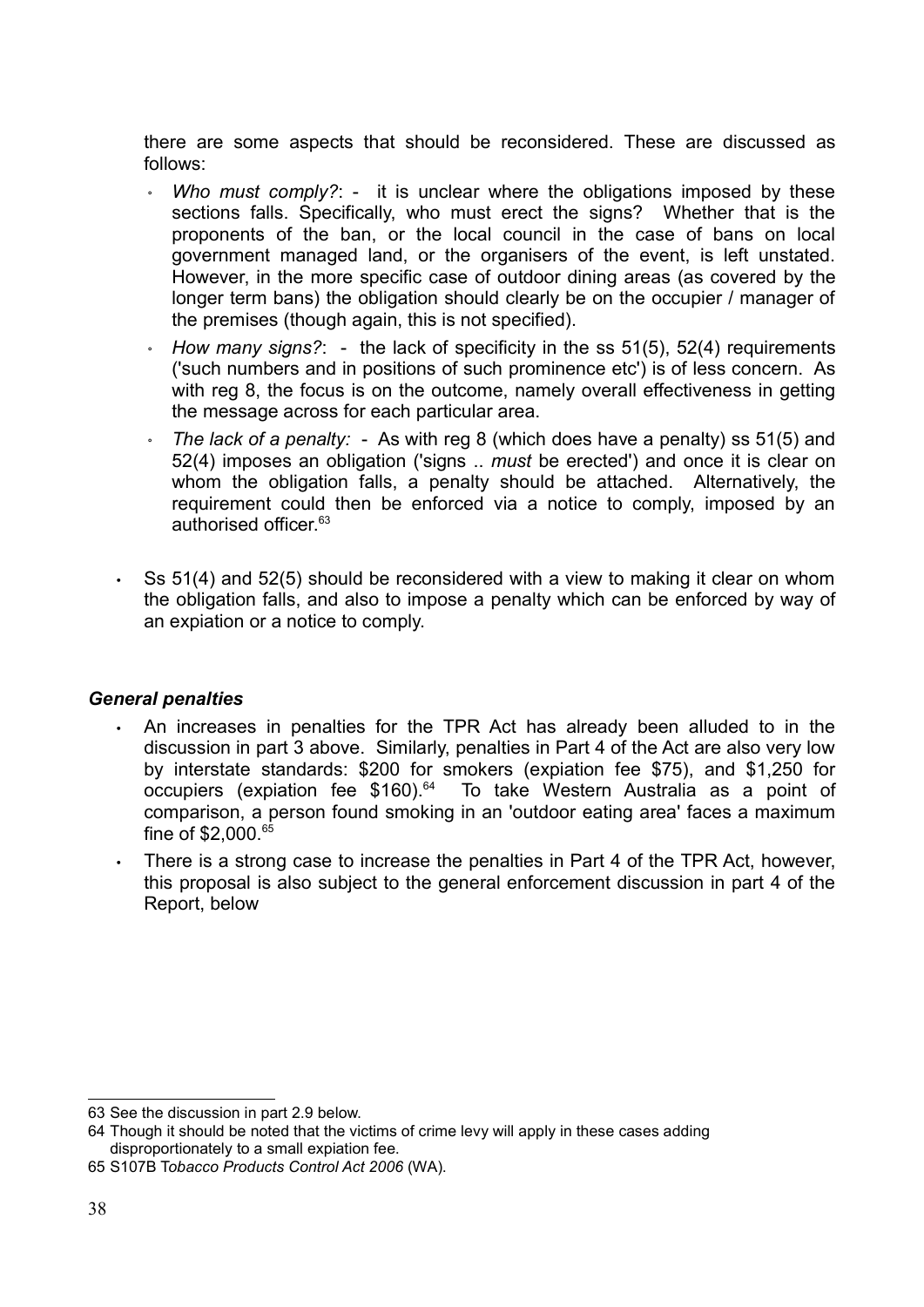## 2.5 Investigations (Part 5)

### S 67 - Hindering offence

• This offence (which relates to the hindering, obstructing, threatening or abusing authorised officer) should not be expiable – (the penalty, a maximum of \$20,000 is beyond the range of expiable offences).

### S 69 - Seizure of tobacco – powers of the Crown

- As it stands s69 sets out the somewhat odd provision that seized tobacco can be forfeited to the Crown and can be sold by public tender, which in effect makes the State a seller within the meaning of the Act and in any event is clearly undesirable. In the absence of this option, or any recovery by the original owner under s69(c), the tobacco potentially may need to be stored indefinitely.
- The 'public tender' provision should be replaced by a provision giving the Minister authority to order the tobacco destroyed, which is the only practical option if the original owner has no right to recover it.
- It should be noted that in the case of S70A, which gives the power to confiscate tobacco from children, the tobacco must be destroyed 'as soon as is reasonably practicable' and without compensation.

## 2.6 Nicotine Replacement Therapy trial (Part 6 s70)

- The requirement for a Nicotine Replacement Therapy trial was the result of an amendment by an Upper House Independent member in 2004, that the Government agreed to accept. As such, the trial was undertaken as required by s70 and so there is now no further use for Part 6.
- Part 6 can now be repealed.

## 2.7 Exemptions s71

- S71(1) is a general, though conditional, exempting power. There may be circumstances where it is useful to retain such a power, and most regulatory statutes do contain a provision that allows the granting of exemptions.
- S71(2),(3) and (4) impose additional requirements for some specific exemptions from Part 3 (in effect s41 - the sponsorship bans), where the issue relates to sporting or cultural events. These can be granted only with the recommendation of the State Ministers responsible for those events (Minister for Recreation, Sports and Racing and for Minister for the Arts). $66$  The origins of these sub-sections go back to 1988 when the existing tobacco sponsored events (racing, football, the Festival of

<sup>66</sup> S71(2) 'An exemption from the operation of a provision of Part 3 may not be granted under this section except as recommended by the appropriate Minister'.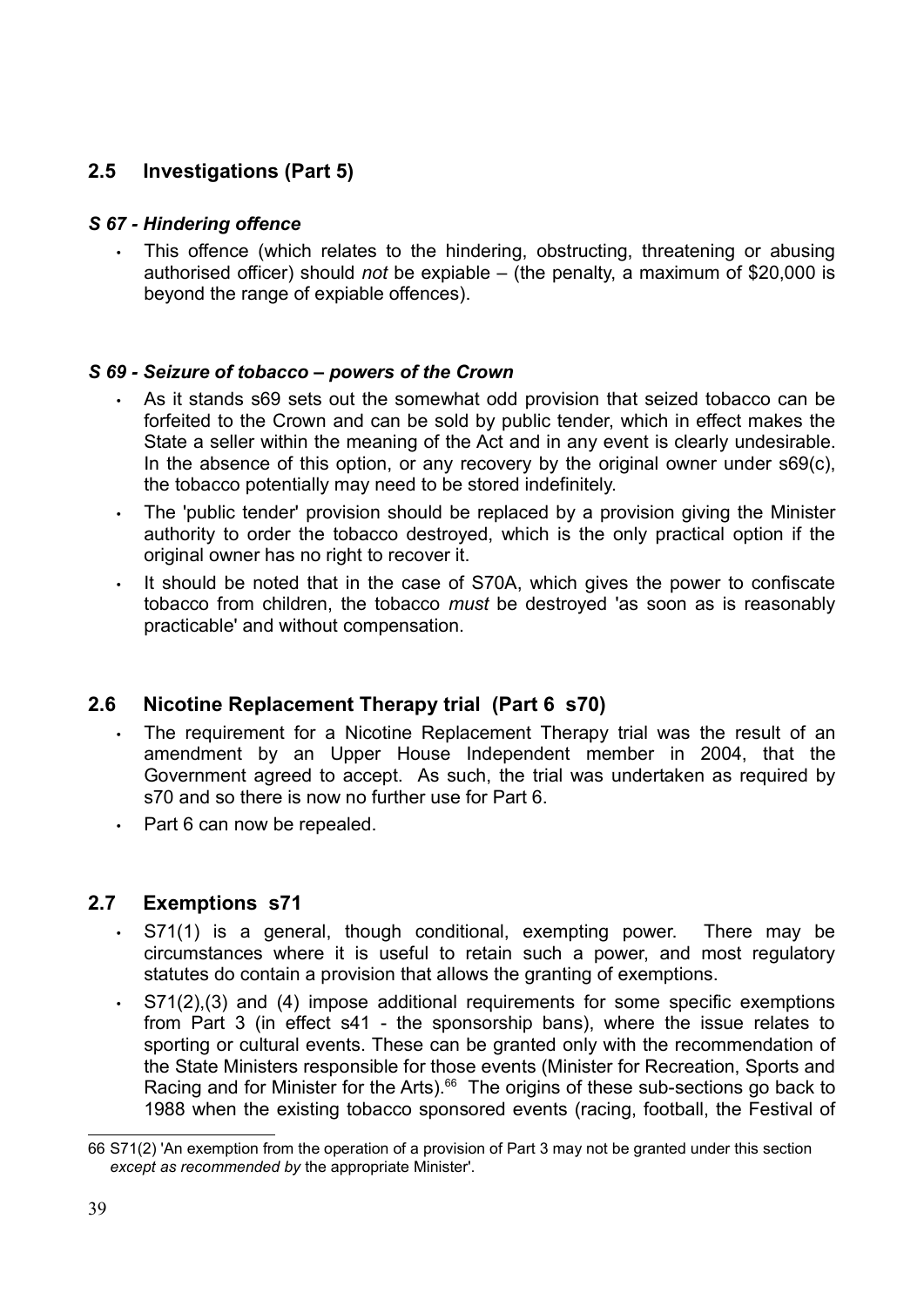Arts etc) were being disentangled and phased out. There seems to be little need for them now that the process has long been completed and while retaining the subsections would not cause problems for tobacco control policy they are unnecessary and as such s71(2),(3) and (4) should be repealed.

## 2.8 Controlled Purchase Operations

- A set of provisions establishing a framework for controlled purchase operations is recommended and is supported by HPO.
- Controlled purchase operations are supported by the SA Tobacco Control Strategy (Action 2, part 5) as potentially the only effective way of monitoring compliance on a regular basis and in so doing testing the effectiveness of s38A, whilst also identifying specific breaches.
- There are ethical issues involved with these exercises since they necessarily require the involvement of young people under 18 ('children' for the purposes of the Act) and a level of public concern too.
- HPO indicates that these operations have been stalled for around the past two years, and that they have also proved controversial and sometimes have attracted adverse publicity. But that it would like to re-commence them, though preferably on a more formal basis in which case the program can be said to be authorised and supported by Parliament.
- The best approach is to amend the TPR Act in order to provide a formal structure for controlled purchase operations that will both authorise them and spell out safeguards.
- Western Australia has provisions for controlled purchase operations see ss 94-97 Tobacco Products Control Act 2006 (these sections are set out in the Appendix to the Report as a useful example for comparison).

## 2.9 Compliance Notices

- This issue has been mentioned in the context of specific sections but is argued more fully here.
- The problem that the introduction of notices is designed to address is this. Although the TPR Act contains a range of obligations with penalties attached, they are in some cases difficult to enforce. For example, a 'smoking area' that is said to be unenclosed, may not on account of its design, satisfy the definition in the Act. $67$ In these cases the only formal way this defect can be demonstrated is following on from a breach of the Act (ie a patron must be seen to be smoking in breach of s46(1)). This has resource implications and it in any event is not the most efficient or desirable way of obtaining compliance the Act.
- An alternative way of achieving compliance is via the issuing of notices. Much

<sup>67</sup> In other words that despite being set aside for smoking the area is in fact not sufficiently 'open' so as to be considered 'enclosed' within the definition of the term in s4(3) and therefore for the purposes of the offence in s46.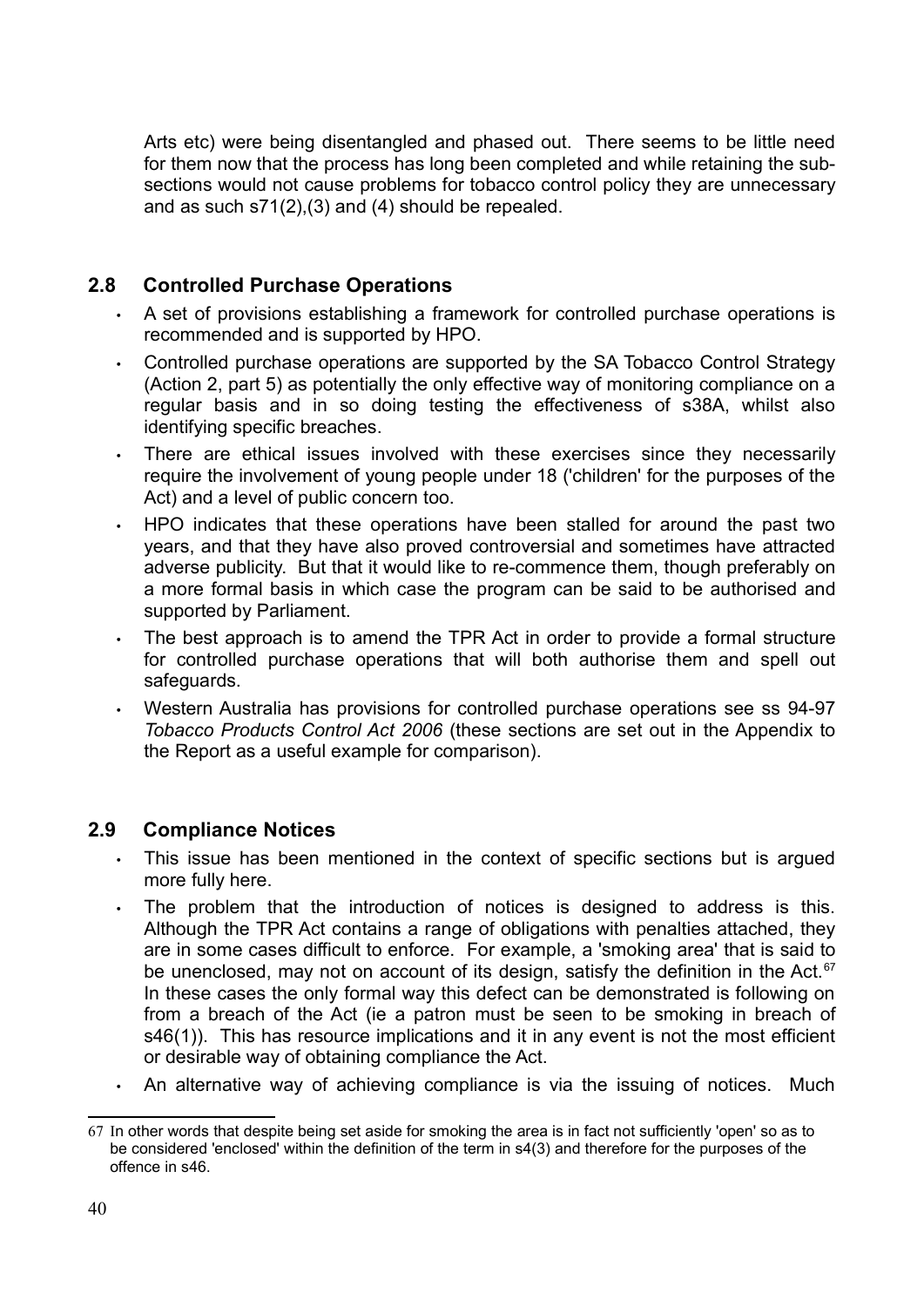current health or environmental legislation is enforced this way. For example, the South Australian Public Health Act has detailed provisions for the issuing of compliance notices for breach of the general duty or for more specific concerns (a breach of a regulation or a code of practice).<sup>68</sup> A notice typically can identify potential breaches of the Act and require the person on whom it is served to remedy those breaches and/or take specified action. Notices do not come with a penalty. However, most Acts provide that it is an offence not to comply with a notice within the required time. $^\mathrm{69}$ 

- The TPR Act should contain a power to issue a notice to comply. This might be used in a number of ways One example, already considered, is where an unenclosed (and therefore smoking permitted) area has been found to in fact be 'enclosed' as defined by s4. In such a case the authorised officer might issue a notice served on the occupier / manager requiring them either to bring the area into compliance or post 'no-smoking' signs and to monitor the area to ensure that smoking does not occur. Another example might involve a case where a shop is found to contain an advertisement in breach of the Act. In this case the notice could, as an alternative to prosecuting under s40(1), require the proprietor to remove the advertisement forthwith.
- Overall, it is recommended that the TPR Act should contain the power for an authorised officer to issue a notice to comply with its provisions, with a penalty for non-compliance with the notice.

## 2.10 Immunity from personal liability

- Unlike many other pieces of legislation the TPR Act does not contain an immunity provision. As a general principle there is an argument that it should. For example s102(1) of the South Australian Public Health Act 2011 provides (in part) that:
	- No personal liability attaches to—
		- (a) the Chief Public Health Officer or Chief Executive; or
		- (b) a member of a body constituted under this Act; or
		- (c) an authorised officer or any other person engaged in the administration of this Act,

for an honest act or omission in the performance, exercise or discharge, or purported performance, exercise or discharge, of a function, power or duty under this Act.

• Although most of the HPO authorised officers involved in day to day enforcement of the TPR Act are also appointed under the SA Public Health Act, s102 does not give a general immunity but is limited to actions taken under that (SAPH) Act, and so they should be properly protected under the TPR Act as well. This is important given the extent of an officer's powers and the potentially volatile context in which they operate, involving seizures and destruction of property. As with any immunity provision, the scope would be limited to actions that are honestly or properly undertaken in furtherance of the Act.

<sup>68</sup> See s92 South Australian Public Health Act 2011.

<sup>69</sup> A defence of 'reasonable cause' for non-compliance with a notice is generally provided.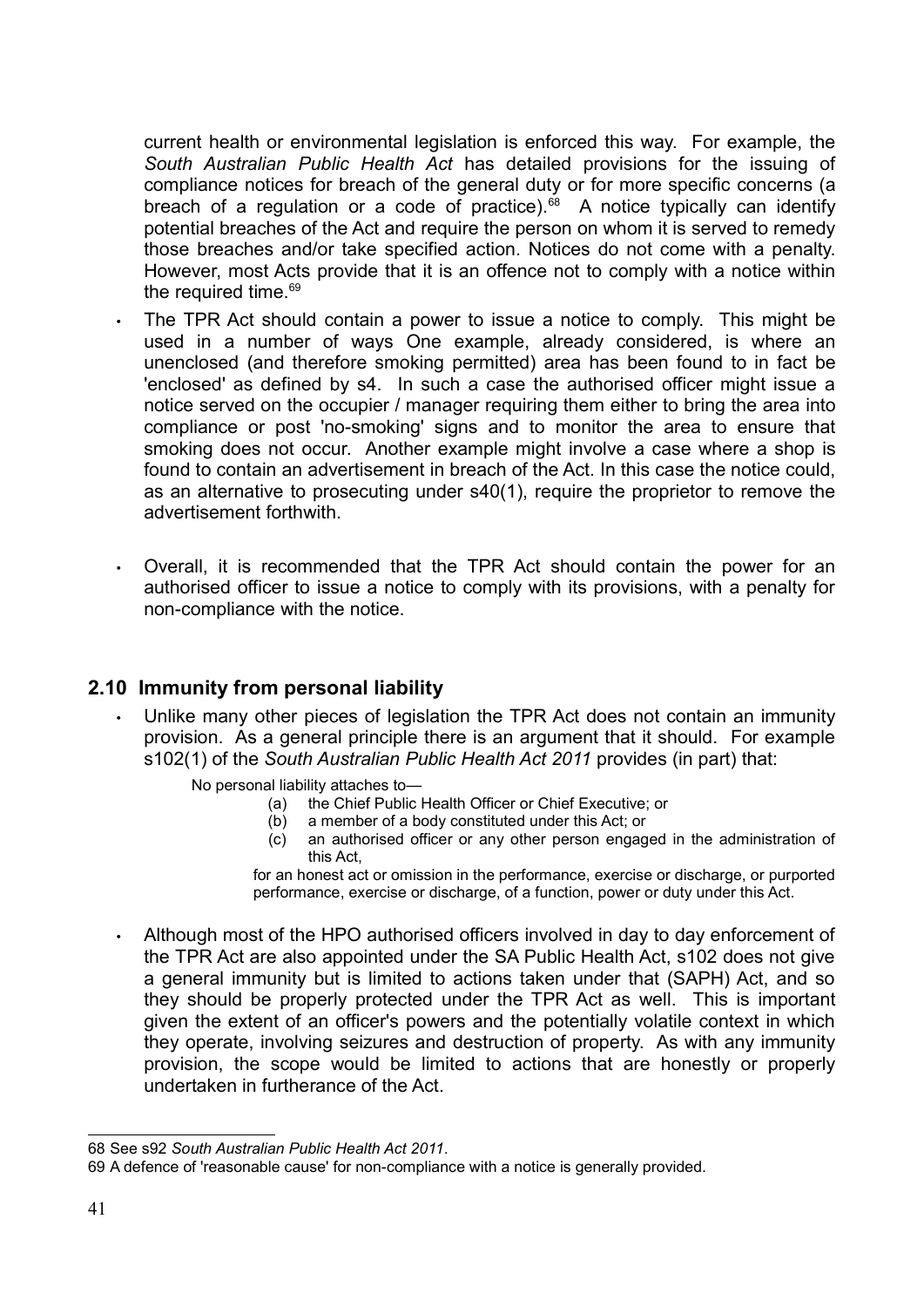## 3: - REGULATIONS

## 3.1 Tobacco Products Regulations 2004 (the General Regulations) Reg 3 - Definitions 'nicotine or tar content'

- delete 'nicotine or tar content' from the definition of *product line*
- $\cdot$  delete same from reg 10(2)(e)
- $\cdot$  delete same from reg 10(3)(e)
- $\cdot$  delete same from reg 12(1).

#### Reg 3(4) - specialist tobacconists

• As discussed in part 2.2, there is a case for retaining the definition of specialist tobacconist, should the future grant of licences become more restrictive (as is envisaged by the Strategy). However, if the status of 'specialist tobacconist' adopts a broader significance than it currently has (just limited to the size of sign boards) there would be benefit in reconsidering the current '80% definition'. At this stage there is no need to alter the regulation.

#### Reg 5(2) - Vending machine - prescribed sign

- Reg 5(2) and Schedule 1 specify the prescribed sign in relation to sales to children required by s38A(5) of the Act. The requirement applies to direct sales and vending machines alike. I was asked to consider whether there was value in retaining the requirement insofar as it applied to vending machines, given that they are now situated in areas where children are unlikely to go unless supervised (typically licensed premises – see s37).
- Certainly, children are unlikely to be in the few areas where vending machines are now permitted but I consider that this requirement should be retained. Implicitly there is less supervision of the use of these devices and the staff/manager etc of the premises should be reminded that they are still responsible for all sales potentially caught by s38A including indirect sales via a token.

#### Reg 8 - 'No smoking' signs –

• this provision should be retained. There will be visitors to SA and others who may not be familiar with the law and the signs are a general reminder to clientele or patrons not to smoke They can also assist management in complying with the Act, firstly by providing a reminder to the public and also by allowing staff to point them out to any patrons seen smoking in prohibited areas, as a relatively low key way of complying with management's obligations under s46(3) and, in the case of workplaces, s46(4).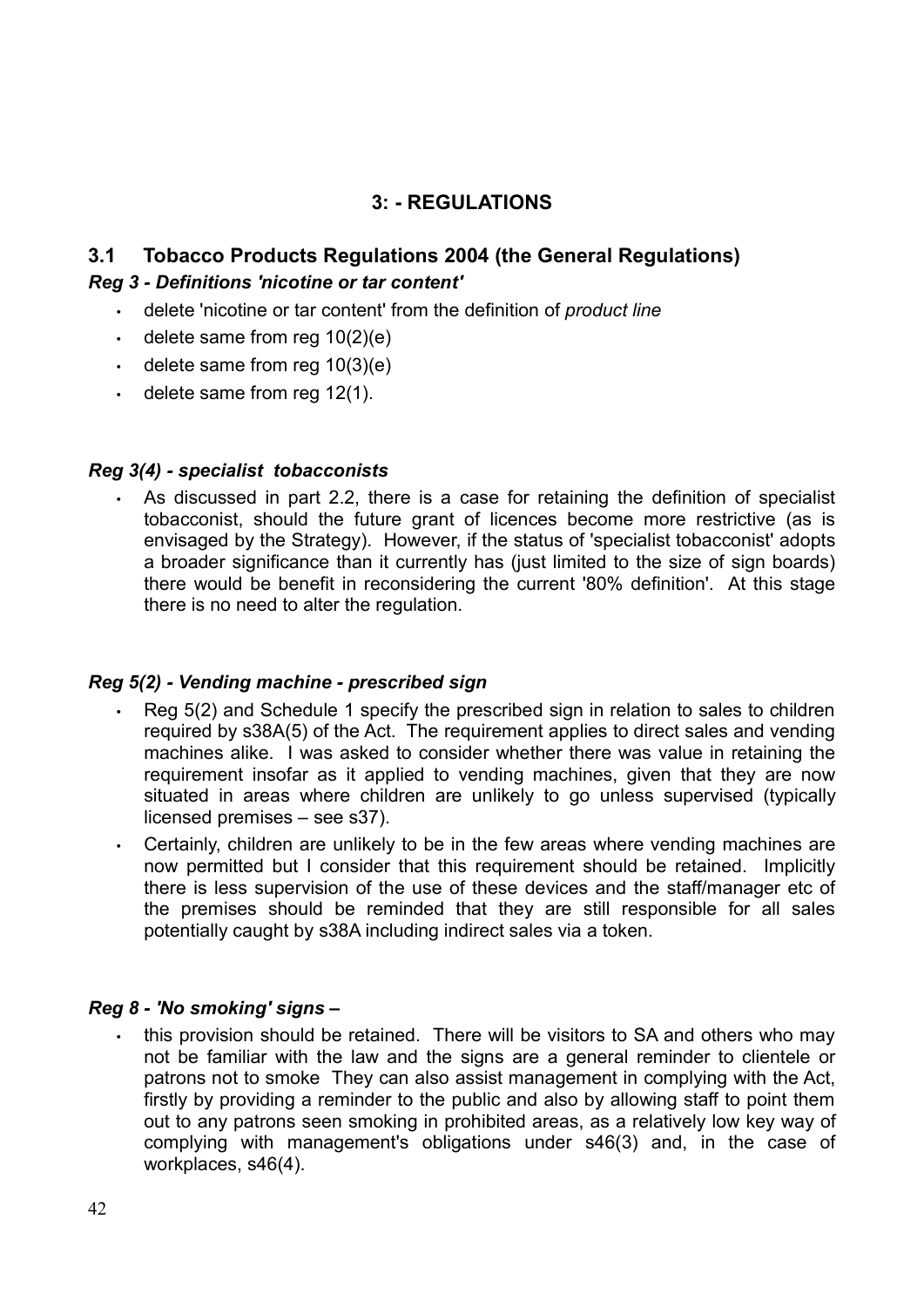• Further if the recommendation relating to notices to comply in respect of enclosed areas is accepted (discussed in part 2.4 above), authorised officers should have the power to require occupiers to post 'no smoking' signs as one of the possible requirements of the notice.

### Reg 10(2) - Price boards

- This provision allows sellers to maintain a price board provided it complies with the regulations. There is no case to change this position, other than to further require that that there is no highlighting or illumination of the board, though at present this is not seen as an issue.
- Overall there is no case to tighten or otherwise amend the regulation.

### Regs 10(2)(f), (3)(f) &(6) - Expired regulations

These regulations expired and have already been removed from the current consolidation.

#### Reg 11 - Expired regulations

• these regulations have expired and have been removed from the current consolidation.

### Reg 13 - Expiry dates

These have all long passed, and so this regulation can be deleted in the general tidy-up.

## 3.2 Long Term Regulations.<sup>70</sup>

#### Reg 6 - Smoking ban - outdoor dining areas

• The definition of 'outdoor dining areas' should be considered – in part it states:

'outdoor dining area' means an unenclosed public area in which tables, or tables and chairs, are permanently or temporarily provided for the purpose of public dining in the area,

This implies that the area must have been positively or consciously set aside for this purpose rather than being simply an unenclosed part of the premises to which a person can take and eat a meal.

• HPO report that in some cases patrons are routinely taking meals from the dining area and eating them in the smoking permitted areas, ie in unenclosed public areas that have not been set aside 'for the *purposes* of public dining.'

<sup>70</sup> Tobacco Products (Smoking Bans in Public Areas—Longer Term) Regulations 2012.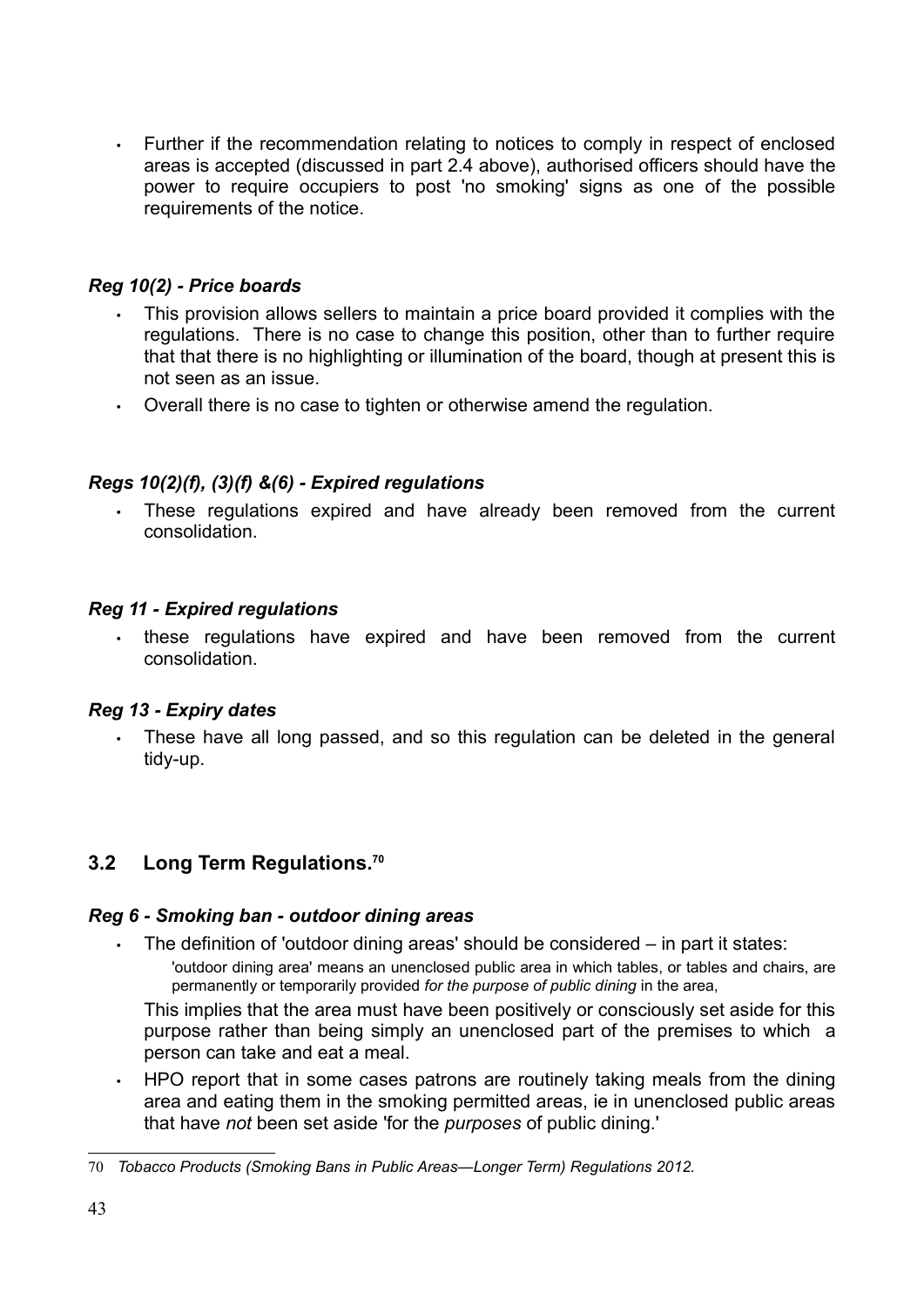- The effect of this is to blur the desired distinction established by the regulations between smoke-free dining areas (areas specifically set aside for the purposes of dining) and other (non-dining) areas where smoking is permitted, potentially creating de-facto dining areas in the latter spaces. This erodes the significance of the introduction of 'smoke-free dining' because the community will continue to witness people smoking and dining in close proximity and undermines the extensive publicity directed to this initiative. It is also unfair for the occupiers who have worked to comply with the regulations.
- If the purpose of reg 6 is to be retained the issue needs to be addressed. Two possible options were discussed with HPO:
	- a) to amend reg 6 to broaden the definition of outdoor dining area to include any outdoor area that the occupier has either set aside for the purpose of public dining or knows or should know is being used by patrons to consume meals.<sup>71</sup>
	- b) to prevent a person consuming a meal (other than snack food) in an area set aside for smoking. Here the liability, and therefore the responsibility for compliance, should lie primarily with the occupier / manager of the 'smoking permitted' area in which he or she is responsible.
- The approach taken in Queensland tends to reflect option (b). S26ZB(2) of the Tobacco and Other Smoking Products Act 1998 provides:

The licensee must ensure that, in the designated outdoor smoking are

- (a) no food or drink is served; and
- (b) no food is consumed; and
- (c) no entertainment is offered; and
- (d) there are no gaming machines.
- In practice either option should prompt occupiers to make it clear to diners (eg via a sign, or more directly if necessary) that they cannot consume meals in areas set aside for smoking. The standard defence in reg 7(2) would apply to occupiers in these cases.
- However, it should be noted that option (b) (and specifically the Queensland approach) would set a precedent for South Australia insofar as it is in effect a regulation of a 'smoking permitted area'. Currently the Act is simply concerned with where a person cannot smoke (eg playgrounds, enclosed places, outdoor dining areas). By adopting the Queensland approach, the TPR Act would be changing this focus.
- Given this, option (a) would involve less change to the Act and if thought effective by HPO, would be the better approach.

<sup>71</sup> Western Australia defines an 'outdoor eating area' as an area 'that is provided, on a commercial basis, as an area where food or drink may be consumed by people sitting at tables.' This seems broader than SA's term 'purpose' insofar as it implies that if there are tables and if people are allowed eat meals at them (ie they are not prevented from doing so) the area comes within the WA definition. (Glossary Tobacco Products Control Act 2006 (WA)).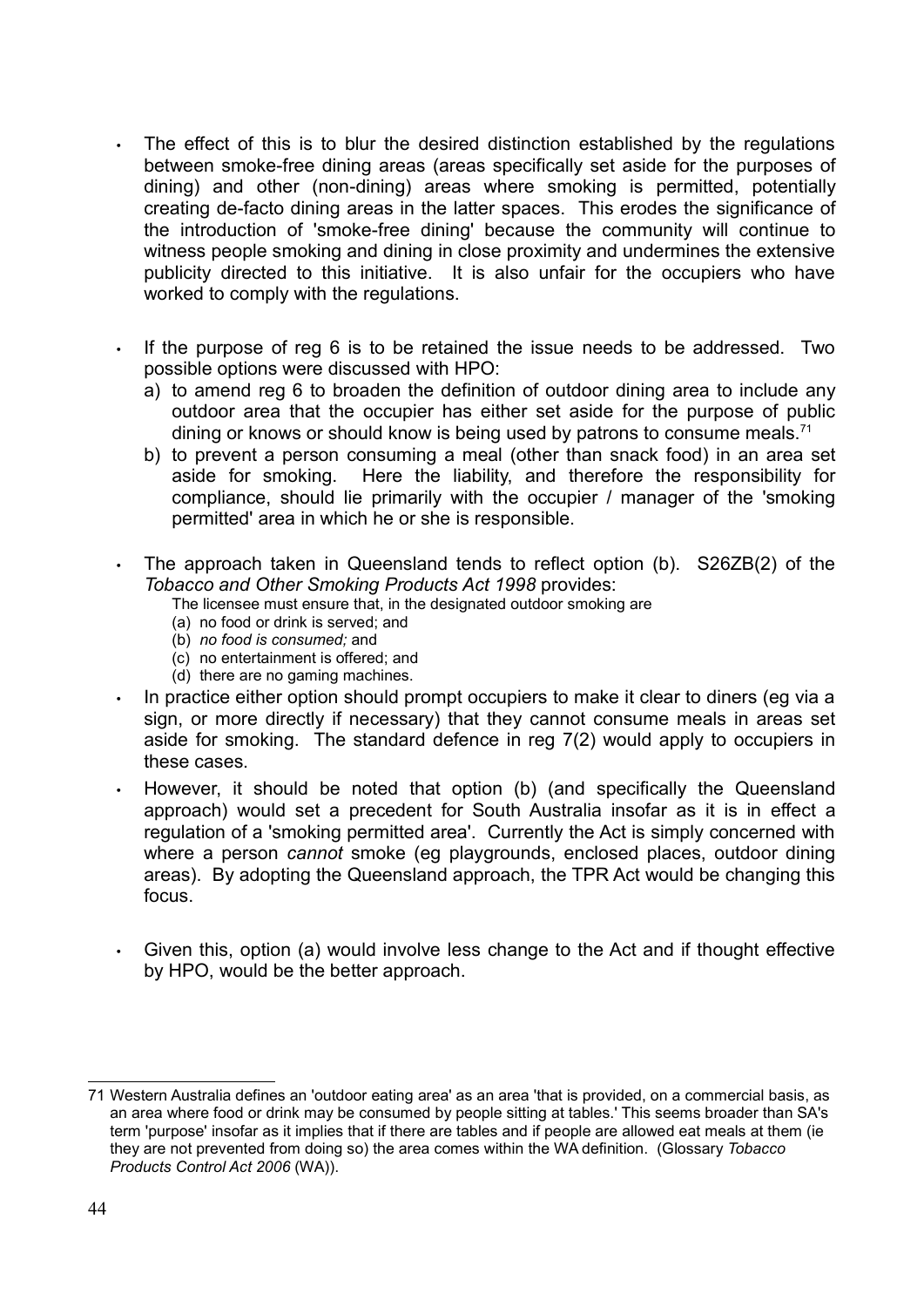## 4: - GENERAL ADMINISTRATION, RESOURCING AND ENFORCEMENT

### 4.1 Introduction

- This part of the Report focuses on administrative and enforcement issues.
- Specifically, Term of Reference 4 asks me to 'identify any other administrative areas to improve the operation of the Act and Regulations' and so part 4 is a brief account of how the various sections are being administered at present and how they might better be administered and enforced in the future. This a question that leads on logically from the discussions of the substantive issues in the preceding parts 2 and 3.

### 4.2 General administration

- The general administrative arrangements are as follows. The TPR Act is the responsibility of the Minister for Mental Health and Substance Abuse. In practice the policy directions and advice is provided by DASSA while the enforcement and licensing is the responsibility of the Health Protection Operations (HPO) branch of the Public Health Service, SA Health.
- Direct interaction with the community and enforcement is undertaken by authorised officers appointed by the Minister under s63 of the Act. Officers of the HPO branch are appointed in this way, though HPO's resources are limited. While some fourteen persons are authorised under the Act, ongoing administration and enforcement is undertaken by far fewer and, I understand, amounts to around 1.5 full time equivalents.
- S63(4) also provides that all 'members of the police force are authorised officers' which also gives SAPOL a role in enforcing the Act. With a strength of well over 5,000, SAPOL, by sheer weight of numbers, comprises almost the entirety of the State's potential enforcement effort in tobacco control.<sup>72</sup>
- Local councils have a very limited role in the administration of the TPR Act, though their officers do take on take on some responsibilities in the case of short term bans made under s51. This is a condition of the Ministerial declaration (and an acknowledgement of this responsibility is part of the application process for the ban). Presumably councils also see themselves as responsible for policing the smoking bans that are made under their own by-laws.

## 4.3 The licensing arrangements

The licence scheme is administered within the Public Health Service of SA Health. There are 2,165 licensees in the system and the annual fee is \$271.<sup>73</sup> Thus the total generated revenue is around \$587,000. If those receipts were to be set just

<sup>72</sup> SAPOL Annual Report 2014-2015, p28. (1.1 Departmental Strength as at 30 June 2015).

<sup>73</sup> Reg 4 General Regulations.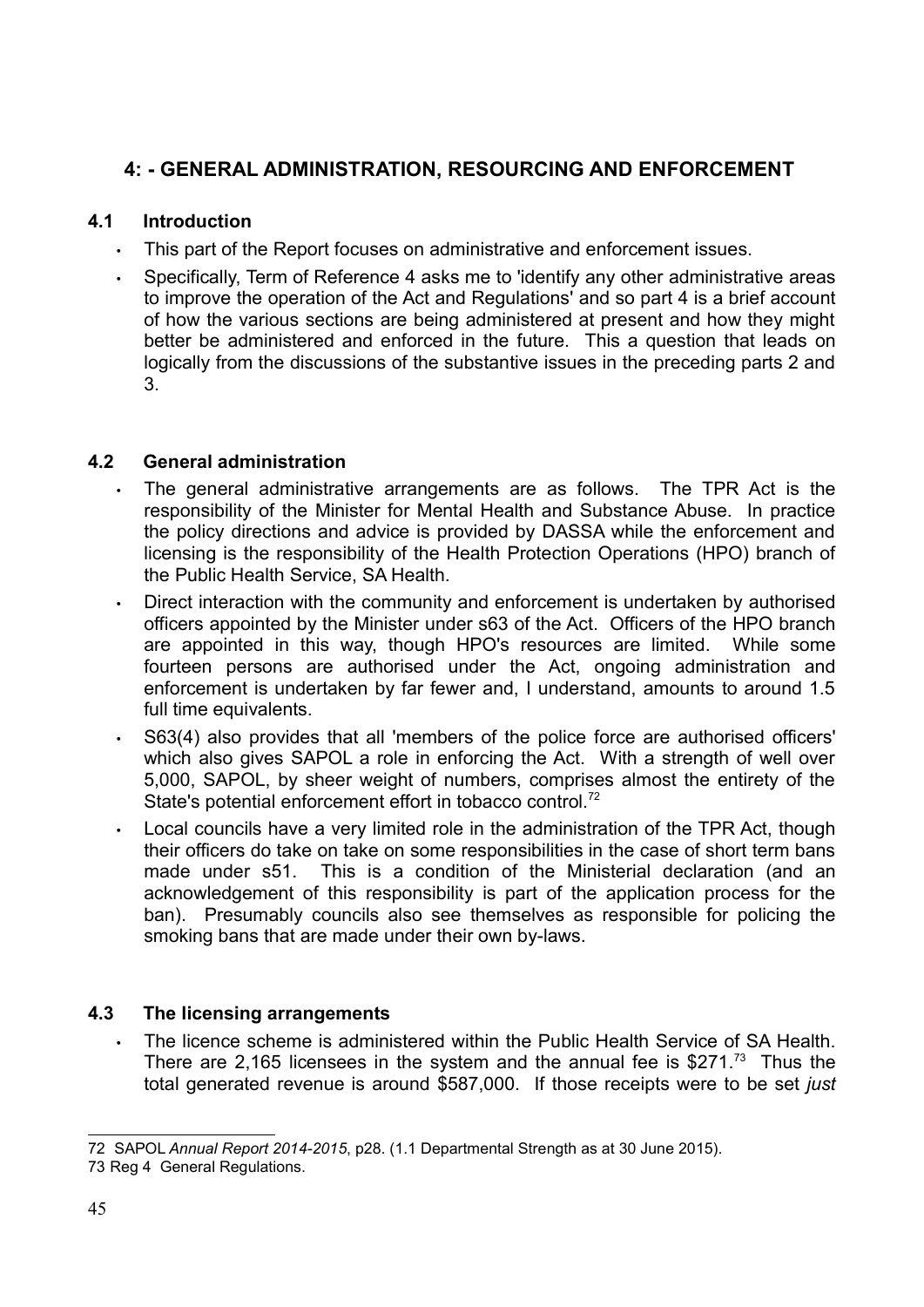against HPO's budget, $74$  they do appear to more than cover it, and if so this fact would help sustain a claim for more resources and more extensive enforcement that could translate into additional 'on the ground' capacity for HPO.

• As discussed, licence fees could be increased, provided they are not imposed volumetrically (ie calculated by the amount sold) and are seen as necessary to meet the specified purpose of the Act, which is the monitoring and enforcement of the tobacco laws, and not revenue raising. The licensing of e-cigarette retailers and wholesalers, possibly with a somewhat higher annual fee, would increase revenue, which could then provide an argument for more resources (though the resulting additional revenue from these sources would not be substantial).

#### 4.4 How are the sections being enforced?

- Parts 2 and 3 of this Report are an inquiry into individual sections and regulations with a view to strengthening their operation. But this leads on to the next question: how are they being enforced in practice?
- To summarise the framework of the TPR Act; broadly it contains two categories of offences. Parts 2 and 3 regulate the 'sale and supply side' which covers licensing obligations (Part 2 – obligation to be licensed, breach of licence conditions) and 'sales' related offences (Part 3 – promotions and advertising, inducements and sales to children). The second category (the 'use side') comprises the offences in Part 4, relating to the smoking bans (dining, enclosed areas, playgrounds, children in vehicles etc).
- In addition, the Act gives the Minister power to suspend or cancel a licence if the holder has contravened the Act or is no longer a 'fit and proper' person (S11).<sup>75</sup>
- There are no specific enforcement arrangements in place and the Act offers no formal delineation of responsibilities. Thus any person appointed an authorised officer can exercise their powers in relation to the whole Act. However, in practice the two primary enforcement agencies (HPO and SAPOL) do tend to concentrate their efforts in the particular areas set out in parts 4.4.1 – 4.4.3 below.

### 4.4.1 - General 'business enforcement'. and licensing

Business enforcement is currently undertaken by HPO which tends to be responsible for Parts 2 (licensing) and 3 (advertising promotions, prohibited products etc). HPO indicates that compliance measures are regularly undertaken in response to breaches of these Parts, though this is not their only function (see below). As with many similar acts, actual or proposed prosecutions as the enforcement end point are rare. The last recorded attempted prosecution was in relation to the illegal sale of 'chop-chop' tobacco which did not proceed to court. Beyond this, HPO indicates that it has issued 'numerous expiations and some warning letters'. Mostly these related to trading without a licence, sales to minors and smoking in enclosed areas.

<sup>74</sup> Though other costs centres could also be attributed to tobacco control, notably DASSA's policy input.

<sup>75</sup> This power is subject to both a Ministerial review (s12) and an appeal to the District Court (s13).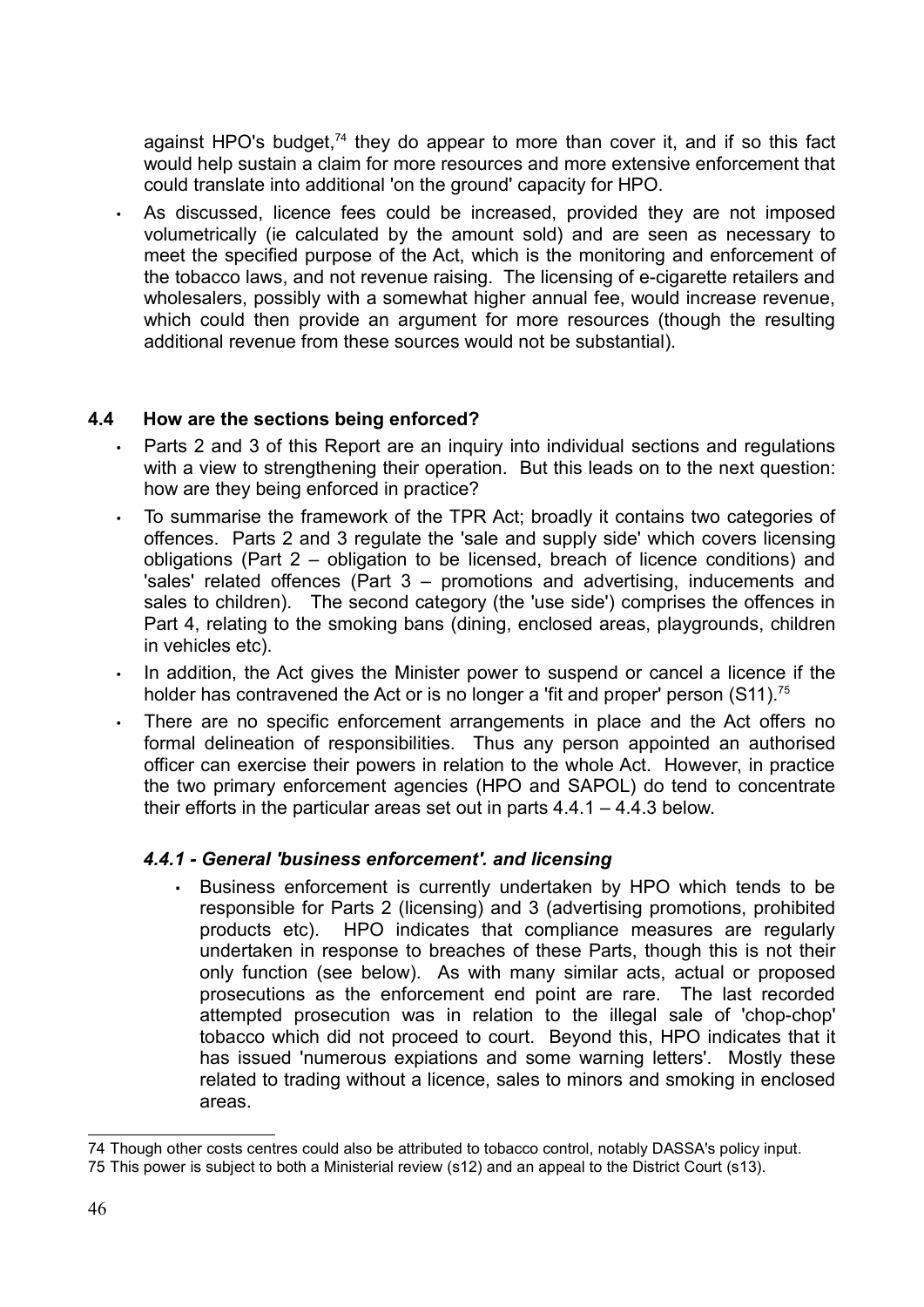#### 4.4.2 - S38A sales to children - selling loose cigarettes etc

◦ While the offence of sales to children is our oldest tobacco law it is also remains one of our most important. The value of Quit campaigns or school based programs is seriously eroded if children can still get easy access to cigarettes, either in packs or sold as single sticks. Enforcement in this area is crucial and here I believe that there is a need to expand the current resources available to policing it.

#### $HPO$

Currently HPO monitors and investigates the s38A breaches, though it is a 'victimless crime' (in the strict sense that there is no injured third party to complain) and HPO will typically get to hear about it, if at all, via parental, school or community complaint. As such it is a difficult offence to detect. But, importantly their efforts in this area can be augmented (and therefore compliance increased) by controlled purchase operations, overseen by HPO, which can both detect the incidence of illegal sales and warn individual vendors who have been caught out of their responsibilities.

#### Local Government

There is a strong case to encourage local government to become more involved with the Act and certainly with s38A in particular. Firstly, tobacco remains a significant public health problem and cause of long term illness and disability in their communities and tobacco control measures are one important response to those problems. Greater local involvement fits with the 'positive' and 'holistic' approach to public health envisaged by the South Australian Public Health Act 2011 and reflected in the local government public health plans made under it. Secondly, local council environmental health officers have existing statutory responsibilities, notably under the Food Act 2001, which take them to delicatessens and other mixed businesses within their areas that might also be selling tobacco to children or in other ways encouraging their sale. Councils should be able to retain any expiation fees recovered as a result of their enforcement of this part of the Act.

### **SAPOL**

I consider that the greatest potential for expanding resources in this area lies with SAPOL which I was given to understand did not see itself as responsible for following up s38A and related offences. However, there is a strong case that it should. Specifically, police do have a far greater physical presence especially in rural and remote areas than the very small number of SA Health authorised officers, all based down in Adelaide. And it is the case that smoking prevalence is higher in country South Australia than in the City, hence the need to prevent under age access to tobacco, (potentially a 'gateway' to a lifetime of smoking) is more pressing. Moreover, as very visible enforcers of law and order generally, police stand to exercise a greater psychological impact on sellers who've done the wrong thing, than SA Health's officers might be able to exercise.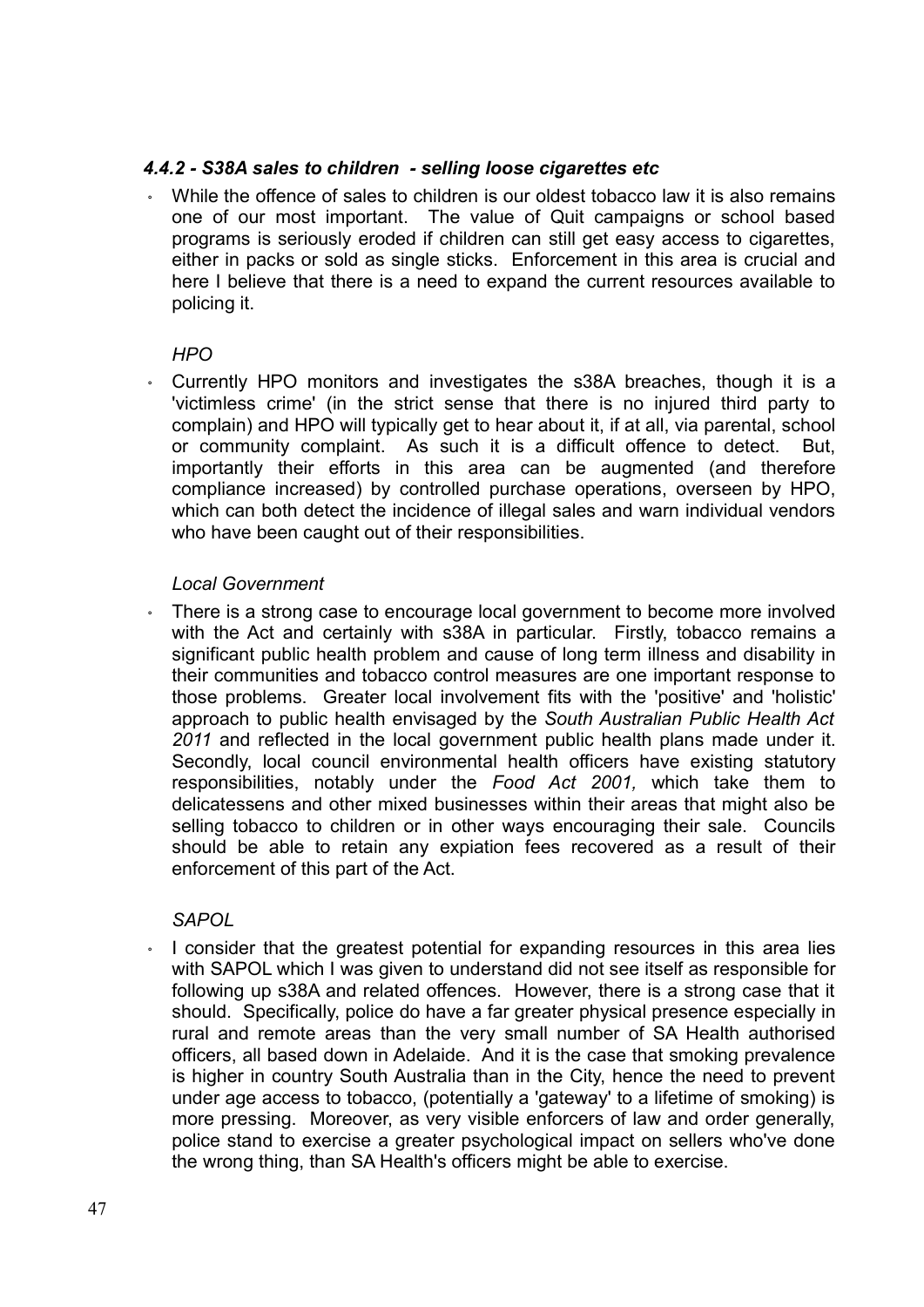For these reasons I consider that SAPOL can play a role in enforcing s38A and a related offence (of selling loose cigarettes) and in this regard there are three possibilities:

- Where a s38A offence has been alleged, for example on the complaint of a parent or teacher, or via information received from a child found in possession of tobacco, the circumstances could be investigated by SAPOL officers who could either issue the expiation or a warning directly or pass the information onto SA Health for possible prosecution or the issue of an expiation notice.
- Where sellers have been found to have made sales in the course of a controlled purchase operation, SAPOL could be involved in the follow up by attending at the shop and reminding the vendor of their responsibilities.
- Where vendors are known to be selling single sticks, SAPOL officers could similarly investigate the circumstances and issue an expiation notice.

### 4.4.3 - Restrictions on smoking (Part 4)

**HPO** 

• HPO has an active role in this area, though primarily in the implementation of the very high profile 'smoke-free outdoor dining' initiative and also overseeing the effectiveness of the enclosed area bans under s46, down to the level of commenting on proposals and assisting with compliance. And a number of recommendations in this Report stem from issues HPO have had in these processes. Following on from that, HPO would see itself as responsible for enforcing s46 and also reg 6 of the Longer Term Regulations (outdoor dining).

#### Local government

. As noted above, local council officers are closely involved in their local communities including facilities subject to Part 4 bans (playgrounds, shopping malls etc). Furthermore, as with delicatessens and places that might sell tobacco, local government's general responsibilities under the Food Act 2001 will bring council authorised officers in close contact with both restaurants and the other dining areas that are also subject to smoking bans, potentially putting them in a position where they will also come across breaches of Part 4. This would be an extension of their responsibilities currently existing in relation to the smoking bans under ss 51 and 52 (Henley Square and Moseley Square) and their own by-laws where they apply. Councils should be able to retain any expiation fees recovered as a result of their enforcement of this part of the Act.

#### **SAPOL**

▪ SAPOL appears to be most active in enforcing a number of offences set out in Part 4. and police regularly issue expiations for breaches of the smoking bans. However, this effort appears not to be the result of active enforcement of the TPR Act, rather the alleged breaches are detected opportunistically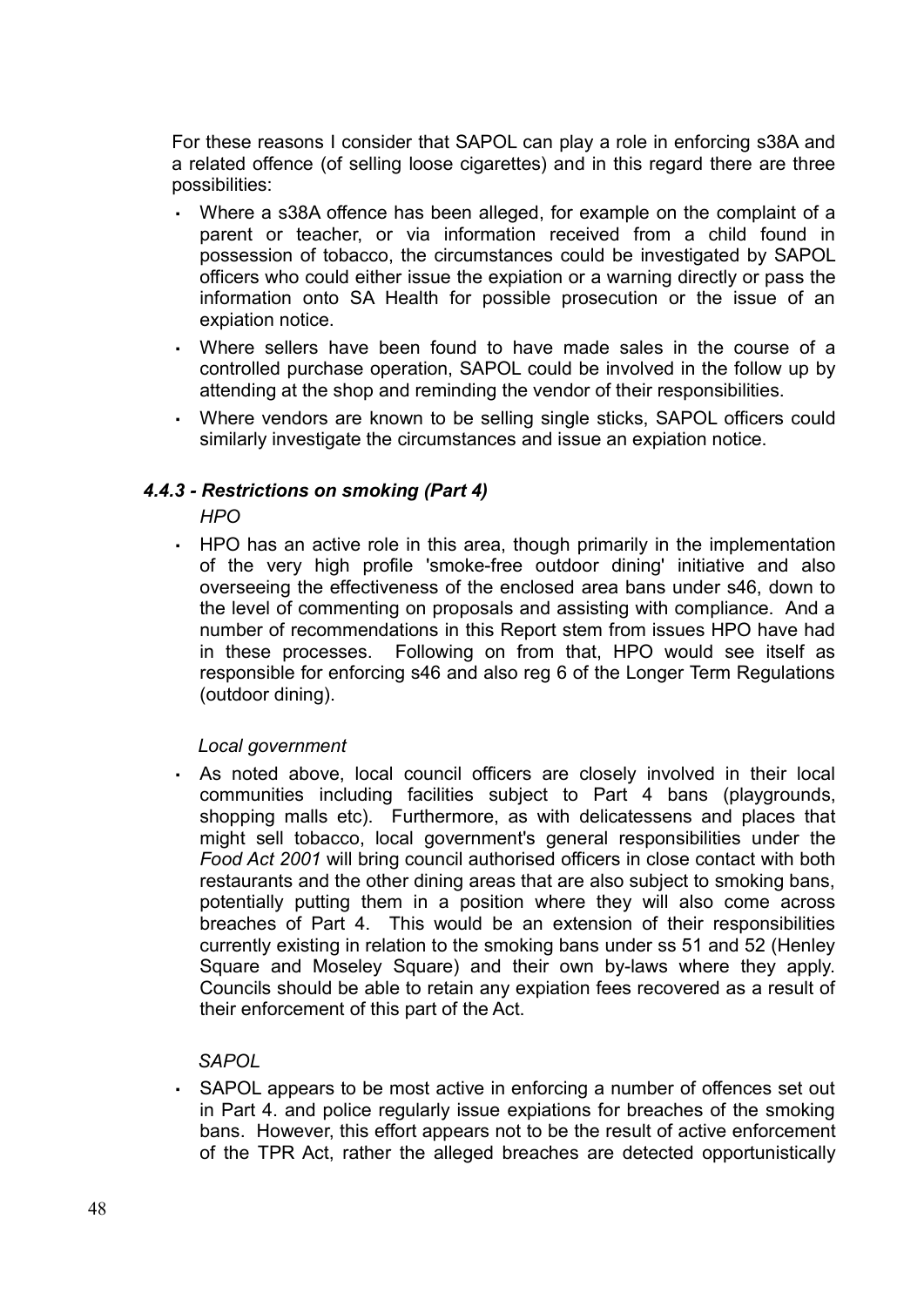and are incidents of SAPOL's broader concerns in relation to road traffic (where police may detect a breach of s48 – smoking in a motor vehicle if a child is present) or their general work in maintaining public order (s49  $$ smoking in a covered bus stop, railway station etc, or s50 – smoking at a playground). Even their responsibilities for bushfire prevention, where for example they detect a person throwing a smouldering cigarette end from a car, may also lead indirectly to a reported breach of the TPR Act.

Thus, whether opportunistic or otherwise it must be acknowledged that the bulk of the enforcement of the TPR Act is in relation to the 'street offences' contained in Part 4 and that it is undertaken by SAPOL.

#### 4.5 Some concluding points

- Part 4.4 (above) envisages some important changes designed to expand the enforcement effort of the Act. If implemented these potential arrangements that draw in both SAPOL more so than currently, and also local government, are made in the light of some obvious contexts and long standing issues.
- In the case of local government, there are many complex and abiding questions about resourcing, the devolution of state functions to councils and specifically the breadth of local government's responsibility for public health issues. As these questions are beyond the scope of my terms of reference they are not discussed further, other than to make the obvious point that the TPR Act would be better enforced if there were more authorised officers out and about in the local community, as is the case in other states.<sup>76</sup>
- In the case of SAPOL, the recommendations in relation to s38A and related offences are made in the knowledge that police officers have many calls on their time often responding to urgent and far more acute problems than the longer term problems of juvenile tobacco use. However, and for the reasons set out above, a police presence offers both a very potent and compelling enforcement tool and also the capacity to detect breaches that otherwise would never come to light. SAPOL officers are already very active in enforcement and the specific issue of 'sales to children' is an extension, and in public health terms a very necessary extension, of this work.
- Finally any exploration of enforcement questions must acknowledge that numbers of expiation notices issued and prosecutions undertaken is certainly one way of determining how effectively the legislation is being implemented. But it is not the only way and is always secondary to the main question namely, how well is the Act being complied with? In many ways the TPR Act is 'self-enforcing.' Thus, as nosmoking areas were created, the public (its attitudes reinforced by the required

<sup>76</sup> In other jurisdictions local government is encouraged to enforce the Act. Victoria for example envisages that its Act will be administered by local councils and provides that councils can keep the expiations that they issue. (ss 36 and 40(2) Tobacco Act 1987 (Vic)). In Western Australia the restricted smoking area laws are administered by local councils. See for example http://www .fremantle.wa.gov.au/residents/health-and-wellbeing/smoking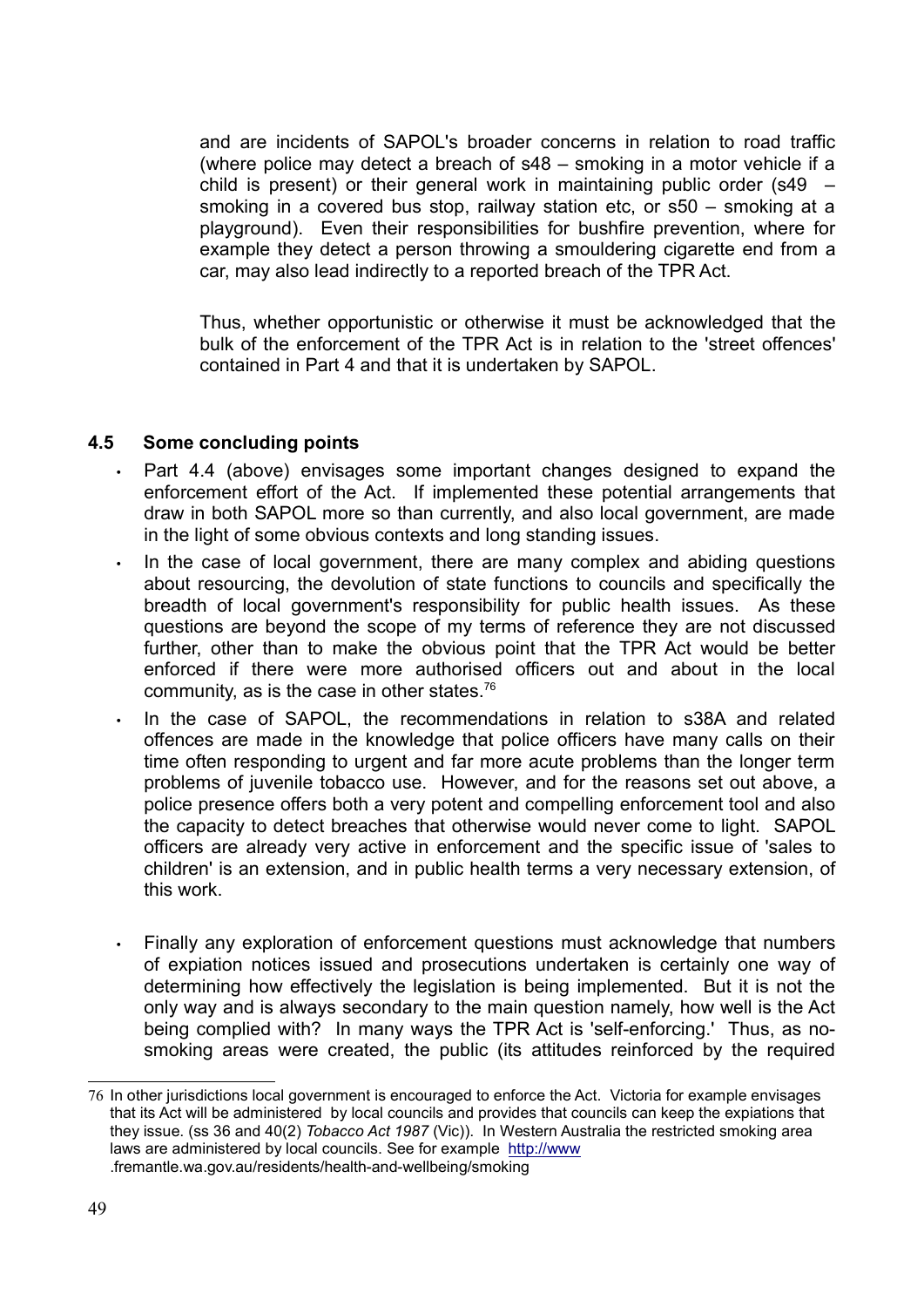notices) mostly complied, creating changed environments in which smoking ceased to be an accepted practice. In this way the whole community became active in enforcing the Act.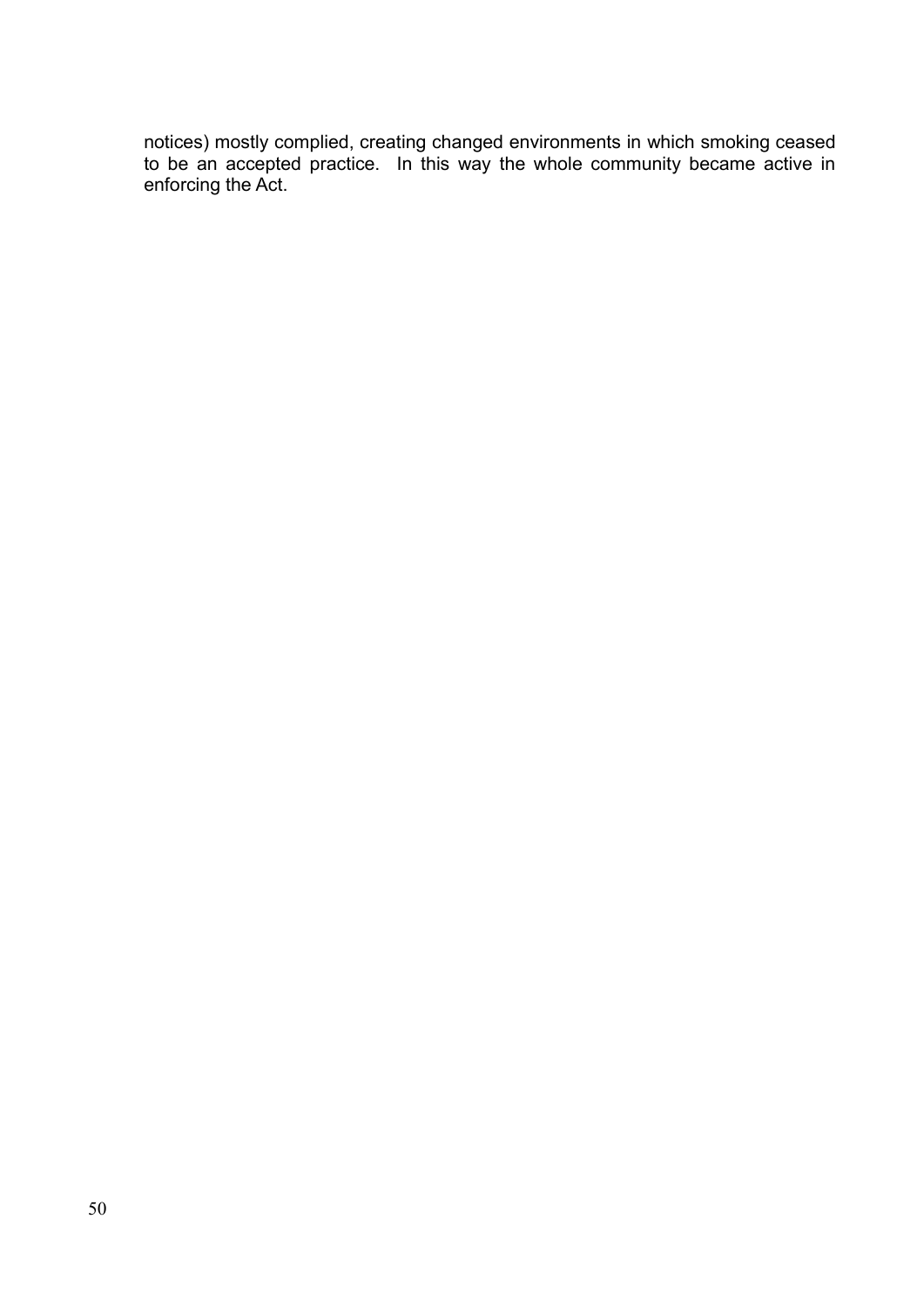### APPENDIX

#### Extract from the Tobacco Products Control Act 2006 (WA)

#### Division 4 — Compliance surveys and controlled purchase operations

#### 94. Terms used

In this Division —

compliance survey means a survey the intended purpose of which is to gather data as to the likelihood of a young person offence being committed if the opportunity to commit the offence is given;

controlled purchase officer means a person acting as a controlled purchase officer under this Division;

controlled purchase operation means an operation the intended purpose of which is to provide a person suspected of having committed a young person offence on one or more occasions with an opportunity to commit or to attempt to commit a young person offence;

young person offence means an offence under section 6, 7, 8(1) or 9.

#### 95. Controlled purchase officers, authorisation of etc.

(1)The CEO may, in writing, authorise a suitable person, including a person who has not reached 18 years of age, to act as a controlled purchase officer and may in writing revoke that authority.

(2)A controlled purchase officer who has not reached 18 years of age must deliver to the person directing the compliance survey or controlled purchase operation any tobacco product or smoking implement obtained by the officer as a result of the survey or operation.

(3)The identity or purpose of a controlled purchase officer may, for the time being, be concealed or misrepresented for the purpose of a compliance survey or controlled purchase operation.

#### 96. Compliance surveys and controlled purchase operations

(1) A controlled purchase officer may take any action that is specified in the authorisation given by the CEO for the purpose of a compliance survey or controlled purchase operation.

(2) If a controlled purchase officer takes any action that is specified in the authorisation given by the CEO for the purpose of a compliance survey or controlled purchase operation the controlled purchase officer, the CEO and any person directing the survey or operation do not commit an offence and are not liable as a party to an offence committed by another person.

(3) If a controlled purchase officer takes any action that is specified in the authorisation given by the CEO for the purpose of a controlled purchase operation the controlled purchase officer's evidence in any proceedings against another person in connection with which the controlled purchase officer took the action is not the evidence of an accomplice.